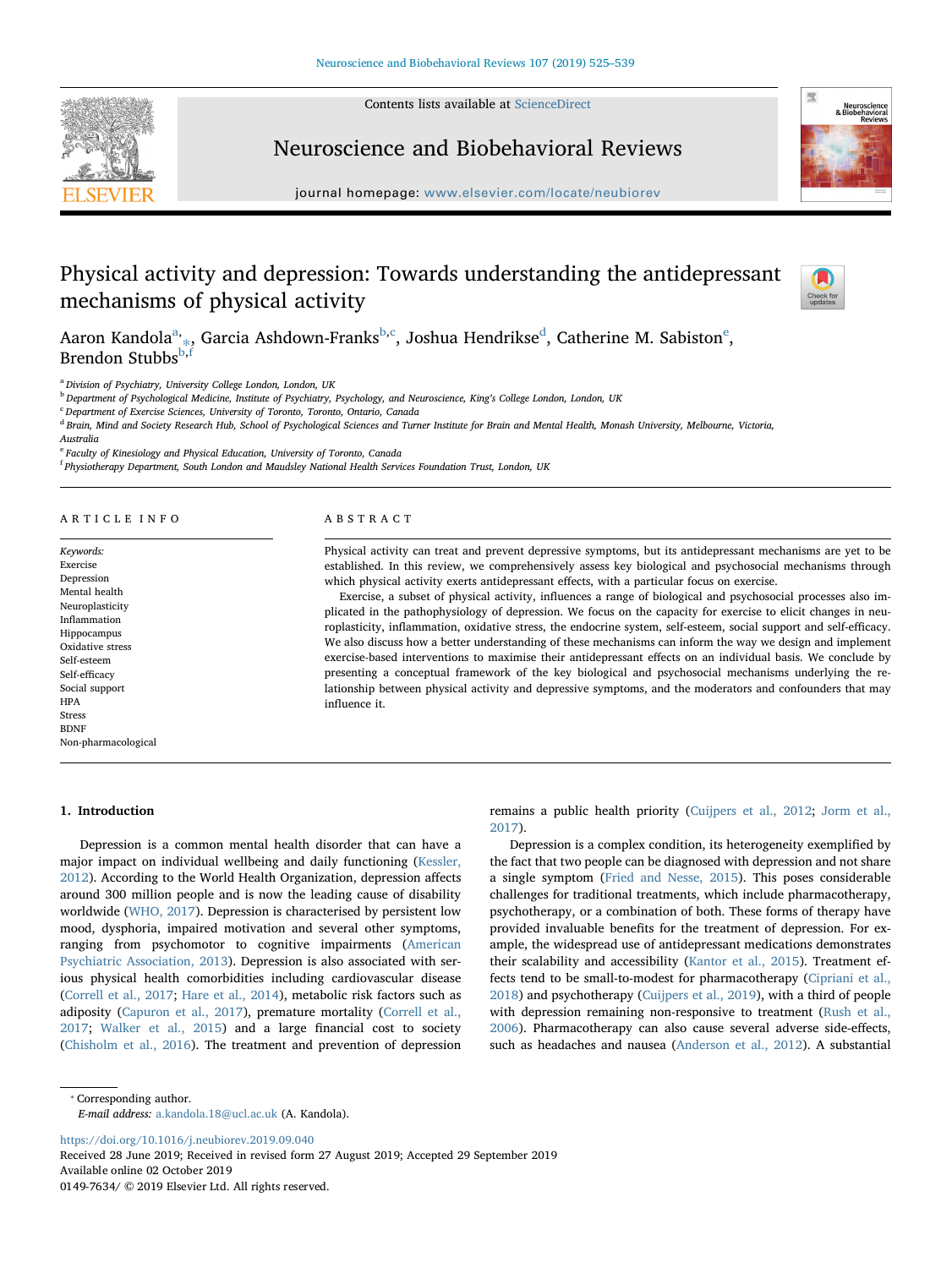minority of people with depression do not seek treatment at all ([Hasin](#page-11-4) [et al., 2018](#page-11-4)). Pharmacotherapy and psychotherapy are also unable to address the physical comorbidities associated with depression [\(Correll](#page-10-0) [et al., 2017\)](#page-10-0). Both pharmacotherapy and psychotherapy will continue to play an important role in the treatment of depression in the future. But evidence suggests that the increased provision of these treatments for common mental health disorders has had little impact on prevalence and novel methods of treating and preventing these conditions are still needed [\(Jorm et al., 2017\)](#page-11-2).

Physical activity is consistently reported as having antidepressant effects [\(Schuch et al., 2018\)](#page-13-2). Physical activity refers to any bodily movement by the skeletal muscles that requires energy expenditure ([Caspersen et al., 1985](#page-9-4)). A recent meta-analysis of 49 prospective cohort studies including 1,837,794 person-years found that people with high levels of physical activity had 17% lower odds of depression  $(OR = 0.83, CI = 0.79, 0.88)$  than people with low physical activity ([Schuch et al., 2018\)](#page-13-2). Other meta-analyses have also found that low physical activity is associated with a greater risk of depression ([Mammen and Faulkner, 2013;](#page-12-0) [Teychenne et al., 2010\)](#page-13-3). Other metaanalyses found that low cardiorespiratory fitness (CRF), an indicator of physical inactivity, was associated with a 64% higher risk of depression  $(HR = 1.64, CI = 1.29, 2.08)$  than high CRF across at least 3,540,450 person-years of data [\(Kandola et al., 2019;](#page-11-5) [Schuch et al., 2016a](#page-13-4)).

The benefits of physical activity for depression extend beyond risk reduction. Exercise refers to a subset of physical activity that is planned and structured towards improving physical fitness [\(Caspersen et al.,](#page-9-4) [1985\)](#page-9-4), such as running or weight training. Several systematic reviews have found that exercise can reduce the symptoms of depression with a moderate-to-large effect size and can be a useful addition to pharmacotherapy and psychotherapy ([Bridle et al., 2012](#page-9-5); [Cooney et al., 2013](#page-10-5); [Josefsson et al., 2014](#page-11-6); [Kvam et al., 2016](#page-12-1); [Schuch et al., 2016b\)](#page-13-5). In people with depression, CRF is inversely correlated with symptom severity ([Papasavvas et al., 2016](#page-12-2)). Including exercise in the treatment of depression also has several additional benefits. For example, exercise can reduce the risk of cardiovascular disease ([Cornelissen and Smart,](#page-10-6) [2013\)](#page-10-6), which is elevated in people with depression [\(Correll et al.,](#page-10-0) [2017\)](#page-10-0).

Despite extensive research on the efficacy of exercise and physical activity, the mechanisms through which they produce antidepressant effects remain unclear. An attempt has been made to understand the psychosocial and biological mechanisms of physical activity in the mental health of young people [\(Lubans et al., 2016](#page-12-3)). But little has been done to summarise these mechanisms in adults and focussing on depression.

This review will provide a comprehensive summary of the key biological and psychosocial mechanisms through which physical activity produces an antidepressant effect. We conducted non-systematic literature searches to identify possible mechanisms that are influenced by physical activity and may also play a role in the pathophysiology of depression. We primarily included mechanisms based on the strength of the underlying evidence. But there is a paucity of direct, high-quality evidence in this area, particularly within the psychosocial domain. To avoid omitting potentially important but understudied mechanisms, we also considered other factors such as their conceptual plausibility or their role in other forms of depression treatment.

Much of this review will focus on exercise specifically, as clinical research typically utilises this form of activity. Structured exercise plans are an efficient method to operationalise and standardise physical activity within a clinical trial. It is also possible that other characteristics of exercise are conducive to depression treatment. For example, exercise is typically performed during leisure time, which is associated with mental health benefits, unlike other domains such as activity during work [\(White et al., 2017\)](#page-14-1).

We will also detail how furthering our understanding of these mechanisms can help to identify other factors that moderate or confound the relationship between physical activity and depression. For

simplicity, we will assume a fundamental overlap in the mechanisms through which physical activity and exercise influence mental health.

# 2. Biological mechanisms

Physical activity elicits a wide range of biological changes in the brain, with the majority of studies focusing on exercise specifically ([Voss et al., 2013\)](#page-13-6). The remarkable breadth and diversity of these changes suggests that exercise may produce its effects through multiple pathways. This section will outline several pathways relevant to depression, with a particular focus on long-term, rather than acute, effects of exercise in adults.

The exercise protocols vary across studies in this review and it is possible that this can lead to different results in some areas. Most use moderate-to-vigorous intensity aerobic exercise, such as running or cycling, at around 50–80% heart rate reserve or participants' maximal heartrate. Sessions are typically between 30 and 60 min, between one and three times per week over the course of 1–12 months. The type of activity also varies, such as individual or group-based exercise and supervised or unsupervised exercise. Other forms of exercise, such as resistance training, elicit a divergent physiological response to aerobic exercise and may have a differential impact on the brain ([Cassilhas](#page-9-6) [et al., 2012](#page-9-6)) and psychosocial factors, such as self-esteem [\(Moore et al.,](#page-12-4) [2011\)](#page-12-4). But it is beyond the scope of this review to comprehensively document the differential impact of these other forms of exercise.

It is also important to note that due to technological and ethical issues, studies on molecular or cellular mechanisms tend to use animal models. But research has increasingly been able to directly or indirectly replicate these findings in humans [\(Voss et al., 2013\)](#page-13-6). We prioritise findings from human interventional or observational studies where possible, but use animal models to fill in knowledge gaps and provide supplementary detail.

# 2.1. Neuroplasticity and depression

Disruptions in neuroplasticity pathways may contribute to the pathophysiology of depression ([Pittenger and Duman, 2008\)](#page-12-5), and targeting these mechanisms of neuroplasticity could be a promising, novel treatment approach (Kays [et al., 2012;](#page-11-7) [Krystal, 2007\)](#page-12-6). Several metaanalyses have found depression to be associated with structural abnormalities in the brain, including reductions in hippocampal, prefrontal, orbitofrontal and anterior cingulate cortex volumes ([Bora et al.,](#page-9-7) [2012;](#page-9-7) [Du et al., 2012](#page-10-7); [Kempton et al., 2011;](#page-11-8) [Koolschijn et al., 2009;](#page-11-9) [Lai,](#page-12-7) [2013;](#page-12-7) [Sacher et al., 2012;](#page-13-7) [Schmaal et al., 2015;](#page-13-8) [Zhao et al., 2014](#page-14-2)) and white-matter integrity [\(Wang et al., 2014\)](#page-13-9). These findings appear be independent of confounders such as medication use, age, and comorbid psychiatric conditions ([Du et al., 2012;](#page-10-7) [Van Tol et al., 2010](#page-13-10); [Zhao et al.,](#page-14-2) [2014\)](#page-14-2). Depression is also associated with differences in cerebral blood flow across multiple brain regions ([Cooper et al., 2019](#page-10-8)).

The most consistently affected area in people with depression is the hippocampus ([Schmaal et al., 2015\)](#page-13-8), an area implicated in processes relevant to depression, such as emotional processing [\(Zheng et al.,](#page-14-3) [2019\)](#page-14-3), and stress regulation ([Dranovsky and Hen, 2006](#page-10-9)). Several key cellular and molecular mechanisms of neuroplasticity are also disrupted in depression [\(Pittenger and Duman, 2008\)](#page-12-5). For example, meta-analyses indicate that peripheral brain derived neurotrophic factor (BDNF) levels are lower in people with depression ([Brunoni et al., 2008](#page-9-8); [Molendijk et al., 2014;](#page-12-8) [Sen et al., 2008\)](#page-13-11) and this may contribute to the pathophysiology of depression and antidepressant treatment [\(Castrén](#page-9-9) [and Rantamäki, 2010;](#page-9-9) [Duman and Monteggia, 2006](#page-10-10); [Krishnan and](#page-11-10) [Nestler, 2008;](#page-11-10) [Pittenger and Duman, 2008](#page-12-5)). Animal models suggest that depression can impair several cellular processes, including hippocampal neurogenesis, which has a direct influence on stress regulation, depression and anxiety symptoms [\(Anacker et al., 2013](#page-9-10); [Eisch and](#page-10-11) [Petrik, 2012](#page-10-11); [Hill et al., 2015;](#page-11-11) [Sahay and Hen, 2007](#page-13-12)).

Stimulating molecular and cellular mechanisms of neuroplasticity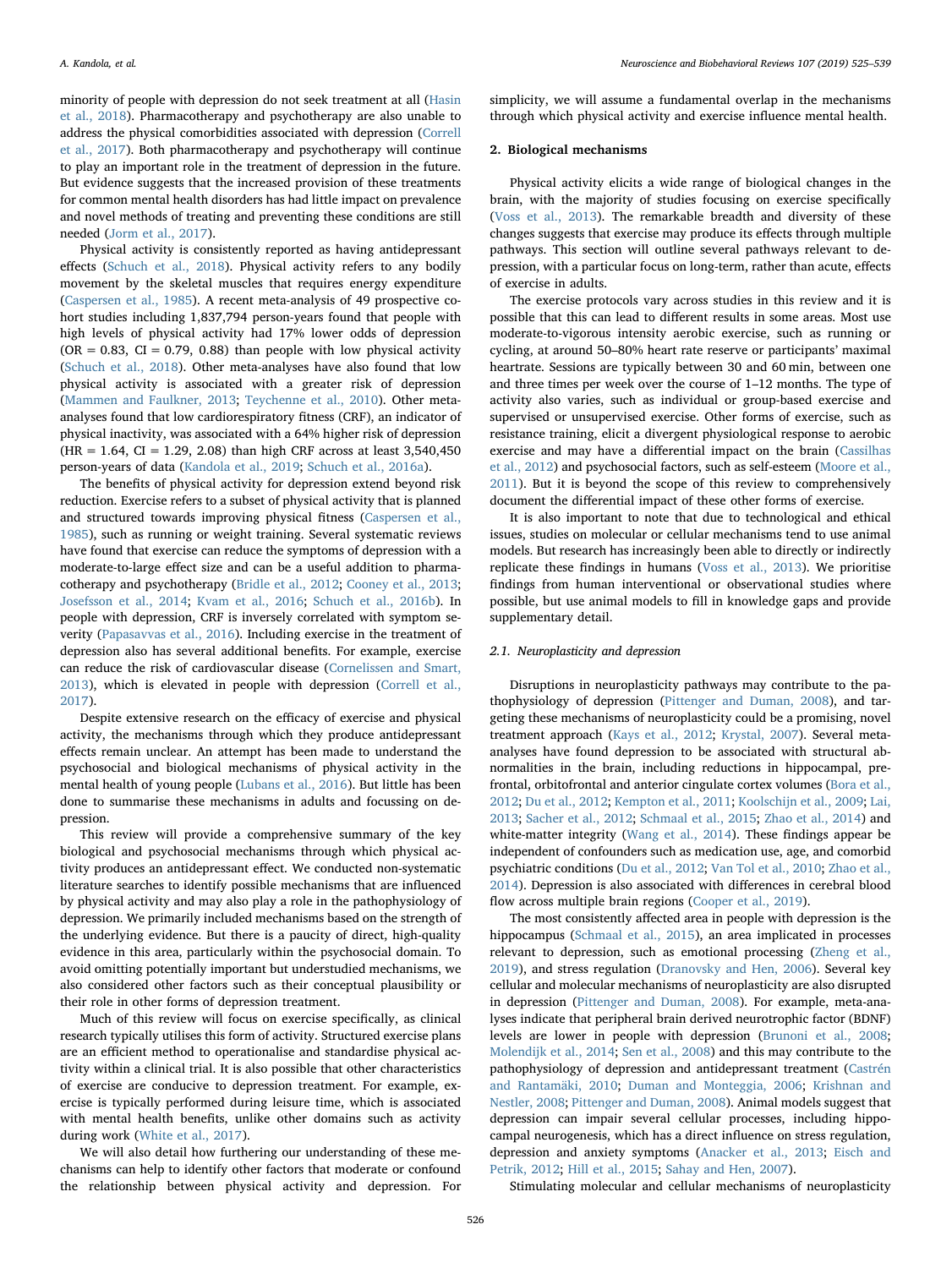may counteract some of these structural abnormalities and promote brain function in areas relevant to depressive symptoms.

## 2.1.1. Exercise and neuroplasticity

Several recent systematic reviews have found that exercise can increase the volume of both the left and right portions of the hippocampus and several cortical regions in healthy participants ([Firth et al.,](#page-10-12) [2018;](#page-10-12) [Li et al., 2017;](#page-12-9) [Zheng et al., 2019\)](#page-14-3). Several randomised controlled trials (RCTs) have also found that exercise interventions can produce increases in prefrontal and anterior cingulate cortex volumes ([Colcombe et al., 2006](#page-10-13); [Ruscheweyh et al., 2011](#page-13-13)). Several cross-sectional and longitudinal studies in healthy participants have also found that exercise and higher levels of CRF are associated with larger volumes in the hippocampus ([Bugg and Head, 2011;](#page-9-11) [Chaddock et al.,](#page-9-12) [2010;](#page-9-12) [Cole et al., 2019;](#page-10-14) [Erickson et al., 2009;](#page-10-15) [Frodl et al., 2019](#page-10-16); [Szabo](#page-13-14) [et al., 2011;](#page-13-14) [Zotcheva et al., 2019](#page-14-4)) and cortical regions [\(Bento-Torres](#page-9-13) [et al., 2019](#page-9-13); [Bugg and Head, 2011;](#page-9-11) [Erickson et al., 2007;](#page-10-17) [Flöel et al.,](#page-10-18) [2010;](#page-10-18) [Gordon et al., 2008;](#page-11-12) [Gujral et al., 2019;](#page-11-13) [Rovio et al., 2010](#page-13-15); [Tamura et al., 2015;](#page-13-16) [Weinstein et al., 2012](#page-14-5); [Williams et al., 2017](#page-14-6); [Zotcheva et al., 2019](#page-14-4)). There is also some evidence that exercise and CRF improvements can promote white matter integrity from systematic review [\(Sexton et al., 2015\)](#page-13-17) and longitudinal ([Zhu et al., 2015](#page-14-7)) data. However, not all studies have found an influence of exercise on brain morphology (e.g. [Krogh et al., 2014\)](#page-12-10).

Exercise stimulates several cellular and molecular processes in the brain that support its functioning. Exercise and CRF improvements are associated with adaptive improvements in cerebral blood flow ([Bailey](#page-9-14) [et al., 2013](#page-9-14); [Maass et al., 2015](#page-12-11); [Pereira et al., 2007\)](#page-12-12) and animal models suggest this is driven by angiogenesis ([Ding et al., 2006;](#page-10-19) [Morland et al.,](#page-12-13) [2017\)](#page-12-13). By creating a more efficient vascular delivery system for neurotrophic factors and oxygen, these vascular changes could be crucial to exercise-induced neuroplasticity [\(Stimpson et al., 2018](#page-13-18)). It also supports other cellular mechanisms, such as neurogenesis [\(Boldrini et al.,](#page-9-15) [2012\)](#page-9-15). While direct study in vivo is not currently possible, there is indirect evidence that exercise increases the rate of neurogenesis in humans ([Pereira et al., 2007](#page-12-12); [Erickson et al., 2011\)](#page-10-20). This is supported by consistent evidence in animals that exercise independently stimulates hippocampal neurogenesis ([Cotman et al., 2007](#page-10-21); [Vivar et al., 2013;](#page-13-19) [Voss](#page-13-6) [et al., 2013](#page-13-6)), including in models of stress and depression ([Nakajima](#page-12-14) [et al., 2010](#page-12-14)).

Exercise increases the circulation of several neurotrophic factors. Most notably, it increases concentrations of BDNF in serum or plasma samples from humans ([Coelho et al., 2013](#page-10-22); [Huang et al., 2014\)](#page-11-14). Animal models suggest that the exercise-induced increase in BDNF occurs in the brain [\(Cotman et al., 2007](#page-10-21); [Voss et al., 2013\)](#page-13-6). Exercise has also been found to increase BDNF in animal models of stress and depression ([Adlard & Cotman, 2004;](#page-9-16) [Sartori et al., 2011](#page-13-20); [Zheng et al., 2006](#page-14-8)). Animal studies also show that exercise increases the circulation of vascular endothelial growth factor (VEGF) ([Morland et al., 2017\)](#page-12-13), an essential growth factor for angiogenesis ([Ferrara, 2000\)](#page-10-23) that also mediates neurogenesis and synaptic plasticity [\(De Rossi et al., 2016](#page-10-24)).

Exercise also induces several other cellular and molecular changes that contribute towards neuroplasticity, such as synaptic plasticity ([Vivar et al., 2013](#page-13-19)), or the release of insulin growth factor 1 (IGF-1) and fibroblast growth factors (FGF) ([Bolijn and Lucassen, 2015](#page-9-17)). Through the release of neurotrophic factors, exercise stimulates a cascade of cellular mechanisms that produce changes in the structure and function of several brain regions, including the hippocampus ([El-Sayes et al.,](#page-10-25) [2019;](#page-10-25) [Hendrikse et al., 2017;](#page-11-15) [Kandola et al., 2016](#page-11-16)). However, it is beyond the scope of this review to cover all of these changes in detail, or the complex interactions between them (for detailed reviews see [Cotman et al., 2007](#page-10-21); [El-Sayes et al., 2019](#page-10-25); [Van Praag, 2009](#page-13-21); [Voss et al.,](#page-13-6) [2013\)](#page-13-6).

#### 2.1.2. Exercise and neuroplasticity in depression

Evidence from human and animal studies suggest that depression is

associated with structural abnormalities and dysregulation of some neuroplastic mechanisms. Exercise stimulates many of the same neuroplastic mechanisms and is associated with growth in several brain regions that are adversely affected in people with depression, such as the hippocampus, prefrontal and anterior cingulate cortices ([Gujral](#page-11-17) [et al., 2017\)](#page-11-17). It also stimulates cerebral blood flow [\(Maass et al., 2015](#page-12-11); [Pereira et al., 2007](#page-12-12)), which appears to be affected in people with depression ([Cooper et al., 2019\)](#page-10-8). It stands to reason that exercise could counteract some of the impairments seen in people with depression, but there is a lack of research investigating this.

[Schuch et al. \(2016b\)](#page-13-5) conducted a systematic review of the biological effects of exercise in people with depression, which found exercise produces changes in cortical activity, endocrine response, and oxidative stress. But the authors note the lack of research in this area and methodological limitations make it difficult to draw any definitive conclusions. The difficulty of accurately measuring cellular and molecular changes in human brains has made it difficult to replicate animal findings in humans. For example, the results of meta-analyses have been mixed as to whether exercise increases serum or plasma BDNF levels in people with depression (Dinoff [et al., 2017,](#page-10-26) [2018;](#page-10-27) [Kerling](#page-11-18) [et al., 2017](#page-11-18); [Kurebayashi and Otaki, 2018\)](#page-12-15). But animal models consistently show exercise can produce elevations of BDNF in the brain ([Voss et al., 2013](#page-13-6)).

Longitudinal data suggest that improvements in CRF correlate with improvements in depressive symptoms and brain morphological changes ([Zotcheva et al., 2019\)](#page-14-4), but interventional work is necessary to infer causation. Only one RCT by [Krogh et al. \(2014\)](#page-12-10) has investigated the impact of exercise on brain structure in people with depression. In this study, 79 people with depression were randomised to an exercise group with three 45-minute supervised cycling sessions per week at 80% of their maximal heart rate, or to a control condition. They found no change in hippocampal volume or serum samples of BDNF, VEGF, or IGF-1 in either group after the trial. However, this trial also found no significant changes in depressive symptoms ([Krogh et al., 2012](#page-12-16)), making it difficult to infer anything about the antidepressant mechanisms of exercise. Poor adherence to the exercise intervention may have contributed to these findings, with participants in this study attending an average of just one session per week. A recent pilot of a 12-week exercise programme in 11 younger and older people with depression had a mean adherence of 91% to exercise sessions [\(Gujral et al., 2019](#page-11-13)). This study found improvements in cardiorespiratory fitness, which correlated with increases in anterior cingulate cortical volume.

More research is needed in people with depression to determine whether exercise can stimulate neuroplasticity in a similar way to that in people without depression and animal models. Neuroplasticity could be an important pathway through which exercise exerts its antidepressant effects.

#### 2.2. Inflammation and depression

There are several lines of evidence to suggest that chronic, lowgrade inflammation may play a role in the pathophysiology of depression (for detailed reviews, see [Dantzer et al., 2008](#page-10-28); [Miller et al., 2009](#page-12-17); [Raison et al., 2006\)](#page-12-18).

Several meta-analyses have found that people with depression have elevated levels of a range of pro-inflammatory markers, including interleukin (IL)-6, IL-1, tumour necrosis factor alpha (TNF-α), C-reactive proteins (CRP) and several other IL receptors and receptor antagonists ([Dowlati et al., 2010;](#page-10-29) [Howren et al., 2009](#page-11-19); [Köhler et al., 2017](#page-11-20); [Valkanova et al., 2013\)](#page-13-22). Prospective cohort studies have also found people with depression have elevated IL-6 and CRP levels ([Khandaker](#page-11-21) [et al., 2014\)](#page-11-21) with a mendelian randomisation study suggesting these factors could be causal ([Khandaker et al., 2019\)](#page-11-22). People with depression are also more likely to have a greater proportion of adipose tissue and metabolic dysregulations that can promote the circulation of pro-in-flammatory adipokines [\(Capuron et al., 2017\)](#page-9-1). Inflammatory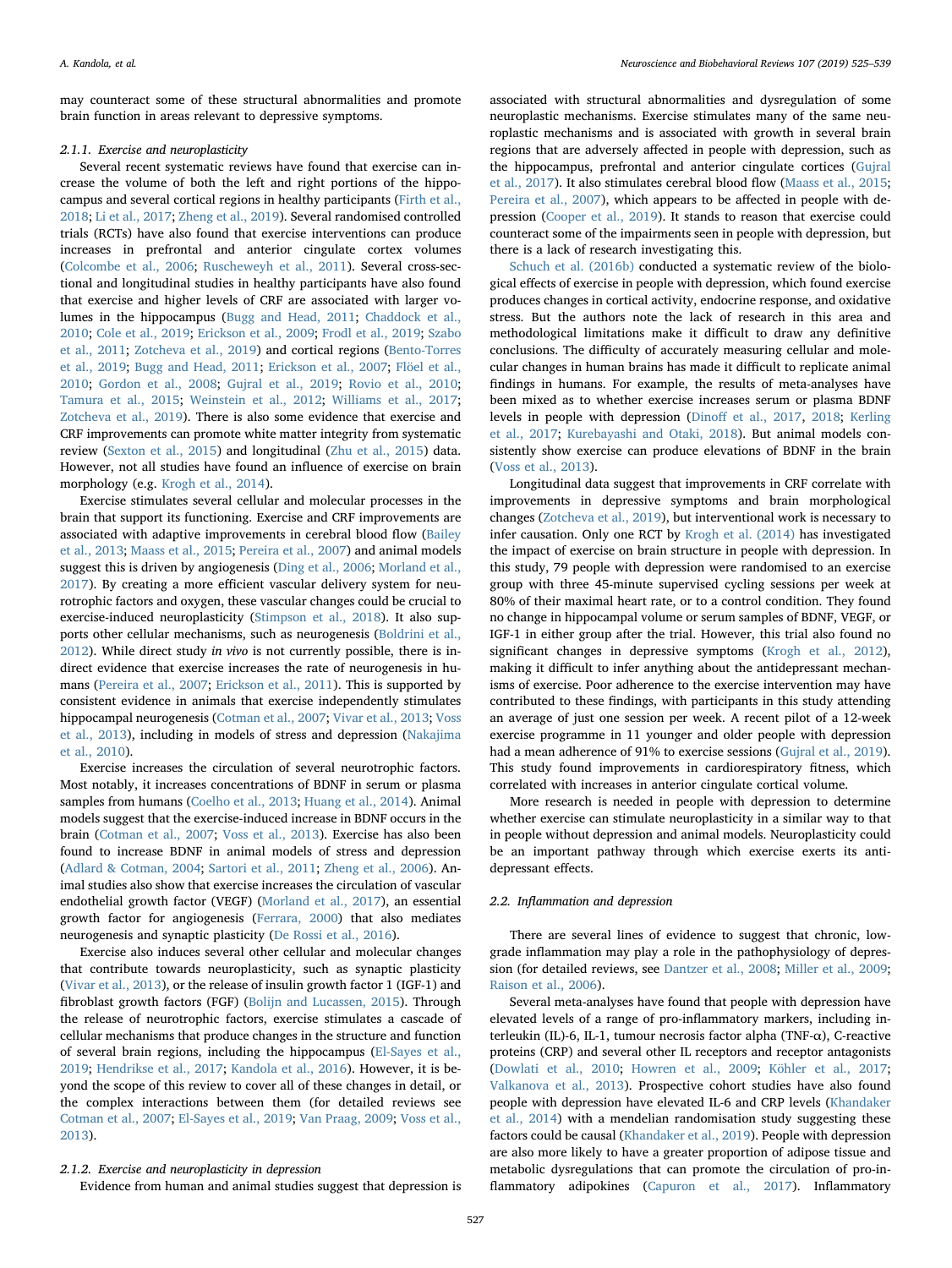medication can also produce depressive symptoms ([Friebe et al., 2010](#page-10-30)). Finally, people with depression are also at a greater risk of conditions that indicate a dysfunctional or weakened immune system ([Benros](#page-9-18) [et al., 2013](#page-9-18)).

Inflammation can disrupt multiple pathways involved in depression ([Kiecolt-Glaser et al., 2015](#page-11-23)), such as dysregulating BDNF ([Calabrese](#page-9-19) [et al., 2014](#page-9-19)) or neurotransmitter systems through kynurenine pathways ([Cervenka et al., 2017](#page-9-20); [Schwarcz et al., 2012](#page-13-23)). A systematic review of 14 trials found that anti-inflammatory medications can significantly decrease depressive symptoms [\(Köhler et al., 2014](#page-11-24)).

## 2.2.1. Exercise and inflammation

Several meta-analyses have found exercise interventions can reduce a number of circulating inflammatory factors, including IL-6, IL-18, CRP, leptin, fibrinogen, and angiotensin II ([Fedewa et al., 2017,](#page-10-31) [2018](#page-10-32); [Lin et al., 2015](#page-12-19)). Prospective cohort studies have also found that low levels of physical activity are associated with elevated CRP, IL-6 and fibrinogen [\(Hamer et al., 2012;](#page-11-25) [Rana et al., 2009\)](#page-12-20). Physical activity and exercise act through several pathways to create an anti-inflammatory environment ([Gleeson et al., 2011;](#page-10-33) [Pedersen, 2017\)](#page-12-21). While we are focussing on long-term effects, it is useful to first understand the acute effects of exercise on inflammation.

Muscles are secretory organs ([Febbraio and Pedersen, 2002](#page-10-34)) that release myokines when contracting during exercise, the most responsive of which is IL-6 [\(Ostrowski et al., 1999](#page-12-22)). According to one meta-analysis, 30–60 minutes of moderate-to-high intensity exercise elicits around a 145% increase in IL-6 ([Brown et al., 2015](#page-9-21)). IL-6 is typically preceded by the release of TNF-α, triggering inflammation ([Febbraio and Pedersen, 2002\)](#page-10-34). But with acute exercise, IL-6 does not cause inflammation as it is associated with the release of anti-inflammatory IL-10 and IL-1 receptor antagonists (IL-1ra) [\(Cabral-Santos](#page-9-22) [et al., 2019;](#page-9-22) [Pedersen and Fischer, 2007](#page-12-23); Steensberg [et al., 2003\)](#page-13-24) that inhibit the production of inflammatory markers by monocytes and macrophages, such as IL-1 $\beta$ , IL-1 $\alpha$  and TNF- $\alpha$  [\(Lancaster and Febbraio,](#page-12-24) [2014\)](#page-12-24). IL-1ra continues to increase for several hours post-exercise ([Steensberg et al., 2003\)](#page-13-24), extending the post-exercise period of antiinflammation. During this process, the adrenal gland and medulla also secrete adrenaline and cortisol, which help to promote IL-10 and reduce TNF-α even further ([Steensberg et al., 2003;](#page-13-24) [van der Poll et al., 1996v](#page-13-25)).

Repeating these acute bouts of exercise causes a homeostatic adjustment to lower basal levels of inflammation. In addition to the actions of myokines, exercise also reduces inflammation by modulating the circulation of adipokines. The accumulation of adipose tissue increases the circulation of adipokines that can include elevations in IL-6, TNF-α and leptin [\(Ouchi et al., 2011\)](#page-12-25). Exercise can reduce this inflammation through counteracting the accumulation of adipose tissue ([Thompson et al., 2012](#page-13-26)). Animal models suggest exercise can also modulate the immune cell profile of adipose tissue to contain a greater proportion of anti-inflammatory M2 to pro-inflammatory M1 macrophage cells ([Kawanishi et al., 2010,](#page-11-26) [2013](#page-11-27)). There is also some evidence to suggest that exercise can influence the morphology of monocyte cells to have a reduced expression of toll-like receptor (TLR) subtypes that modulate inflammatory responses, such as TLR4 ([Flynn et al., 2003](#page-10-35); [McFarlin et al., 2004](#page-12-26); [Timmerman et al., 2008\)](#page-13-27), which regulates TNF-α ([Akira et al., 2006](#page-9-23)).

Through these pathways, exercise can stimulate physiological changes that help to create a lasting anti-inflammatory environment. Other mechanisms may also contribute to this process, but it is beyond the scope of this review to cover all of them (see [Gleeson et al., 2011](#page-10-33)).

#### 2.2.2. Exercise, inflammation and depression

There is converging evidence that exercise has anti-inflammatory effects, and that inflammation plays a role in the pathophysiology and treatment of depression [\(Eyre and Baune, 2014](#page-10-36); [Eyre et al., 2013](#page-10-37)). However, there is a noticeable lack of direct research into the anti-inflammatory properties of exercise in people with depression.

Of the limited data available, findings are mixed. In their metaanalyses, [Schuch et al. \(2016b\)](#page-13-5) identified three studies ([Hennings et al.,](#page-11-28) [2013;](#page-11-28) [Krogh et al., 2012;](#page-12-16) [Rethorst et al., 2013](#page-12-27)) measuring long-term changes in inflammatory markers and found exercise did not produce any significant changes in people with depression. However, in a more recent RCT by [Euteneuer et al. \(2017\)](#page-10-38) 98 participants with major depression were assigned to cognitive behavioural therapy (CBT) treatment with or without an exercise component, or a waiting list for 16 weeks. The exercise protocols included four individualised 40-minute, unsupervised exercise sessions per week of at least moderate intensity. They found an increase in the anti-inflammatory marker IL-10 in the plasma of those in the exercise group, relative to the other two groups. They also found no significant difference in symptom reduction between the CBT groups, so it is unclear whether the inflammatory changes relate to symptom improvements. Another recent 12-week trial found that exercise was associated with reductions in serum samples of pro-inflammatory IL-6 and symptoms in people with depression ([Lavebratt et al., 2017](#page-12-28)).

In a 10-week exercise trial in elderly participants without a diagnosis of depression, serum CRP, IL-6, and IL-8 decreased compared to a control [\(Kohut et al., 2006](#page-11-29)). There was also a decline in depressive symptoms. However, a decline in depressive symptoms was also found in the control group, suggesting it may not be related to the anti-inflammatory effects of exercise. Another study in people without depression found that a six-week moderate intensity exercise programme led to reductions in depressive symptoms and TNF- $\alpha$  [\(Paolucci et al.,](#page-12-29) [2018\)](#page-12-29). However, the study also found that high intensity interval training increased TNF- $\alpha$  and IL-6 levels, despite a decrease in depressive symptoms. This would suggest that the decreases in depressive symptoms were not driven by inflammation. One population-based study found that CRP levels explained less than 5% of the association between physical activity and depression risk [\(Hamer et al., 2009](#page-11-30)).

Findings in animal models have been more consistent [\(Eyre et al.,](#page-10-37) [2013\)](#page-10-37). Several animal studies have found that exercise can reduce depression-like behaviours and this correlates with inflammatory changes, such as increases in IL-10 and decreases in pro-inflammatory myokines in the hippocampus ([Moon et al., 2012](#page-12-30); [Sigwalt et al., 2011\)](#page-13-28).

While there is a lack of research in people with depression, some preliminary findings from recent trials do show an association between exercise, inflammation, and depressive symptoms (e.g. [Euteneuer et al.,](#page-10-38) [2017;](#page-10-38) [Lavebratt et al., 2017\)](#page-12-28). It is possible that exercise may reduce depressive symptoms through modulating inflammation, predominantly in people with elevated levels of inflammatory markers, such as TNF-α. For example, one study found that higher baseline TNFα levels were associated with larger reductions in depressive symptoms following an exercise intervention [\(Rethorst et al., 2013\)](#page-12-27). More work needs to be done to determine whether exercise can reduce inflammation in people with depression, whether these inflammatory changes influence depressive symptoms and if this is influenced by baseline inflammation.

# 2.3. Oxidative stress and depression

Oxidative and nitrosative stress occurs when excess reactive oxygen species (ROS) and reactive nitrogen species (RNS) are produced as a byproduct of metabolic processing, and have harmful effects on the body. When ROS and RNS begin to outweigh antioxidants, they can cause damage to lipids, proteins, DNA, and even cell death ([Maes, 2011](#page-12-31)). For simplicity, this will be referred to as oxidative stress.

Organs such as the brain are particularly vulnerable to this damage because it has a high metabolic rate and lower antioxidant levels [\(Maes,](#page-12-31) [2011\)](#page-12-31). As a result, oxidative stress pathways may contribute towards the pathophysiology of psychiatric disorders, such as depression.

A recent systematic review collected data from 18 studies on two markers of oxidative stress, 8-hydroxy-2′-deoxyguanosine (8-OHdG) and F2-isoprostanes ([Black et al., 2015\)](#page-9-24). They found evidence of DNA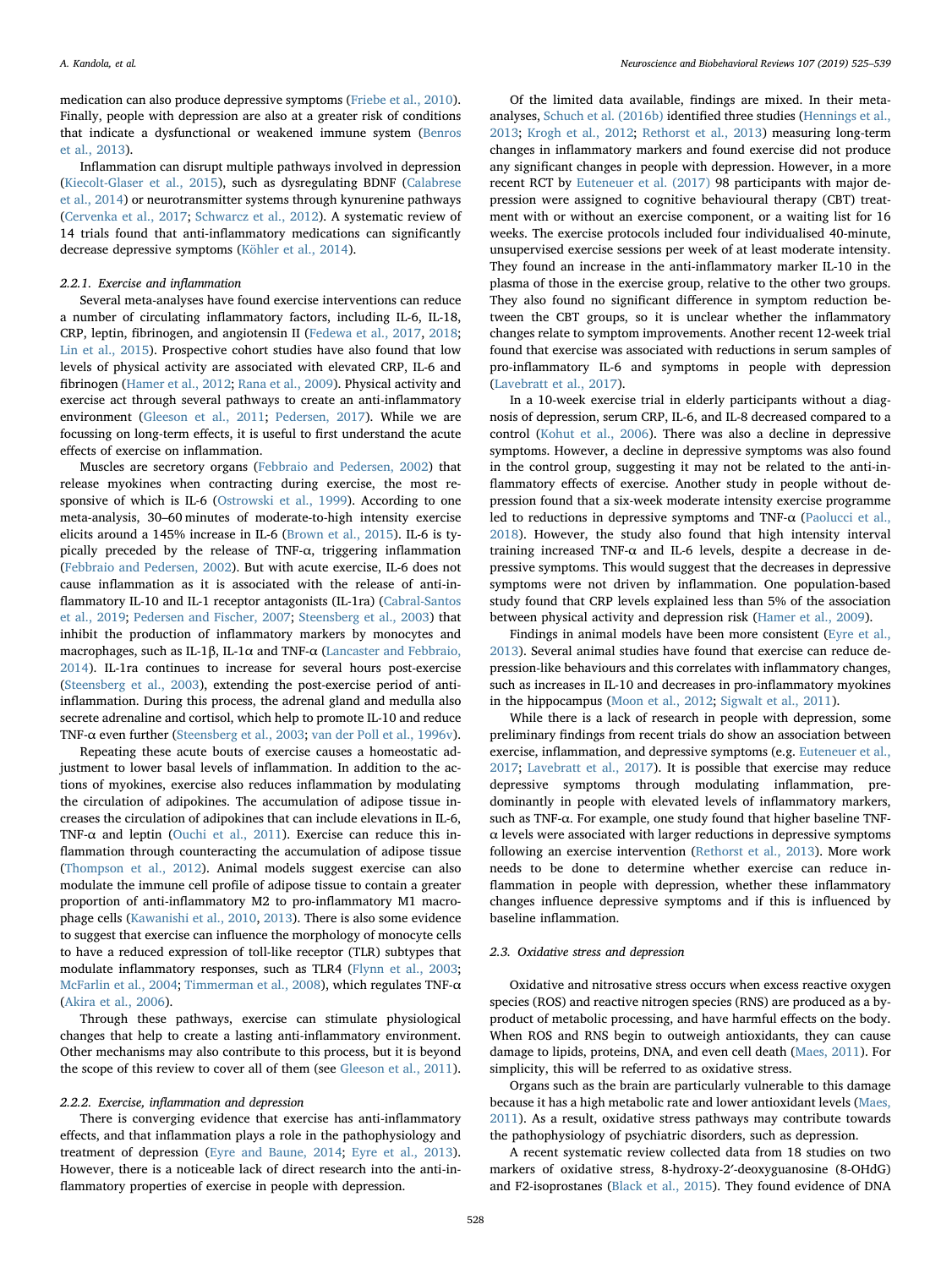and lipid damage in people with depression. An earlier review of 23 observational studies found that depression was associated with greater oxidative stress, and lower antioxidant levels ([Palta et al., 2014](#page-12-32)).

Oxidative stress may affect depression through multiple pathways. For example, it can degrade antioxidant defences, and stimulate the production of pro-inflammatory cytokines (for detailed reviews see [Maes, 2011](#page-12-31); [Moylan et al., 2013\)](#page-12-33). Over time, the resulting damage may counteract neuroplasticity and contribute towards some of the structural abnormalities in people with depression. Methods for promoting antioxidant defences to counteract oxidative stress could be a novel treatment strategy for psychiatric conditions such as depression ([Pandya et al., 2013\)](#page-12-34).

## 2.3.1. Exercise and oxidative stress

Exercise causes acute spikes in oxidative stress, but long-term exercise is protective against oxidative stress [\(Bloomer, 2008](#page-9-25)). A recent meta-analysis of 19 trials found that exercise was associated with a reduction in indicators of oxidative stress, and an increase in antioxidants [\(de Sousa et al., 2017d\)](#page-10-39). These effects were found regardless of intensity, volume, type of exercise or population group.

Regular exercise produces an adaptive response to ROS through increasing the production of antioxidant enzymes and enzymes that repair ROS damage [\(Radak et al., 2008\)](#page-12-35). This may be partially achieved through the upregulation of antioxidant genes ([Gomez-Cabrera et al.,](#page-11-31) [2008\)](#page-11-31). This leads to a reduction in ROS damage, and greater resilience to ROS damage in the future. Animal models suggest that exercise may reduce oxidative stress in specific brain regions, such as the hippocampus ([Marosi et al., 2012](#page-12-36)).

# 2.3.2. Exercise, oxidative stress and depression

Oxidative stress may contribute towards the pathophysiology of depression, and exercise could be a useful tool for counterbalancing this. But again, research in people with depression is lacking.

To date, just one RCT has directly investigated this relationship. [Schuch et al. \(2014\)](#page-13-29) conducted a 12-week exercise intervention in 26 people with severe depression. The exercise sessions consisted of three supervised sessions per week using either a treadmill, stationary bike or a stepper at an intensity chosen by the participant. They found that exercise was associated with a reduced level of serum thiobarbituric acid-reactive substances (TBARS), a marker of oxidative stress.

More research is necessary to understand how exercise influences oxidative stress in people with depression.

## 2.4. The neuroendocrine system and depression

The neuroendocrine system maintains homeostasis by regulating the body's internal environment and influencing mood and behaviour. In healthy people, the hypothalamic-pituitary-adrenal (HPA) axis effectively mediates physiological responses to stress. But several psychiatric conditions are associated with dysregulation of the HPA axis, including depression (for a review, see [Chrousos, 2009](#page-10-40)).

In humans, prolonged cortisol exposure may cause similar neurotoxicity, and contribute towards structural brain changes [\(Cole et al.,](#page-10-41) [2010;](#page-10-41) [van Tol et al., 2010v](#page-13-10)) and cognitive deficits [\(Ballmaier et al.,](#page-9-26) [2008\)](#page-9-26) associated with depression. Animal models of HPA dysfunction have shown that persistent increases in glucocorticoid circulation (cortisol in humans) exert a range of neurotoxic effects across prefrontal and hippocampal regions, including desensitisation of associated cell receptors, microglial activation, cell death, and reduction of neurogenesis and BDNF circulation ([Willner et al., 2013](#page-14-9)).

Interventions that normalise HPA axis tone may minimise the corresponding neural harms and support the treatment of depression.

#### 2.4.1. Exercise and the neuroendocrine system

Exercise causes initial elevations in the circulation of cortisol to elevate blood glucose for energy production, but regular engagement

produces an adaptive, protective response [\(Fuqua and Rogol, 2013](#page-10-42); [Hötting et al., 2016\)](#page-11-32).

Habitual exercise leads to a blunting of the cortisol response that may reflect increased HPA resilience [\(Heijnen et al., 2016](#page-11-33)). Endurance runners show a normalising of awakening cortisol levels following a rest day [\(Gouarné et al., 2005](#page-11-34)), compared to chronic psychological stress where cortisol levels remain elevated [\(Wüst et al., 2000](#page-14-10)). In one study, a 10-week exercise intervention combined with meta-chlorophenylpiperazine to exert neuroendocrine stress, resulted in a blunted cortisol response following the training period, compared to placebo ([Broocks et al., 2001\)](#page-9-27).

While limited, available evidence suggests that exercise may act as a positive stressor for select neuroendocrine pathways, with regular engagement dampening HPA activity and cortisol sensitivity.

## 2.4.2. Exercise, the neuroendocrine system and depression

Several lines of evidence point to the direct influence of exercise on the neuroendocrine system and HPA activity [\(Heijnen et al., 2016](#page-11-33)). HPA hyperactivity and prolonged elevation of cortisol levels may contribute to the pathophysiology of depression, and exercise may help to negate these effects. However, there is a lack of research into the effects of exercise on the neuroendocrine system in people with depression, and results are mixed.

A pilot study conducted by [Foley et al. \(2008\)](#page-10-43) in 23 people with depression found that a 3-month exercise intervention reduced depressive symptoms and decreased cortisol awakening response. However, a subsequent larger-scale 16-week trial failed to replicate these effects [\(Krogh et al., 2010](#page-12-37)). A more recent 12-week exercise intervention in individuals with depression who maintained high participation rates led to reductions in copeptin levels, a surrogate measure of vasopressin and corticotrophin secretion ([Krogh et al., 2013\)](#page-12-38).

There is some preliminary evidence that exercise may exert some of its antidepressant effects through influencing cortisol reactivity and HPA response. But more research is needed to support these claims.

# 3. Psychosocial mechanisms

Physical activity has several psychosocial benefits that may influence depressive symptoms. Studies in this area are more balanced as to their investigation of physical activity or exercise, but aerobic exercise is still most common. Some studies also focus on engagement in sport. For simplicity, we will consider sport as a proxy measure of exercise engagement. It is important to note that psychosocial research in this section is generally less developed than the biological section and many studies are reliant on self-report questionnaires and use observational study designs. In this section, we will explore the associations between exercise and self-esteem, social support and self-efficacy in relation to depression.

#### 3.1. Self-esteem and depression

Self-esteem is a global evaluation of self-worth and self-image, encompassing cognitive, behavioural and affective processes [\(Agarwala](#page-9-28) [and Sharma, 2016\)](#page-9-28). People with depression have lower levels of selfesteem, which may contribute to symptoms such as a sense of worthlessness [\(Keane and Loades, 2017;](#page-11-35) Orth [et al., 2008;](#page-12-39) [Van de Vliet et al.,](#page-13-30) [2002\)](#page-13-30). The relationship between self-esteem and depression may be cyclical; poor self-esteem can increase depressive symptoms, thereby further exacerbating self-esteem deficits.

Physical self-perception is a sub-domain of self-esteem that refers to how a person perceives their physical self-concept and body image ([Inchley et al., 2011\)](#page-11-36). Physical self-perception may be an important component of the relationship between self-esteem and depression ([Knapen et al., 2005\)](#page-11-37).

There is a negative association between perceived weight status and mental health ([Ali et al., 2010;](#page-9-29) [Tang et al., 2010\)](#page-13-31). Those with body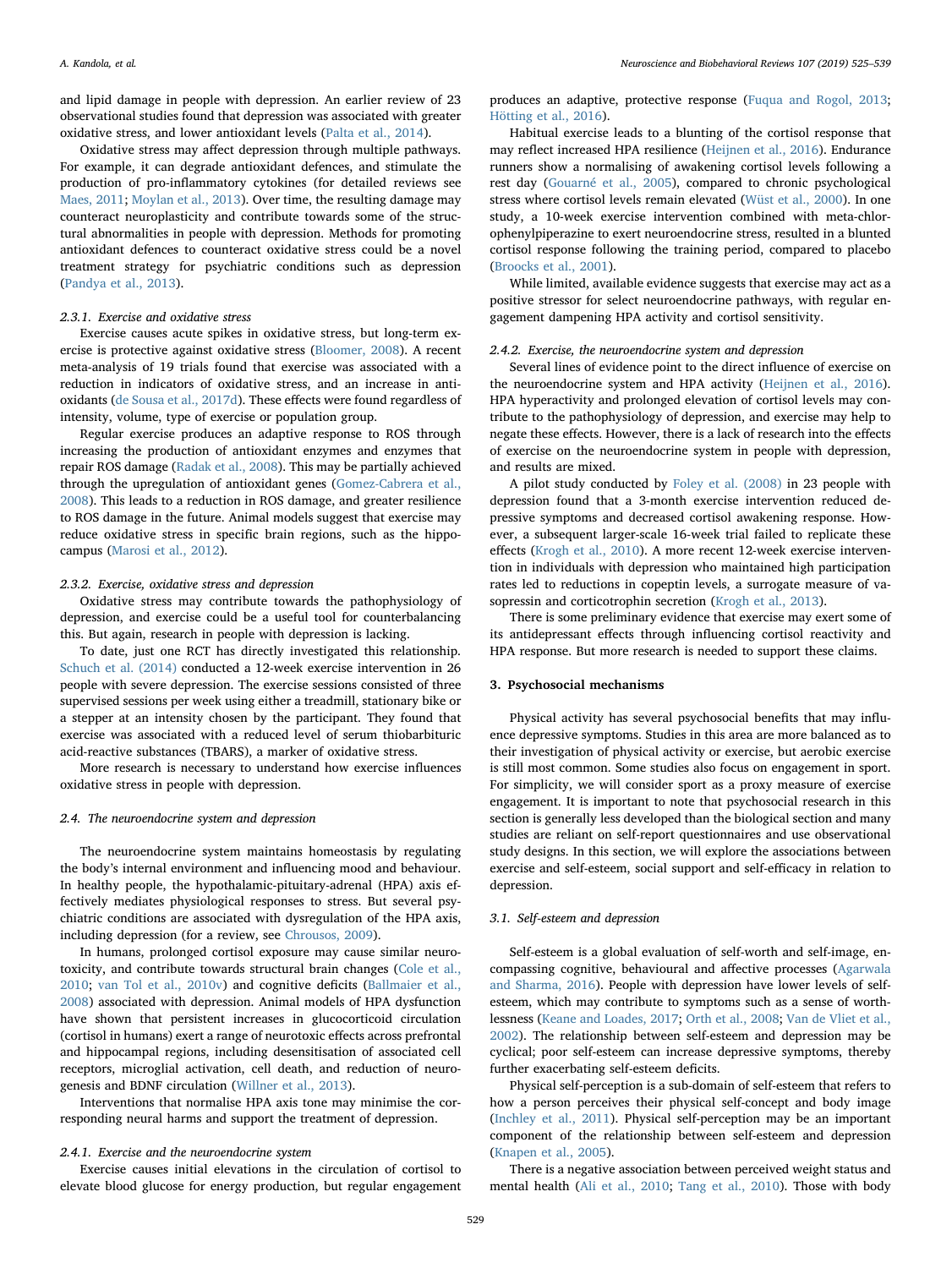image dissatisfaction or who perceive themselves as being unattractive have an elevated risk of depression ([Jackson et al., 2014\)](#page-11-38). People with depression also have significantly lower scores on physical self-perceptions than controls and this relationship explains some of the variance in affect between people with and without depression [\(Van de](#page-13-30) [Vliet et al., 2002\)](#page-13-30).

While it is not possible to rule out reverse causality here, preliminary evidence suggests poor physical self-perceptions may influence depressive symptoms, and this could underlie the relationship between self-esteem and depression. It is possible that exercise can remediate this by promoting self-esteem, potentially through improving physical self-perception, such as and body image. But research in people with depression is lacking.

## 3.1.1. Exercise and self-esteem

Aerobic and resistance exercise interventions, of intensities ranging from light to vigorous, can promote physical self-perception [\(Anderson](#page-9-30) [et al., 2006;](#page-9-30) [Feuerhahn et al., 2014](#page-10-44); [Moore et al., 2011;](#page-12-4) [Özdemir et al.,](#page-12-40) [2010\)](#page-12-40) and improve body image [\(Alleva et al., 2015](#page-9-31); [Campbell and](#page-9-32) [Hausenblas, 2009\)](#page-9-32). The improvements in physical self-perception may underlie improvements in self-esteem. Cross-sectional studies have found that physical activity is associated with higher self-esteem scores, quality of life and positive affect, and this relationship is mediated by physical self-perception [\(Feuerhahn et al., 2014;](#page-10-44) [Sani et al., 2016](#page-13-32)).

It is possible that improvements in body composition underlie the improvements in physical self-perception, such as reductions in body fat and increases in muscle mass ([Slentz et al., 2005;](#page-13-33) [Annesi & Porter,](#page-9-33) [2015\)](#page-9-33). However, [Anderson et al. \(2006\)](#page-9-30) found improvements in selfperceptions regardless of actual changes to body composition. A systematic review also found exercise improved body image, independent of fitness level, or actual changes in body composition [\(Campbell and](#page-9-32) [Hausenblas, 2009](#page-9-32)). Overall, this suggests that exercise has a positive impact on self-esteem and the effects can occur even in the absence of body compositional improvements.

## 3.1.2. Exercise, self-esteem and depression

Theoretical models such as the Exercise and Self-Esteem Model ([Sonstroem and Morgan, 1989](#page-13-34)), suggest that increases in self-esteem are important for the mood enhancing effects of exercise. Studies using structural equation modelling have found that self-esteem, or physical self-concept mediate the relationship between physical activity and depression ([Dishman et al., 2006](#page-10-45); [Ryan, 2008\)](#page-13-35).

A 16-week psychomotor therapy intervention with an exercise component in psychiatric inpatients (32% with depression), found decreases in anxiety and depression levels post-intervention, which were correlated with improvements in physical self-concept ([Knapen et al.,](#page-11-37) [2005\)](#page-11-37). Another study in women with elevated depressive symptoms found that a seven-week exercise intervention led to increases in selfesteem, physical self-perception, and decreases in depressive symptoms compared to a wait-list control group ([Legrand, 2014](#page-12-41)).

These initial findings suggest that through improving self-esteem and physical self-perception, exercise can influence depressive symptoms. But further RCTs in people with depression are necessary to confirm this.

#### 3.2. Social support and depression

Social support refers to the assistance that social relationships and transactions provide. It encompasses both supportive actions and perceptions of those actions ([Heaney and Israel, 2008\)](#page-11-39). People with depression often report a lack of social support ([Bettge et al., 2008](#page-9-34); [Väänänen et al., 2014\)](#page-13-36), while feelings of sufficient social support have a protective effect against depression ([Piko et al., 2009\)](#page-12-42).

It is possible that social support plays a role in the pathophysiology of depression by restricting the number of opportunities for interaction and emotional disclosure. Improving social support could act as a buffer

against stressful events and prevent the worsening of depressive symptoms ([Ozbay et al., 2007\)](#page-12-43).

## 3.2.1. Exercise and social support

Physical activity can help to improve social support networks, providing opportunities for interaction and socialisation. These benefits may be particularly pronounced in interactive forms of exercise, such as team sports.

A systematic review of 20 prospective studies found support from friends and family was associated with physical activity engagement in the future ([Scarapicchia et al., 2017\)](#page-13-37). In a prospective cohort study of 5395 adults, those meeting recommended physical activity guidelines with high levels of emotional support at baseline, were more likely to maintain this level of activity at follow-up [\(Kouvonen et al., 2011](#page-11-40)). There is also longitudinal evidence to suggest sport participation in adolescence can decrease the risk of depression in adulthood, and social support may mediate this relationship ([Babiss and Gangwisch, 2009](#page-9-35); [Jewett et al., 2014](#page-11-41); [Sabiston et al., 2016](#page-13-38)).

#### 3.2.2. Exercise, social support and depression

It is possible that by providing opportunities for socialisation, physical activity can enhance social support to create a buffer against depressive symptoms.

In an RCT of 946 people with depression, a 12-week exercise intervention led to greater reductions in symptom severity in those with greater access to supportive social relationships, compared to those with lower access ([Hallgren et al., 2017\)](#page-11-42). There was also a better treatment response in those with high compared to low availability of social relationships ( $OR = 2.17$ ,  $CI = 1.40$ , 3.36). In a cross-sectional study of more than 40,000 adults, the inverse relationship between physical activity and symptoms of depression were partially mediated by social support and social engagement ([Harvey et al., 2010\)](#page-11-43).

Preliminary evidence suggests that social support could be another mechanism through which exercise produces antidepressant effects.

# 3.3. Self-efficacy and depression

Self-efficacy refers to situation-specific self-confidence ([Bandura,](#page-9-36) [1977\)](#page-9-36). That is, the belief that one can achieve a specific task.

Models of self-efficacy could account for some of the symptom progression in depression [\(Maddux and Meier, 1995\)](#page-12-44). Poor self-efficacy can create an aversive cycle whereby a person does not pursue achievable goals or tasks, leading to feelings of frustration at their selfinefficacy ([Bandura et al., 1999](#page-9-37)). This could worsen depressive symptoms, particularly when these goals or tasks are important to self-esteem. Poor self-efficacy may affect the ability to deal with emotional challenges, such as the onset and development of depressive symptoms ([Taneichi et al., 2013](#page-13-39)).

Cross-sectional and longitudinal evidence suggests that low levels of self-efficacy are associated with a greater risk of depressive symptoms ([Tahmassian and Moghadam, 2011;](#page-13-40) [Tak et al., 2016;](#page-13-41) [Taneichi et al.,](#page-13-39) [2013\)](#page-13-39). People with depression have lower levels of self-efficacy, which may contribute towards their symptoms.

# 3.3.1. Exercise and self-efficacy

Engaging in health behaviours, such as exercise, increases feelings of self-efficacy, and increases the likelihood of further engagement ([Rodgers et al., 2014\)](#page-13-42). A meta-analysis of 20 intervention studies found that physical activity improved several measures of self-efficacy within the domain of exercise ([Higgins et al., 2013\)](#page-11-44). Interventions had a significant effect on exercise self-efficacy ( $G = 0.208$ ,  $95\%$  CI = 0.027, 0.388) and on barrier self-efficacy (G = 0.128, 95% CI = 0.05, 0.20). Barrier self-efficacy is the confidence to overcome barriers and engage in exercise. Exercise creates a perception of improved physical abilities and mastery of a skill, which results in increased self-efficacy ([White](#page-14-11) [et al., 2009](#page-14-11)). This demonstrates the importance of ensuring that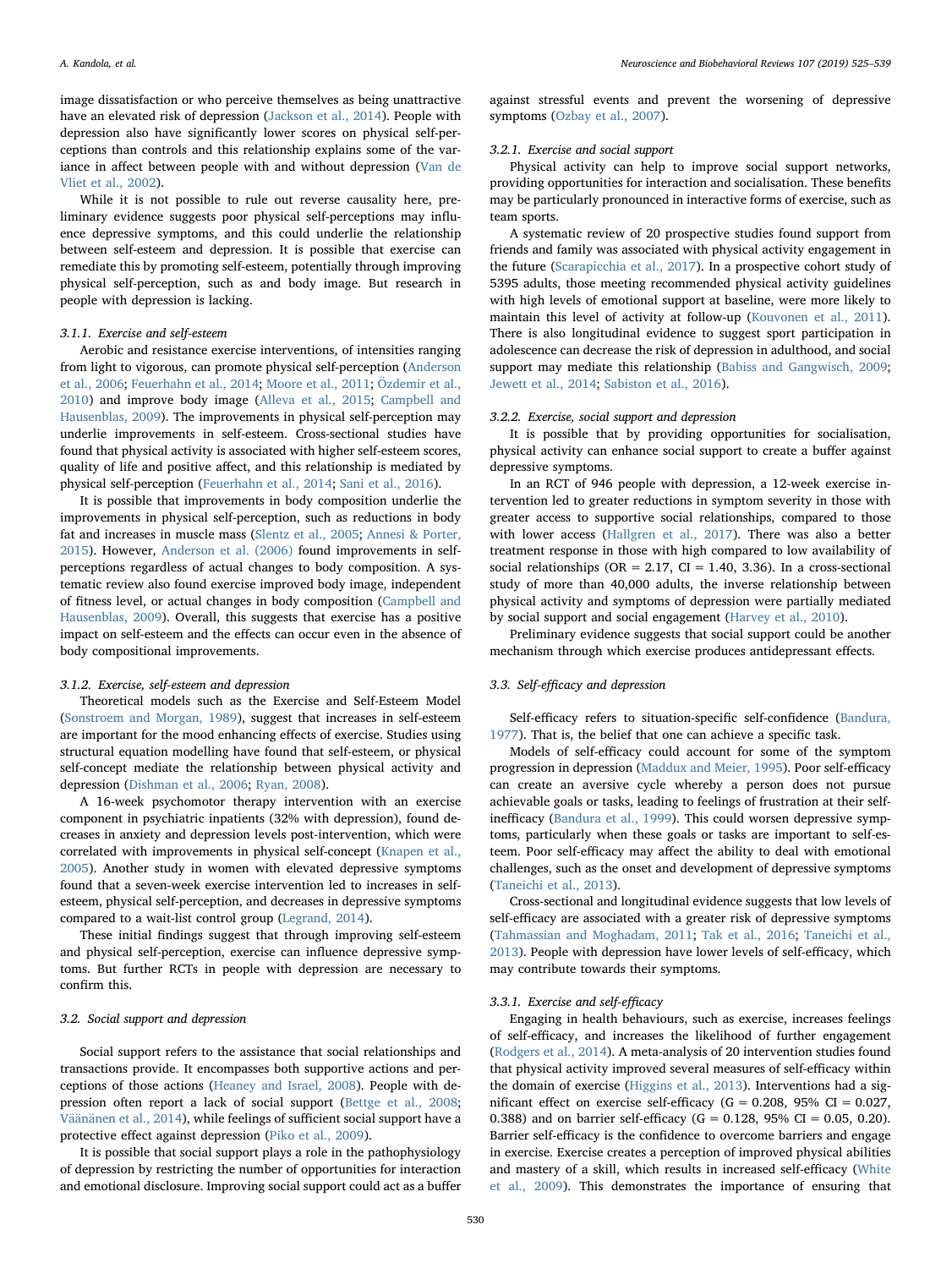exercise is enjoyable and manageable. For example, by starting at lower intensities and with smaller bouts, and helping to self-monitor to realise success.

#### 3.3.2. Exercise, self-efficacy and depression

Exercise could help to improve self-efficacy, which may generalise to other domains, and counteract depressive symptoms. However, few studies are available to investigate this in people with depression.

An RCT in people with moderate or severe depression found an 8 week internet-based exercise intervention reduced depressive symptoms, and increased self-efficacy, compared to an inactive control group ([Haller et al., 2018\)](#page-11-45). Another study in people with depression or low mood found self-efficacy mediates the relationship between physical activity and depression scores ([Pickett et al., 2012](#page-12-45)). In people without depression, a 7-week exercise intervention led to reductions of depressive symptoms compared to a stretching control group, and these symptom improvements were positively associated with self-efficacy (Wipfl[i et al., 2011\)](#page-14-12). One cross-sectional study found that physical activity increased self-efficacy, which correlated with a reduction in depressive symptoms in people without depression [\(Trumpeter, 2015](#page-13-43)). However, with cross-sectional study designs there is a possibility of reverse causation, which is common in physical activity research ([Ekelund et al., 2016\)](#page-10-46).

These initial findings suggest that physical activity may promote self-efficacy and this can influence depressive symptoms.

## 4. Moderators and confounders

The heterogeneity of depression poses significant challenges for prescribing treatments that are uniformly effective. One method of addressing this is to identify factors that influence treatment response and develop more personalised approaches in psychiatry ([Ozomaro](#page-12-46) [et al., 2013\)](#page-12-46). These factors could be moderators (e.g. intervention length) or confounders (e.g. physical health complications).

So far, just one review has attempted to systematically identify moderators of exercise on depression ([Schuch et al., 2016d\)](#page-13-44). They found significant moderators include symptom type (somatic, state anxiety, and global functioning), life satisfaction, self-esteem, social support, marital status, and BDNF and TNF- $\alpha$  levels. However, the review contained only 11 studies, with a high heterogeneity, and did not include a meta-analysis. Furthermore, just four trials aimed to assess moderators prospectively, with the majority of findings being post-hoc. Previous conceptual models have suggested that factors such as frequency, intensity, type and context of physical activity can influence the mechanisms it stimulates and subsequent mental health outcomes ([Lubans et al., 2016\)](#page-12-3).

Understanding the biological and psychosocial mechanisms through which exercise produces an antidepressant effect can provide a scientific basis for identifying and prospectively studying moderators in future trials. For example, if neuroplasticity is established as a key pathway then exercise trials should consider factors that mediate the effect of exercise on neuroplasticity in the brain, such as gender, ovarian hormones, endocrine function, hormone circulation, genetic variations (e.g. BDNF polymorphisms), and CRF [\(El-Sayes et al., 2019](#page-10-25)). This section will briefly give examples of how further research in this area can benefit the design and implementation of exercise as a treatment for depression.

## 4.1. Identifying the best responders

Establishing the relative importance of different aspects of neuroplasticity could help to identify subgroups of people with depression who may benefit more from exercise than others. A meta-analysis of data from 8927 participants found people with depression had significantly smaller hippocampal volumes, but this was moderated by age of onset ([Schmaal et al., 2015\)](#page-13-8). People diagnosed with depression after

the age of 21 did not show any structural abnormalities compared to controls. It is possible that people with an earlier onset of depression will respond better to exercise due to a larger capacity for neuroplasticity-driven change in the hippocampal region.

People with different perceptions of body image may also moderate their response to exercise. One study found that those who perceived themselves as being overweight only responded to exercise if they had severe depression scores ([El Ansari et al., 2011\)](#page-10-47). Whereas those who perceived their body as being 'just right' responded to exercise with moderate and severe depression scores.

Narrowing down on the specific contributions of different mechanisms could also help to identify biomarkers for treatment success. In a recent review, [Medina et al. \(2015\)](#page-12-47) propose that biomarkers of inflammation, or BDNF production could serve as indicators for treatment response to exercise in people with depression. Indeed, several studies have found that people with elevated markers of inflammation, such as TNF- $\alpha$  and IL-6, show greater reductions in depressive symptoms in response to exercise than those without ([Lavebratt et al., 2017](#page-12-28); [Rethorst et al., 2013;](#page-12-27) [Schuch et al., 2016c](#page-13-45)). Other studies suggest that BDNF levels could also moderate the effect of exercise on depression ([Rethorst et al., 2017](#page-12-48); [Schuch et al., 2016d;](#page-13-44) [Toups et al., 2011\)](#page-13-46), although this is not always the case [\(Gujral et al., 2014\)](#page-11-46).

Exercise may also interact differentially with certain subsets of depressive symptoms. For example, some people with depression experience cognitive impairments, such as memory deficits ([Rock et al.,](#page-12-49) [2014\)](#page-12-49). As the hippocampus plays an important role in memory formation ([Burgess et al., 2002](#page-9-38)), exercise could be useful for promoting hippocampal functioning and alleviating cognitive deficits in people with depression ([Kandola et al., 2016\)](#page-11-16). However, the majority of exercise studies use clinical interviews, or depression scales that do not distinguish between subsets of symptoms. [Schuch et al. \(2017a](#page-13-47),[b](#page-13-48)) also point out that commonly used scales such as the Hamilton Rating Scale for depression are not appropriate for assessing mild to moderate depressive symptoms, which is the severity that exercise appears to be most effective at targeting. Clinical interviews may be more appropriate for detecting more mild and moderate cases of depression.

## 4.2. Determining the optimal exercise protocols

Understanding the mechanisms underlying the antidepressant effect of exercise can help to develop optimal exercise protocols for maximising effect. For example, different 'doses' of exercise are likely to elicit different biological responses. Longer exercise durations cause larger acute changes in IL-6 and IL-10 exercise ([Cabral-Santos et al.,](#page-9-22) [2019;](#page-9-22) [Fischer, 2006\)](#page-10-48), and exercise interventions with longer session durations and more frequent sessions have a larger impact on basal IL-6 ([Hayashino et al., 2014](#page-11-47)). But extreme forms of exercise, such as marathon running, can increase acute inflammation ([Gleeson et al.,](#page-10-33) [2011\)](#page-10-33) and have adverse immunosuppressant effects over time ([Gleeson](#page-11-48) [and Bishop, 2013](#page-11-48)). It is possible that different exercise session durations would be appropriate for different people. For example, extreme forms of exercise, such as marathon running, could exacerbate the inflammatory response and worsen depressive symptoms in people with elevated baseline inflammation.

The intensity of exercise during a session can elicit different neural responses [\(Cabral et al., 2019](#page-9-39)), which may influence how it affects depressive symptoms. For example, higher intensity exercise may produce greater changes in neuroplasticity than moderate intensity exercise [\(Andrews et al., 2019](#page-9-40)) and moderate-to-vigorous intensity exercise is most effective for reducing depressive symptoms [\(Schuch et al.,](#page-13-5) [2016b\)](#page-13-5). But if inflammation is established as a key underlying mechanism, it is possible that higher intensity exercises elicit greater proinflammatory responses ([Paolucci et al., 2018\)](#page-12-29) and negate the antidepressant effect. Determining the appropriate intensity may vary case to case, depending on factors such as the extent to which exercise will elicit significant changes in neuroplasticity or reductions in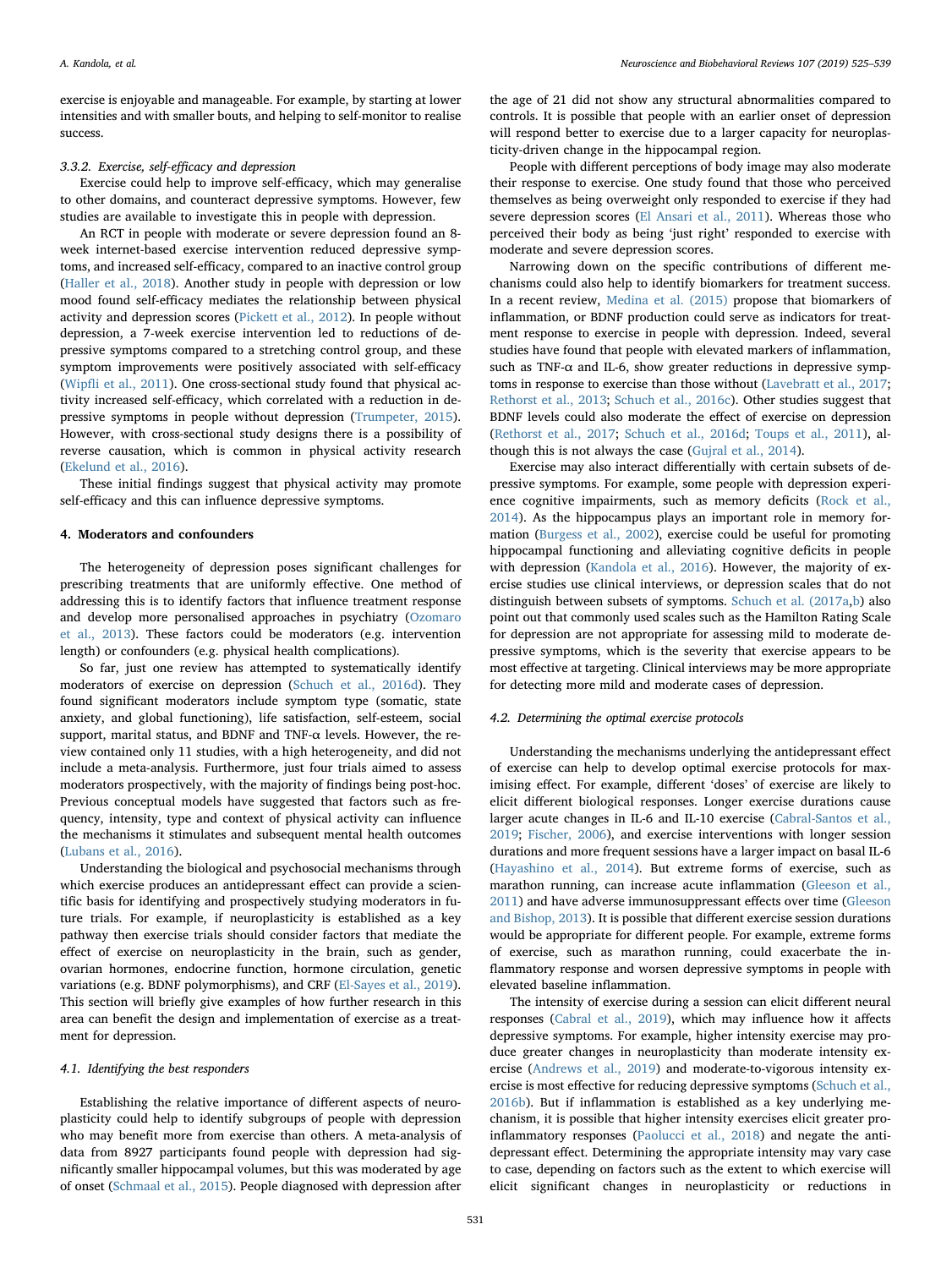inflammation in an individual.

In their model, [Stimpson et al. \(2018\)](#page-13-18) suggest that while exercise produces several functional, but transient changes in neuroplasticity, such as elevations in BDNF circulation, improvements in cardiorespiratory fitness (CRF) are necessary for more lasting structural changes and cognitive benefits. Increases in CRF could be a useful benchmark to determine whether an exercise intervention was of sufficient intensity. Unfortunately few exercise trials measure CRF ([Cooney et al., 2013](#page-10-5)), but CRF is associated with a lower risk of depression in population-based studies ([Schuch et al., 2016a](#page-13-4)), and is modestly correlated with symptom severity in people with depression ([Papasavvas et al., 2016\)](#page-12-2). A recent exercise trial found that CRF was significantly associated with symptom reduction and predicted treatment success, independent of exercise frequency or intensity ([Rahman](#page-12-50) [et al., 2018\)](#page-12-50). Several systematic reviews have found small or non-significant effects of an exercise at post-intervention follow ups [\(Cooney](#page-10-5) [et al., 2013;](#page-10-5) [Krogh et al., 2011](#page-12-51); [Kvam et al., 2016\)](#page-12-1). It is possible that symptom improvements result from the transient effects of exercise in the brain during interventions, but insufficient CRF change may limit these effects post-intervention if activity levels decline.

It is also possible that exercise trials are of insufficient length. Most exercise interventions for depression are around 16 weeks [\(Cooney](#page-10-5) [et al., 2013;](#page-10-5) [Kvam et al., 2016](#page-12-1)). A 16-week period may only be sufficient to induce functional connectivity changes [\(Cabral et al., 2019](#page-9-39)). There is some evidence that exercise must last for at least six months to induce structural changes, for example, in hippocampal volume ([Kleemeyer et al., 2015](#page-11-49)). Longer exercise interventions may induce structural changes that have a more pronounced impact on depressive symptoms.

The optimal exercise protocols may vary between people. For example, [Higgins et al. \(2013\)](#page-11-44) notes that greater increases in exercise selfefficacy occur when sessions were shorter, and less structured. But longer, more structured sessions produce greater increases in barrier self-efficacy. Such findings suggest longer, more structured exercise interventions may be more appropriate for people with more significant barriers that prevent them from exercising.

# 4.3. Confounding factors

Many studies adjust their analysis to account for factors that confound the relationship between exercise and depression, such as alcohol use, age, gender, or physical health status. But population-level factors are difficult to measure and could be significant confounders, such as social deprivation. People in lower socioeconomic groups, experiencing greater social isolation, or in areas of greater deprivation, are more likely to be physically inactive ([Beenackers et al., 2012](#page-9-41); [Gidlow et al.,](#page-10-49) [2006\)](#page-10-49). Social deprivation is also a significant predictor of the prevalence and persistence of depressive symptoms [\(Ostler et al., 2001](#page-12-52); [Wickham et al., 2014\)](#page-14-13). The extent to which social deprivation confounds the relationship between exercise and depression is unclear as few exercise studies appropriately measure or adjust for social deprivation. One recent study found no difference in depressive symptoms between physically active and sedentary women living in deprived neighbourhoods [\(Teychenne et al., 2017\)](#page-13-49). Such findings highlight a clear need for greater understanding in this area. While we use social deprivation as an example here, there are a range of population-level factors that could act as confounders and warrant further empirical attention, such as access to green spaces.

# 5. Conclusion

#### 5.1. Summary

Physical activity, predominantly through exercise, produces its antidepressant effect through multiple biological and psychosocial pathways. As can be seen in [Fig. 1,](#page-8-0) a variety of interdependent changes take

place in the brain to produce an environment that is protective against depression. For example, neurotrophins (e.g. VEGF) stimulate downstream cellular processes (e.g. angiogenesis) that cause lasting changes in brain structure (e.g. improved vasculature) that improve brain functioning in areas implicated in depression (e.g. hippocampus) and related processes (e.g. stress regulation). While our understanding of how exercise affects the brain is growing, little is known about the complex interplay between these pathways and how they may relate to depression. For example, there is evidence that the IL-6 gene directly influences hippocampal morphology [\(Baune et al., 2012](#page-9-42)) and may represent a shared mechanism through which exercise influence depressive symptoms.

It is also worth noting that there may be some overlap in the mechanisms that underlie how exercise and antidepressant medications operate. For example, animal models suggest that antidepressants and exercise both impact neurogenesis through similar pathways and their combination could have a complementary effect on reducing depression-like symptoms [\(Micheli et al., 2018\)](#page-12-53). A better understanding of these mechanistic overlaps between exercise and other forms of depression treatment will be beneficial for maximising their treatment potential.

Several psychosocial factors accompany, and potentially interact with, these biological changes to influence depression, such as self-esteem. While there is less research into the psychosocial benefits of exercise on depression, they are likely to be of parallel importance. Of the studies that do focus on psychosocial mechanisms, many use an observational study design. People with depression have lower physical activity levels ([Schuch et al., 2017a\)](#page-13-47). This heightens the risk of reverse causation confounding results from observational studies and more interventional studies are needed to account for this.

Even less attention has been attributed to identifying factors that moderate or confound the relationship between exercise and depression. Research continues to quantify a growing number of social, psychological and environmental factors that influence mental health and may confound the effects of exercise. There is a particular paucity of research into population-level factors that must be addressed, such as social deprivation. It will be essential to incorporate this into any attempts to understand exercise as an antidepressant.

Factors that moderate the effects of exercise are equally important in determining how best to design and implement exercise-based interventions for depression. A better understanding of the mechanisms that underlie the relationship between exercise and depressive symptoms will be essential for informing this process. It is likely that an individualised approach would be most appropriate given that the influence of each underlying mechanism is likely to differ across individuals.

While the remarkable range and diversity of adaptive neural mechanisms that exercise stimulates does complicate our understanding of how it works in the brain, it is a nice problem to have. We chose to focus on the mechanisms with the strongest evidence base in human research. Determining which mechanisms have the strongest evidence base will inherently involve a degree of subjectivity given the lack of research in this area prohibiting a truly systematic approach. There are other biological mechanisms not covered here that may also play an important role in the antidepressant effects of physical activity and exercise, such as endocannabinoid signalling (e.g. [Fuss et al., 2015\)](#page-10-50) or mitochondrial functioning (e.g. [Aguiar et al., 2014\)](#page-9-43). Several psychosocial mechanisms may also prove influential. For example, poor selfregulation following negative life events can contribute towards depression [\(Joorman and Stanton, 2016\)](#page-11-50), and may be improved through exercise ([Ahn et al., 2016\)](#page-9-44). Exercise can also have a positive effect on health behaviours associated with depression, such as sleep [\(Kredlow](#page-11-51) [et al., 2015](#page-11-51)).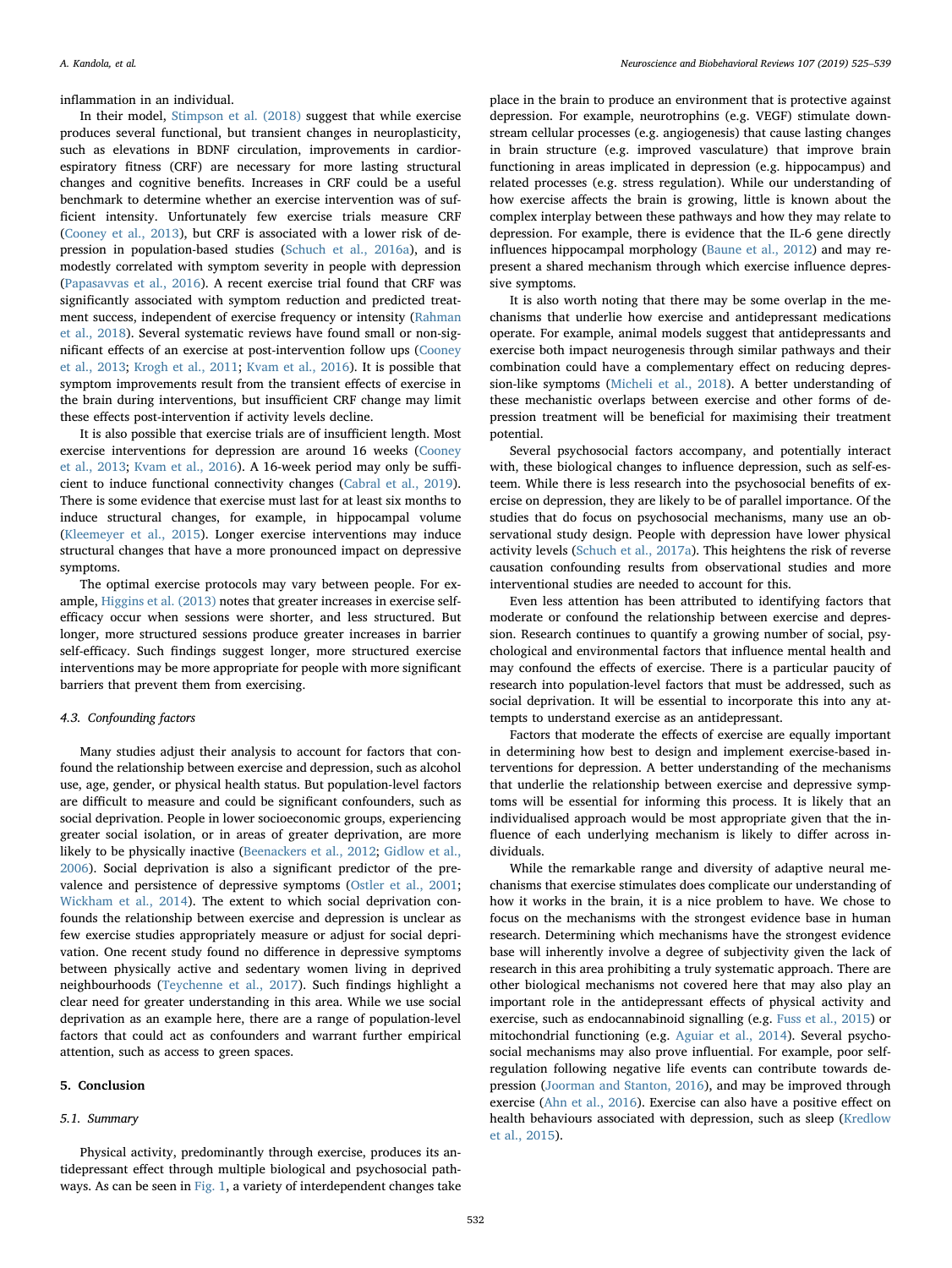<span id="page-8-0"></span>

Fig. 1. Mechanisms, moderators, and confounders of the relationship between physical activity and depressive symptoms.

# 5.2. Future directions

Our understanding of exercise as an antidepressant has grown substantially in the past couple of decades. But much of this understanding is built on research in people without depression, with few studies investigating the biological and psychosocial impact of exercise in people with depression. Of the limited research that is available, sample sizes, and adherence to exercise interventions is low, and factors such as antidepressant use may be influencing biomarker response ([Schuch et al., 2016c](#page-13-45)). Systematic reviews of exercise trials more broadly, have found a high degree of heterogeneity that makes comparison across trials a challenge, and inhibits understanding in this area ([Cooney et al., 2013](#page-10-5); [Schuch et al., 2017b](#page-13-48)).

A greater amount of sufficiently powered studies is needed to investigate the biological and psychosocial effects of exercise in people with depression, using consistent methodologies and samples. It would also be beneficial for future research to directly investigate the relationship between different exercise protocols, such as whether different intensities act through different mechanisms to produce different effects on depressive symptoms. Understanding these mechanisms will also allow for exercise-based interventions to be combined with other forms of therapy that work on overlapping mechanisms to enhance their effect ([Hendrikse et al., 2017\)](#page-11-15). Such research will not only provide

some clarity on the biological and psychosocial basis of exercise, but on the factors underpinning mental illness. While there are technological limitations on measuring certain microscale biological changes, we should continue to explore the use of more novel methods of approximating these changes, such as multi-model MRI methods (e.g. [Thomas](#page-13-50) [et al., 2015](#page-13-50)).

Amongst the most practical directions for future research would be to focus on understanding factors that confound or moderate the effect of exercise on depression. This could involve the inclusion of additional measures to exercise trials, such as CRF tests, MRI scans, or blood sampling. This can help to identify factors that predict greater treatment response to exercise. More detailed information about divergent symptomologies, or related factors such as body image, and self-efficacy would help to determine the individual profiles that are best suited to exercise. Wherever possible, studies should consider population-level factors that may be confounding, such as social deprivation.

#### Funding declaration

AK is supported by an ESRC scholarship (ES/P000592/1); GAF is supported by the Mitacs Globalink Award; CMS is funded by the Canada Research Chairs Program; JH is funded by an RTS scholarship; BS is supported by Health Education England and the National Institute for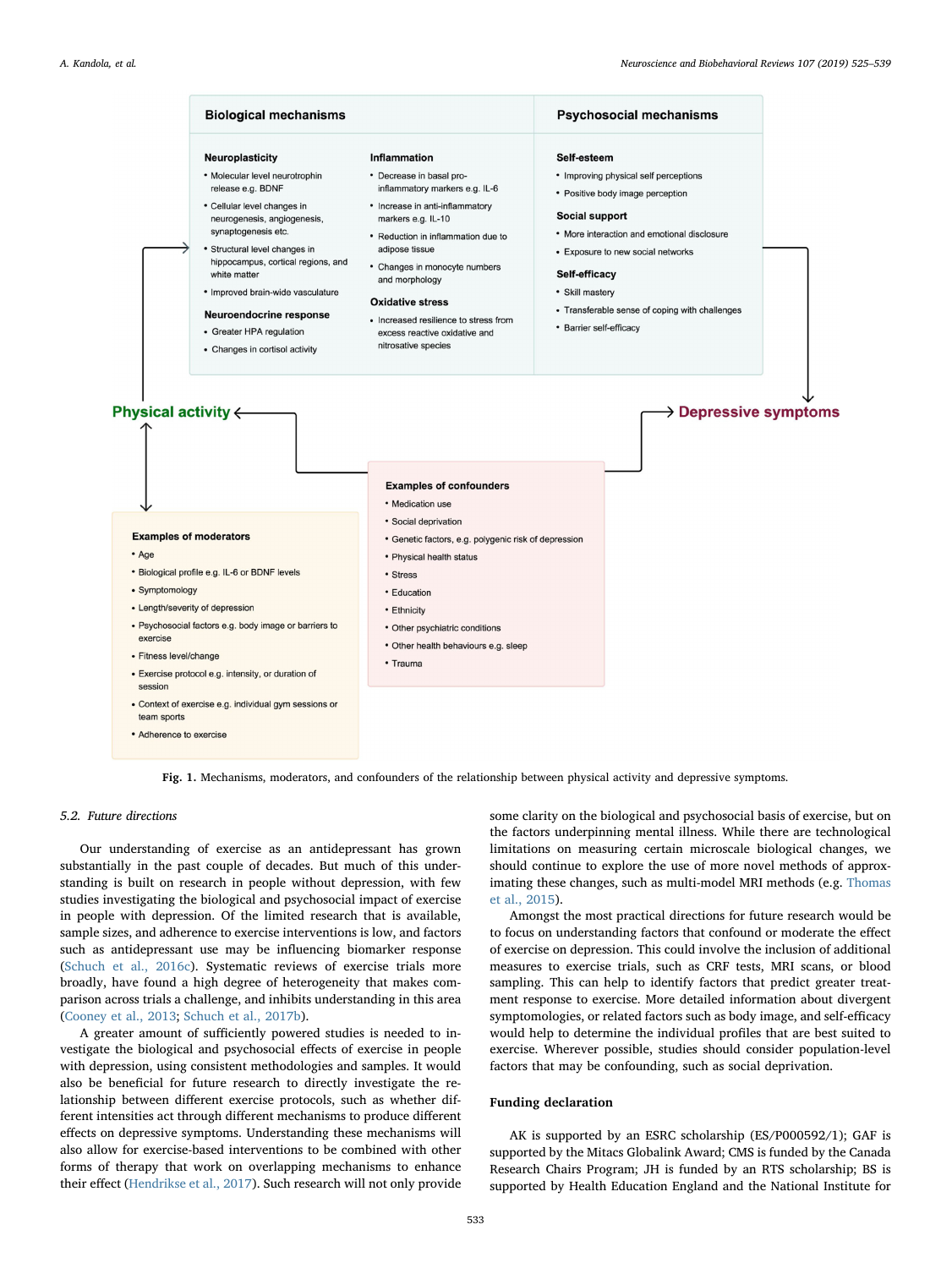Health Research HEE NIHR ICA Program Clinical Lectureship (ICA‐CL‐2017‐03‐001) and the Maudsley Charity and the National Institute for Health Research (NIHR) Collaboration for Leadership in Applied Health Research and Care South London at King's College Hospital NHS Foundation Trust.

#### Declaration of Competing Interest

None.

# Acknowledgements

Thank you to Prof. David Osborn and Dr Joseph Hayes for their guidance throughout the process of this research and to Poppy Dorans for developing the figure. We would also like to thank Daisy McInnerney for her help in preparing the final manuscript.

#### References

- <span id="page-9-16"></span>Adlard, P.A., Cotman, C.W., 2004. Voluntary exercise protects against stress-induced decreases in brain-derived neurotrophic factor protein expression. Neuroscience 124 (4), 985–992. <https://doi.org/10.1016/j.neuroscience.2003.12.039>.
- <span id="page-9-28"></span>[Agarwala, S., Sharma, S., 2016. Depression and self-esteem: a behavior modi](http://refhub.elsevier.com/S0149-7634(19)30564-0/sbref0010)fication [approach. Health Psychol. 1, 121](http://refhub.elsevier.com/S0149-7634(19)30564-0/sbref0010).
- <span id="page-9-43"></span>Aguiar, A.S., Stragier, E., da Luz Scheffer, D., Remor, A.P., Oliveira, P.A., Prediger, R.D., et al., 2014. Effects of exercise on mitochondrial function, neuroplasticity and anxiodepressive behavior of mice. Neuroscience 271, 56–63. [https://doi.org/10.1016/J.](https://doi.org/10.1016/J.NEUROSCIENCE.2014.04.027) [NEUROSCIENCE.2014.04.027](https://doi.org/10.1016/J.NEUROSCIENCE.2014.04.027).
- <span id="page-9-44"></span>[Ahn, J., Jeon, H., Kwon, S., 2016. Associations between self-regulation, exercise parti](http://refhub.elsevier.com/S0149-7634(19)30564-0/sbref0020)[cipation, and adherence intention among Korean university students. Percept. Mot.](http://refhub.elsevier.com/S0149-7634(19)30564-0/sbref0020) [Skills 123 \(1\), 324](http://refhub.elsevier.com/S0149-7634(19)30564-0/sbref0020)–340.
- <span id="page-9-23"></span>Akira, S., Uematsu, S., Takeuchi, O., 2006. Pathogen recognition and innate immunity. Cell 124 (4), 783–801. <https://doi.org/10.1016/j.cell.2006.02.015>.
- <span id="page-9-29"></span>[Ali, M.M., Fang, H., Rizzo, J.A., 2010. Body weight, self-perception and mental health](http://refhub.elsevier.com/S0149-7634(19)30564-0/sbref0030) [outcomes among adolescents. J. Ment. Health Policy Econ. 13 \(2\), 53](http://refhub.elsevier.com/S0149-7634(19)30564-0/sbref0030)–63.
- <span id="page-9-31"></span>[Alleva, J.M., Martijn, C., Van Breukelen, G.J., Jansen, A., Karos, K., 2015. Expand your](http://refhub.elsevier.com/S0149-7634(19)30564-0/sbref0035) [Horizon: a programme that improves body image and reduces self-objecti](http://refhub.elsevier.com/S0149-7634(19)30564-0/sbref0035)fication by [training women to focus on body functionality. Body Image 15, 81](http://refhub.elsevier.com/S0149-7634(19)30564-0/sbref0035)–89.
- <span id="page-9-0"></span>American Psychiatric Association, 2013. Diagnostic and Statistical Manual of Mental Disorders. American Psychiatric Association[https://doi.org/10.1176/appi.books.](https://doi.org/10.1176/appi.books.9780890425596) [9780890425596](https://doi.org/10.1176/appi.books.9780890425596).
- <span id="page-9-10"></span>[Anacker, C., Cattaneo, A., Musaelyan, K., Zunszain, P.A., Horowitz, M., Molteni, R., et al.,](http://refhub.elsevier.com/S0149-7634(19)30564-0/sbref0045) [2013. Role for the kinase SGK1 in stress, depression, and glucocorticoid e](http://refhub.elsevier.com/S0149-7634(19)30564-0/sbref0045)ffects on [hippocampal neurogenesis. Proc. Natl. Acad. Sci. 110 \(21\), 8708](http://refhub.elsevier.com/S0149-7634(19)30564-0/sbref0045)–8713.
- <span id="page-9-30"></span>[Anderson, A.G., Murphy, M.H., Murtagh, E., Nevill, A., 2006. An 8-week randomized](http://refhub.elsevier.com/S0149-7634(19)30564-0/sbref0050) controlled trial on the eff[ects of brisk walking, and brisk walking with abdominal](http://refhub.elsevier.com/S0149-7634(19)30564-0/sbref0050) [electrical muscle stimulation on anthropometric, body composition, and self-per](http://refhub.elsevier.com/S0149-7634(19)30564-0/sbref0050)[ception measures in sedentary adult women. Psychol. Sport Exerc. 7 \(5\), 437](http://refhub.elsevier.com/S0149-7634(19)30564-0/sbref0050)–451.
- <span id="page-9-3"></span>Anderson, H.D., Pace, W.D., Libby, A.M., West, D.R., Valuck, R.J., 2012. Rates of 5 common antidepressant side effects among new adult and adolescent cases of depression: a retrospective US claims study. Clin. Ther. 34 (1), 113–123. [https://doi.](https://doi.org/10.1016/j.clinthera.2011.11.024) [org/10.1016/j.clinthera.2011.11.024.](https://doi.org/10.1016/j.clinthera.2011.11.024)
- <span id="page-9-40"></span>Andrews, S.C., Curtin, D., Hawi, Z., Wongtrakun, J., Stout, J.C., Coxon, J.P., 2019. Intensity matters: high-intensity interval exercise enhances motor cortex plasticity more than moderate exercise. Cereb. Cortex. [https://doi.org/10.1093/cercor/](https://doi.org/10.1093/cercor/bhz075) [bhz075](https://doi.org/10.1093/cercor/bhz075).
- <span id="page-9-33"></span>[Annesi, J.J., Porter, K.J., 2015. Reciprocal e](http://refhub.elsevier.com/S0149-7634(19)30564-0/sbref0065)ffects of exercise and nutrition treatment[induced weight loss with improved body image and physical self-concept. Behav.](http://refhub.elsevier.com/S0149-7634(19)30564-0/sbref0065) [Med. 41 \(1\), 18](http://refhub.elsevier.com/S0149-7634(19)30564-0/sbref0065)–24.
- <span id="page-9-35"></span>[Babiss, L.A., Gangwisch, J.E., 2009. Sports participation as a protective factor against](http://refhub.elsevier.com/S0149-7634(19)30564-0/sbref0070) [depression and suicidal ideation in adolescents as mediated by self-esteem and social](http://refhub.elsevier.com/S0149-7634(19)30564-0/sbref0070) [support. J. Dev. Behav. Pediatr. 30 \(5\), 376](http://refhub.elsevier.com/S0149-7634(19)30564-0/sbref0070)–384.
- <span id="page-9-14"></span>Bailey, D.M., Marley, C.J., Brugniaux, J.V., Hodson, D., New, K.J., Ogoh, S., Ainslie, P.N., 2013. Elevated aerobic fitness sustained throughout the adult lifespan is associated with improved cerebral hemodynamics. Stroke 44 (11), 3235–3238. [https://doi.org/](https://doi.org/10.1161/STROKEAHA.113.002589) [10.1161/STROKEAHA.113.002589.](https://doi.org/10.1161/STROKEAHA.113.002589)
- <span id="page-9-26"></span>[Ballmaier, M., Narr, K.L., Toga, A.W., Elderkin-Thompson, V., Thompson, P.M., Hamilton,](http://refhub.elsevier.com/S0149-7634(19)30564-0/sbref0080) [L., et al., 2008. Hippocampal morphology and distinguishing late-onset from early](http://refhub.elsevier.com/S0149-7634(19)30564-0/sbref0080)[onset elderly depression. Am. J. Psychiatry 165 \(2\), 229](http://refhub.elsevier.com/S0149-7634(19)30564-0/sbref0080)–237.
- <span id="page-9-37"></span>[Bandura, A., Pastorelli, C., Barbaranelli, C., Caprara, G.V., 1999. Self-e](http://refhub.elsevier.com/S0149-7634(19)30564-0/sbref0085)fficacy pathways to [childhood depression. J. Pers. Soc. Psychol. 76 \(2\), 258](http://refhub.elsevier.com/S0149-7634(19)30564-0/sbref0085).
- <span id="page-9-36"></span>Bandura, A., 1977. Self-effi[cacy: toward a unifying theory of behavioral change. Psychol.](http://refhub.elsevier.com/S0149-7634(19)30564-0/sbref0090) [Rev. 84 \(2\), 191](http://refhub.elsevier.com/S0149-7634(19)30564-0/sbref0090).
- <span id="page-9-42"></span>Baune, B.T., Konrad, C., Grotegerd, D., Suslow, T., Birosova, E., Ohrmann, P., et al., 2012. Interleukin-6 gene (IL-6): a possible role in brain morphology in the healthy adult brain. J. Neuroinflamm. 9 (1), 567. [https://doi.org/10.1186/1742-2094-9-125.](https://doi.org/10.1186/1742-2094-9-125)
- <span id="page-9-41"></span>[Beenackers, M.A., Kamphuis, C.B., Giskes, K., Brug, J., Kunst, A.E., Burdorf, A., Van](http://refhub.elsevier.com/S0149-7634(19)30564-0/sbref0100) [Lenthe, F.J., 2012. Socioeconomic inequalities in occupational, leisure-time, and](http://refhub.elsevier.com/S0149-7634(19)30564-0/sbref0100) [transport related physical activity among European adults: a systematic review. Int. J.](http://refhub.elsevier.com/S0149-7634(19)30564-0/sbref0100) [Behav. Nutr. Phys. Act. 9 \(1\), 116.](http://refhub.elsevier.com/S0149-7634(19)30564-0/sbref0100)
- <span id="page-9-18"></span>Benros, M.E., Waltoft, B.L., Nordentoft, M., Østergaard, S.D., Eaton, W.W., Krogh, J., Mortensen, P.B., 2013. Autoimmune diseases and severe infections as risk factors for mood disorders. JAMA Psychiatry 70 (8), 812. [https://doi.org/10.1001/](https://doi.org/10.1001/jamapsychiatry.2013.1111) [jamapsychiatry.2013.1111.](https://doi.org/10.1001/jamapsychiatry.2013.1111)
- <span id="page-9-13"></span>Bento-Torres, J., Bento-Torres, N.V.O., Stillman, C.M., Grove, G.A., Huang, H., Uyar, F., et al., 2019. Associations between cardiorespiratory fitness, physical activity, intraindividual variability in behavior, and cingulate cortex in younger adults. J. Sport Health Sci. <https://doi.org/10.1016/J.JSHS.2019.03.004>.
- <span id="page-9-34"></span>[Bettge, S., Wille, N., Barkmann, C., Schulte-Markwort, M., Ravens-Sieberer, U., BELLA](http://refhub.elsevier.com/S0149-7634(19)30564-0/sbref0115) [Study Group, 2008. Depressive symptoms of children and adolescents in a German](http://refhub.elsevier.com/S0149-7634(19)30564-0/sbref0115) [representative sample: results of the BELLA study. Eur. Child Adolesc. Psychiatry 17](http://refhub.elsevier.com/S0149-7634(19)30564-0/sbref0115)  $(1)$ , 71–81.
- <span id="page-9-24"></span>Black, C.N., Bot, M., Scheffer, P.G., Cuijpers, P., Penninx, B.W.J.H., 2015. Is depression associated with increased oxidative stress? A systematic review and meta-analysis. Psychoneuroendocrinology 51, 164–175. [https://doi.org/10.1016/j.psyneuen.2014.](https://doi.org/10.1016/j.psyneuen.2014.09.025) [09.025](https://doi.org/10.1016/j.psyneuen.2014.09.025).
- <span id="page-9-25"></span>Bloomer, R.J., 2008. Chapter 1 Effect Of Exercise On Oxidative Stress Biomarkers. Adv. Clin. Chem. 46, 1–50. [https://doi.org/10.1016/S0065-2423\(08\)00401-0](https://doi.org/10.1016/S0065-2423(08)00401-0).
- <span id="page-9-15"></span>Boldrini, M., Hen, R., Underwood, M.D., Rosoklija, G.B., Dwork, A.J., Mann, J.J., Arango, V., 2012. Hippocampal angiogenesis and progenitor cell proliferation are increased with antidepressant use in major depression. Biol. Psychiatry 72 (7), 562–571. <https://doi.org/10.1016/J.BIOPSYCH.2012.04.024>.
- <span id="page-9-17"></span>Bolijn, S., Lucassen, P.J., 2015. How the body talks to the brain ; peripheral mediators of physical activity-induced proliferation in the adult Hippocampus. Brain Plast. 1, 5–27. [https://doi.org/10.3233/BPL-150020.](https://doi.org/10.3233/BPL-150020)
- <span id="page-9-7"></span>Bora, E., Fornito, A., Pantelis, C., Yücel, M., 2012. Gray matter abnormalities in Major Depressive Disorder: a meta-analysis of voxel based morphometry studies. J. Affect. Disord. 138 (1–2), 9–18. [https://doi.org/10.1016/J.JAD.2011.03.049.](https://doi.org/10.1016/J.JAD.2011.03.049)
- <span id="page-9-27"></span>[Broocks, A., Meyer, T., Gleiter, C., Hillmer-Vogel, U., George, A., Bartmann, U.,](http://refhub.elsevier.com/S0149-7634(19)30564-0/sbref0145) Bandelow, B., 2001. Effect [of aerobic exercise on behavioral and neuroendocrine](http://refhub.elsevier.com/S0149-7634(19)30564-0/sbref0145) [responses to meta-chlorophenylpiperazine and to ipsapirone in untrained healthy](http://refhub.elsevier.com/S0149-7634(19)30564-0/sbref0145) [subjects. Psychopharmacology 155 \(3\), 234](http://refhub.elsevier.com/S0149-7634(19)30564-0/sbref0145)–241.
- <span id="page-9-21"></span>Brown, W.M.C., Davison, G.W., McClean, C.M., Murphy, M.H., 2015. A systematic review of the acute effects of exercise on immune and inflammatory indices in untrained adults. Sports Med. Open 1 (1), 35. <https://doi.org/10.1186/s40798-015-0032-x>.
- <span id="page-9-5"></span>Bridle, C., Spanjers, K., Patel, S., Atherton, N.M., Lamb, S.E., 2012. Effect of exercise on depression severity in older people: systematic review and meta-analysis of randomised controlled trials. Br. J. Psychiatry 201 (3), 180–185. [https://doi.org/10.1192/](https://doi.org/10.1192/bjp.bp.111.095174) [bjp.bp.111.095174](https://doi.org/10.1192/bjp.bp.111.095174).
- <span id="page-9-8"></span>Brunoni, A.R., Lopes, M., Fregni, F., 2008. A systematic review and meta-analysis of clinical studies on major depression and BDNF levels: implications for the role of neuroplasticity in depression. Int. J. Neuropsychopharmacol. 11 (8), 1169–1180. <https://doi.org/10.1017/S1461145708009309>.
- <span id="page-9-11"></span>Bugg, J.M., Head, D., 2011. Exercise moderates age-related atrophy of the medial temporal lobe. Neurobiol. Aging 32 (3), 506–514. [https://doi.org/10.1016/j.](https://doi.org/10.1016/j.neurobiolaging.2009.03.008) [neurobiolaging.2009.03.008.](https://doi.org/10.1016/j.neurobiolaging.2009.03.008)
- <span id="page-9-38"></span>Burgess, N., Maguire, E.A., O'Keefe, J., 2002. The human Hippocampus and spatial and episodic memory. Neuron 35 (4), 625–641. [https://doi.org/10.1016/S0896-](https://doi.org/10.1016/S0896-6273(02)00830-9) [6273\(02\)00830-9](https://doi.org/10.1016/S0896-6273(02)00830-9).
- <span id="page-9-39"></span>Cabral, D.F., Rice, J., Morris, T.P., Rundek, T., Pascual-Leone, A., Gomes-Osman, J., 2019. Exercise for brain health: an investigation into the underlying mechanisms guided by dose. Neurotherapeutics 1–20. <https://doi.org/10.1007/s13311-019-00749-w>.
- <span id="page-9-22"></span>Cabral‐Santos, C., Lima Junior, E.A., Fernandes, I.M. da C., Pinto, R.Z., Rosa‐Neto, J.C., Bishop, N.C., Lira, F.S., 2019. Interleukin‐10 responses from acute exercise in healthy subjects: A systematic review. J. Cell. Physiol. 234 (7), 9956–9965. [https://doi.org/](https://doi.org/10.1002/jcp.27920) [10.1002/jcp.27920](https://doi.org/10.1002/jcp.27920).
- <span id="page-9-19"></span>Calabrese, F., Rossetti, A.C., Racagni, G., Gass, P., Riva, M.A., Molteni, R., 2014. Brainderived neurotrophic factor: a bridge between inflammation and neuroplasticity. Front. Cell. Neurosci. 8, 430. [https://doi.org/10.3389/fncel.2014.00430.](https://doi.org/10.3389/fncel.2014.00430)
- <span id="page-9-32"></span>Campbell, A., Hausenblas, H.A., 2009. Eff[ects of exercise interventions on body image: a](http://refhub.elsevier.com/S0149-7634(19)30564-0/sbref0190) [meta-analysis. J. Health Psychol. 14 \(6\), 780](http://refhub.elsevier.com/S0149-7634(19)30564-0/sbref0190)–793.
- <span id="page-9-1"></span>Capuron, L., Lasselin, J., Castanon, N., 2017. Role of adiposity-driven inflammation in depressive morbidity. Neuropsychopharmacology 42 (1), 115–128. [https://doi.org/](https://doi.org/10.1038/npp.2016.123) [10.1038/npp.2016.123](https://doi.org/10.1038/npp.2016.123).
- <span id="page-9-4"></span>Caspersen, C.J., Powell, K.E., Christenson, G., 1985. Physical activity, exercise and physical fitness: definitions and distinctions for health-related research. Public Health Rep. 100 (2), 126–131. Retrieved from. [http://www.scopus.com/inward/record.url?](http://www.scopus.com/inward/record.url?eid=2-s2.0-0021798918%26partnerID=tZOtx3y1) [eid=2-s2.0-0021798918&partnerID=tZOtx3y1](http://www.scopus.com/inward/record.url?eid=2-s2.0-0021798918%26partnerID=tZOtx3y1).
- <span id="page-9-6"></span>Cassilhas, R.C., Lee, K.S., Fernandes, J., Oliveira, M.G.M., Tufik, S., Meeusen, R., de Mello, M.T., 2012. Spatial memory is improved by aerobic and resistance exercise through divergent molecular mechanisms. Neuroscience 202, 309–317. [https://doi.org/10.](https://doi.org/10.1016/J.NEUROSCIENCE.2011.11.029) [1016/J.NEUROSCIENCE.2011.11.029.](https://doi.org/10.1016/J.NEUROSCIENCE.2011.11.029)
- <span id="page-9-9"></span>Castrén, E., Rantamäki, T., 2010. The role of BDNF and its receptors in depression and antidepressant drug action: reactivation of developmental plasticity. Dev. Neurobiol. 70 (5), 289–297. <https://doi.org/10.1002/dneu.20758>.
- <span id="page-9-20"></span>Cervenka, I., Agudelo, L.Z., Ruas, J.L., 2017. Kynurenines: tryptophan's metabolites in exercise, inflammation, and mental health. Science 357 (6349). [https://doi.org/10.](https://doi.org/10.1126/science.aaf9794) [1126/science.aaf9794.](https://doi.org/10.1126/science.aaf9794) eaaf9794.
- <span id="page-9-12"></span>Chaddock, L., Erickson, K.I., Prakash, R.S., Kim, J.S., Voss, M.W., Vanpatter, M., et al., 2010. A neuroimaging investigation of the association between aerobic fitness, hippocampal volume, and memory performance in preadolescent children. Brain Res. 1358, 172–183. [https://doi.org/10.1016/j.brainres.2010.08.049.](https://doi.org/10.1016/j.brainres.2010.08.049)
- <span id="page-9-2"></span>Chisholm, D., Sweeny, K., Sheehan, P., Rasmussen, B., Smit, F., Cuijpers, P., Saxena, S., 2016. Scaling-up treatment of depression and anxiety: a global return on investment analysis. Lancet Psychiatry 3 (5), 415–424. [https://doi.org/10.1016/S2215-](https://doi.org/10.1016/S2215-0366(16)30024-4) [0366\(16\)30024-4](https://doi.org/10.1016/S2215-0366(16)30024-4).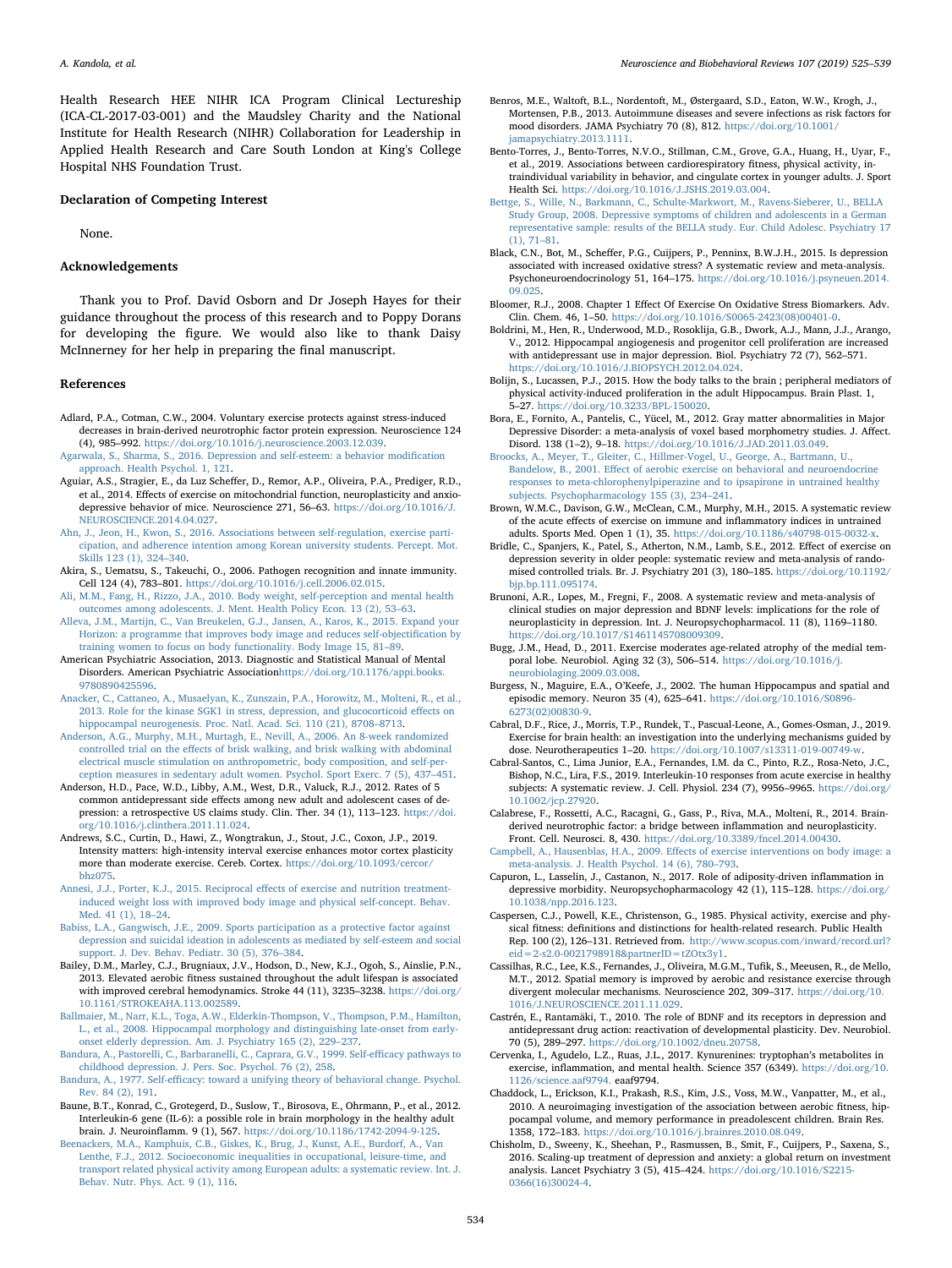<span id="page-10-40"></span>[Chrousos, G.P., 2009. Stress and disorders of the stress system. Nat. Rev. Endocrinol. 5](http://refhub.elsevier.com/S0149-7634(19)30564-0/sbref0230) [\(7\), 374.](http://refhub.elsevier.com/S0149-7634(19)30564-0/sbref0230)

- <span id="page-10-3"></span>Cipriani, A., Furukawa, T.A., Salanti, G., Chaimani, A., Atkinson, L.Z., Ogawa, Y., et al., 2018. Comparative efficacy and acceptability of 21 antidepressant drugs for the acute treatment of adults with major depressive disorder: a systematic review and network meta-analysis. FOCUS 16 (4), 420–429. <https://doi.org/10.1176/appi.focus.16407>.
- <span id="page-10-22"></span>Coelho, F.G., de, M., Gobbi, S., Andreatto, C.A.A., Corazza, D.I., Pedroso, R.V., Santos-Galduróz, R.F., 2013. Physical exercise modulates peripheral levels of brain-derived neurotrophic factor (BDNF): A systematic review of experimental studies in the elderly. Arch. Gerontol. Geriatr. 56 (1), 10–15. [https://doi.org/10.1016/J.ARCHGER.](https://doi.org/10.1016/J.ARCHGER.2012.06.003) [2012.06.003](https://doi.org/10.1016/J.ARCHGER.2012.06.003).
- <span id="page-10-13"></span>Colcombe, S.J., Erickson, K.I., Scalf, P.E., Kim, J.S., Prakash, R., McAuley, E., et al., 2006. Aerobic exercise training increases brain volume in aging humans. J. Gerontol. A Biol. Sci. Med. Sci. 61 (11), 1166–1170. Retrieved from. [http://biomedgerontology.](http://biomedgerontology.oxfordjournals.org/content/61/11/1166.abstract) [oxfordjournals.org/content/61/11/1166.abstract](http://biomedgerontology.oxfordjournals.org/content/61/11/1166.abstract).

<span id="page-10-41"></span>[Cole, J., Toga, A.W., Hojatkashani, C., Thompson, P., Costafreda, S.G., Cleare, A.J., et al.,](http://refhub.elsevier.com/S0149-7634(19)30564-0/sbref0250) [2010. Subregional hippocampal deformations in major depressive disorder. J. A](http://refhub.elsevier.com/S0149-7634(19)30564-0/sbref0250)ffect. [Disord. 126 \(1](http://refhub.elsevier.com/S0149-7634(19)30564-0/sbref0250)–2), 272–277.

- <span id="page-10-14"></span>Cole, R.C., Hazeltine, E., Weng, T.B., Wharff, C., DuBose, L.E., Schmid, P., et al., 2019. Cardiorespiratory fitness predicts greater hippocampal volume and rate of episodic associative learning in older adults. BioRxiv, 578237. [https://doi.org/10.1101/](https://doi.org/10.1101/578237) [578237](https://doi.org/10.1101/578237).
- <span id="page-10-5"></span>Cooney, G.M., Dwan, K., Greig, C.A., Lawlor, D.A., Rimer, J., Waugh, F.R., et al., 2013. Exercise for depression. Cochrane Database Syst. Rev.(9). [https://doi.org/10.1002/](https://doi.org/10.1002/14651858.CD004366.pub6) [14651858.CD004366.pub6](https://doi.org/10.1002/14651858.CD004366.pub6).
- <span id="page-10-8"></span>Cooper, C.M., Chin Fatt, C.R., Liu, P., Grannemann, B.D., Carmody, T., Almeida, J.R.C., et al., 2019. Discovery and replication of cerebral blood flow differences in major depressive disorder. Mol. Psychiatry 1–11. [https://doi.org/10.1038/s41380-019-](https://doi.org/10.1038/s41380-019-0464-7) [0464-7.](https://doi.org/10.1038/s41380-019-0464-7)
- <span id="page-10-6"></span>Cornelissen, V.A., Smart, N.A., 2013. Exercise training for blood pressure: a systematic review and meta-analysis. J. Am. Heart Assoc. 2 (1), e004473. [https://doi.org/10.](https://doi.org/10.1161/JAHA.112.004473) [1161/JAHA.112.004473](https://doi.org/10.1161/JAHA.112.004473).
- <span id="page-10-0"></span>[Correll, C.U., Solmi, M., Veronese, N., Bortolato, B., Rosson, S., Santonastaso, P., et al.,](http://refhub.elsevier.com/S0149-7634(19)30564-0/sbref0275) [2017. Prevalence, incidence and mortality from cardiovascular disease in patients](http://refhub.elsevier.com/S0149-7634(19)30564-0/sbref0275) with pooled and specifi[c severe mental illness: a large](http://refhub.elsevier.com/S0149-7634(19)30564-0/sbref0275)-scale meta-analysis of [3,211,768 patients and 113,383,368 controls. World Psychiatry 16 \(2\), 163](http://refhub.elsevier.com/S0149-7634(19)30564-0/sbref0275)–180.
- <span id="page-10-21"></span>Cotman, C.W., Berchtold, N.C., Christie, L.-A., 2007. Exercise builds brain health: key roles of growth factor cascades and inflammation. Trends Neurosci. 30 (9), 464–472. [https://doi.org/10.1016/j.tins.2007.06.011.](https://doi.org/10.1016/j.tins.2007.06.011)
- <span id="page-10-1"></span>Cuijpers, P., Beekman, A.T.F., Reynolds, C.F., 2012. Preventing depression. JAMA 307 (10), 1033. [https://doi.org/10.1001/jama.2012.271.](https://doi.org/10.1001/jama.2012.271)
- <span id="page-10-4"></span>Cuijpers, P., Karyotaki, E., Reijnders, M., Ebert, D.D., 2019. Was Eysenck right after all? A reassessment of the effects of psychotherapy for adult depression. Epidemiol. Psychiatr. Sci. 28 (1), 21–30. <https://doi.org/10.1017/S2045796018000057>.
- <span id="page-10-28"></span>Dantzer, R., O'Connor, J.C., Freund, G.G., Johnson, R.W., Kelley, K.W., 2008. From inflammation to sickness and depression: when the immune system subjugates the brain. Nat. Rev. Neurosci. 9 (1), 46–56. [https://doi.org/10.1038/nrn2297.](https://doi.org/10.1038/nrn2297)
- <span id="page-10-24"></span>De Rossi, P., Harde, E., Dupuis, J.P., Martin, L., Chounlamountri, N., Bardin, M., et al., 2016. A critical role for VEGF and VEGFR2 in NMDA receptor synaptic function and fear-related behavior. Mol. Psychiatry 21 (12), 1768–1780. [https://doi.org/10.1038/](https://doi.org/10.1038/mp.2015.195) [mp.2015.195](https://doi.org/10.1038/mp.2015.195).
- <span id="page-10-39"></span>de Sousa, C.V., Sales, M.M., Rosa, T.S., Lewis, J.E., de Andrade, R.V., Simões, H.G., 2017d. The antioxidant effect of exercise: a systematic review and meta-analysis. Sport. Med. 47 (2), 277–293. <https://doi.org/10.1007/s40279-016-0566-1>.
- <span id="page-10-19"></span>Ding, Y.-H., Li, J., Zhou, Y., Rafols, J.A., Clark, J.C., Ding, Y., 2006. Cerebral angiogenesis and expression of angiogenic factors in aging rats after exercise. Curr. Neurovasc. Res. 3 (1), 15–23. Retrieved from. [http://www.ncbi.nlm.nih.gov/pubmed/](http://www.ncbi.nlm.nih.gov/pubmed/16472122) [16472122](http://www.ncbi.nlm.nih.gov/pubmed/16472122).
- <span id="page-10-26"></span>Dinoff, A., Herrmann, N., Swardfager, W., Lanctôt, K.L., 2017. The effect of acute exercise on blood concentrations of brain-derived neurotrophic factor in healthy adults: a meta-analysis. Eur. J. Neurosci. 46 (1), 1635–1646. [https://doi.org/10.1111/ejn.](https://doi.org/10.1111/ejn.13603) [13603.](https://doi.org/10.1111/ejn.13603)

<span id="page-10-27"></span>Dinoff, A., Herrmann, N., Swardfager, W., Gallagher, D., Lanctôt, K.L., 2018. The effect of exercise on resting concentrations of peripheral brain-derived neurotrophic factor (BDNF) in major depressive disorder: a meta-analysis. J. Psychiatr. Res. 105, 123–131. [https://doi.org/10.1016/J.JPSYCHIRES.2018.08.021.](https://doi.org/10.1016/J.JPSYCHIRES.2018.08.021)

<span id="page-10-45"></span>Dishman, R.K., Hales, D.P., Pfeiffer, K.A., Felton, G.A., Saunders, R., Ward, D.S., et al., 2006. Physical self-concept and self-esteem mediate cross-sectional relations of physical activity and sport participation with depression symptoms among adolescent girls. Health Psychol. 25 (3), 396–407. [https://doi.org/10.1037/0278-6133.25.3.](https://doi.org/10.1037/0278-6133.25.3.396) [396](https://doi.org/10.1037/0278-6133.25.3.396).

- <span id="page-10-29"></span>Dowlati, Y., Herrmann, N., Swardfager, W., Liu, H., Sham, L., Reim, E.K., Lanctôt, K.L., 2010. A meta-analysis of cytokines in major depression. Biol. Psychiatry 67 (5), 446–457. <https://doi.org/10.1016/j.biopsych.2009.09.033>.
- <span id="page-10-9"></span>Dranovsky, A., Hen, R., 2006. Hippocampal neurogenesis: regulation by stress and antidepressants. Biol. Psychiatry 59 (12), 1136–1143. [https://doi.org/10.1016/J.](https://doi.org/10.1016/J.BIOPSYCH.2006.03.082) [BIOPSYCH.2006.03.082.](https://doi.org/10.1016/J.BIOPSYCH.2006.03.082)
- <span id="page-10-7"></span>Du, M.-Y., Wu, Q.-Z., Yue, Q., Li, J., Liao, Y., Kuang, W.-H., et al., 2012. Voxelwise metaanalysis of gray matter reduction in major depressive disorder. Prog. Neuropsychopharmacol. Biol. Psychiatry 36 (1), 11–16. [https://doi.org/10.1016/J.](https://doi.org/10.1016/J.PNPBP.2011.09.014) [PNPBP.2011.09.014.](https://doi.org/10.1016/J.PNPBP.2011.09.014)
- <span id="page-10-10"></span>Duman, R.S., Monteggia, L.M., 2006. A neurotrophic model for stress-related mood disorders. Biol. Psychiatry 59 (12), 1116–1127. [https://doi.org/10.1016/j.biopsych.](https://doi.org/10.1016/j.biopsych.2006.02.013) [2006.02.013](https://doi.org/10.1016/j.biopsych.2006.02.013).
- <span id="page-10-11"></span>Eisch, A.J., Petrik, D., 2012. Depression and hippocampal neurogenesis: a road to remission? Science (New York, N.Y.) 338 (6103), 72–75. [https://doi.org/10.1126/](https://doi.org/10.1126/science.1222941)

[science.1222941.](https://doi.org/10.1126/science.1222941)

- <span id="page-10-46"></span>[Ekelund, U., Steene-Johannessen, J., Brown, W.J., Fagerland, M.W., Owen, N., Powell,](http://refhub.elsevier.com/S0149-7634(19)30564-0/sbref0355) [K.E., et al., 2016. Does physical activity attenuate, or even eliminate, the detrimental](http://refhub.elsevier.com/S0149-7634(19)30564-0/sbref0355) [association of sitting time with mortality? A harmonised meta-analysis of data from](http://refhub.elsevier.com/S0149-7634(19)30564-0/sbref0355) [more than 1 million men and women. Lancet 388 \(10051\), 1302](http://refhub.elsevier.com/S0149-7634(19)30564-0/sbref0355)–1310.
- <span id="page-10-47"></span>[El Ansari, W., Stock, C., Phillips, C., Mabhala, A., Stoate, M., Adetunji, H., et al., 2011.](http://refhub.elsevier.com/S0149-7634(19)30564-0/sbref0360) [Does the association between depressive symptomatology and physical activity de](http://refhub.elsevier.com/S0149-7634(19)30564-0/sbref0360)[pend on body image perception? A survey of students from seven universities in the](http://refhub.elsevier.com/S0149-7634(19)30564-0/sbref0360) [UK. Int. J. Environ. Res. Public Health 8 \(2\), 281](http://refhub.elsevier.com/S0149-7634(19)30564-0/sbref0360)–299.
- <span id="page-10-25"></span>El-Sayes, J., Harasym, D., Turco, C.V., Locke, M.B., Nelson, A.J., 2019. Exercise-induced neuroplasticity: a mechanistic model and prospects for promoting plasticity. Neuroscientist 25 (1), 65–85. <https://doi.org/10.1177/1073858418771538>.
- <span id="page-10-17"></span>Erickson, K.I., Colcombe, S.J., Elavsky, S., McAuley, E., Korol, D.L., Scalf, P.E., Kramer, A.F., 2007. Interactive effects of fitness and hormone treatment on brain health in postmenopausal women. Neurobiol. Aging 28 (2), 179–185. [https://doi.org/10.](https://doi.org/10.1016/J.NEUROBIOLAGING.2005.11.016) [1016/J.NEUROBIOLAGING.2005.11.016](https://doi.org/10.1016/J.NEUROBIOLAGING.2005.11.016).
- <span id="page-10-15"></span>Erickson, K.I., Prakash, R.S., Voss, M.W., Chaddock, L., Hu, L., Morris, K.S., et al., 2009. Aerobic fitness is associated with hippocampal volume in elderly humans. Hippocampus 19 (10), 1030–1039. <https://doi.org/10.1002/hipo.20547>.
- <span id="page-10-20"></span>Erickson, K.I., Voss, M.W., Prakash, R.S., Basak, C., Szabo, A., Chaddock, L., et al., 2011. Exercise training increases size of hippocampus and improves memory. Proc. Natl. Acad. Sci. U.S.A. 108 (7), 3017–3022. [https://doi.org/10.1073/pnas.1015950108.](https://doi.org/10.1073/pnas.1015950108)
- <span id="page-10-38"></span>Euteneuer, F., Dannehl, K., del Rey, A., Engler, H., Schedlowski, M., Rief, W., 2017. Immunological effects of behavioral activation with exercise in major depression: an exploratory randomized controlled trial. Transl. Psychiatry 7 (5), e1132. [https://doi.](https://doi.org/10.1038/tp.2017.76) [org/10.1038/tp.2017.76](https://doi.org/10.1038/tp.2017.76).
- <span id="page-10-36"></span>Eyre, H.A., Baune, B.T., 2014. Assessing for unique immunomodulatory and neuroplastic profiles of physical activity subtypes: a focus on psychiatric disorders. Brain Behav. Immun. 39, 42–55. <https://doi.org/10.1016/J.BBI.2013.10.026>.
- <span id="page-10-37"></span>Eyre, H.A., Papps, E., Baune, B.T., 2013. Treating depression and depression-like behavior with physical activity: an immune perspective. Front. Psychiatry 4, 3. [https://doi.](https://doi.org/10.3389/fpsyt.2013.00003) [org/10.3389/fpsyt.2013.00003](https://doi.org/10.3389/fpsyt.2013.00003).
- <span id="page-10-34"></span>Febbraio, M.A., Pedersen, B.K., 2002. Muscle-derived interleukin-6: mechanisms for activation and possible biological roles. FASEB J. 16 (11), 1335–1347. [https://doi.org/](https://doi.org/10.1096/fj.01-0876rev) [10.1096/fj.01-0876rev](https://doi.org/10.1096/fj.01-0876rev).
- <span id="page-10-31"></span>Fedewa, M.V., Hathaway, E.D., Ward-Ritacco, C.L., 2017. Effect of exercise training on C reactive protein: a systematic review and meta-analysis of randomised and nonrandomised controlled trials. Br. J. Sports Med. 51 (8), 670–676. [https://doi.org/10.](https://doi.org/10.1136/BJSPORTS-2016-095999) [1136/BJSPORTS-2016-095999.](https://doi.org/10.1136/BJSPORTS-2016-095999)
- <span id="page-10-32"></span>[Fedewa, M.V., Hathaway, E.D., Ward-Ritacco, C.L., Williams, T.D., Dobbs, W.C., 2018.](http://refhub.elsevier.com/S0149-7634(19)30564-0/sbref0410) The eff[ect of chronic exercise training on leptin: a systematic review and meta-ana](http://refhub.elsevier.com/S0149-7634(19)30564-0/sbref0410)[lysis of randomized controlled trials. Sport. Med. 48 \(6\), 1437](http://refhub.elsevier.com/S0149-7634(19)30564-0/sbref0410)–1450.
- <span id="page-10-23"></span>Ferrara, N., 2000. Vascular endothelial growth factor and the regulation of angiogenesis. Recent Prog. Horm. Res. 55, 15–35. discussion 35-6. Retrieved from. [http://www.](http://www.ncbi.nlm.nih.gov/pubmed/11036931) [ncbi.nlm.nih.gov/pubmed/11036931](http://www.ncbi.nlm.nih.gov/pubmed/11036931).
- <span id="page-10-44"></span>[Feuerhahn, N., Sonnentag, S., Woll, A., 2014. Exercise after work, psychological media](http://refhub.elsevier.com/S0149-7634(19)30564-0/sbref0420)tors, and aff[ect: a day-level study. Eur. J. Work. Organ. Psychol. 23 \(1\), 62](http://refhub.elsevier.com/S0149-7634(19)30564-0/sbref0420)–79.
- <span id="page-10-12"></span>Firth, J., Stubbs, B., Vancampfort, D., Schuch, F., Lagopoulos, J., Rosenbaum, S., Ward, P.B., 2018. Effect of aerobic exercise on hippocampal volume in humans: a systematic review and meta-analysis. NeuroImage 166, 230–238. [https://doi.org/10.1016/J.](https://doi.org/10.1016/J.NEUROIMAGE.2017.11.007) [NEUROIMAGE.2017.11.007.](https://doi.org/10.1016/J.NEUROIMAGE.2017.11.007)
- <span id="page-10-48"></span>Fischer, C.P., 2006. Interleukin-6 in acute exercise and training: what is the biological relevance? Exerc. Immunol. Rev. 12, 6–33. Retrieved from. [http://www.ncbi.nlm.](http://www.ncbi.nlm.nih.gov/pubmed/17201070) [nih.gov/pubmed/17201070.](http://www.ncbi.nlm.nih.gov/pubmed/17201070)
- <span id="page-10-18"></span>Flöel, a., Ruscheweyh, R., Krüger, K., Willemer, C., Winter, B., Völker, K., et al., 2010. Physical activity and memory functions: Are neurotrophins and cerebral gray matter volume the missing link? NeuroImage 49 (3), 2756–2763. [https://doi.org/10.1016/j.](https://doi.org/10.1016/j.neuroimage.2009.10.043) [neuroimage.2009.10.043.](https://doi.org/10.1016/j.neuroimage.2009.10.043)
- <span id="page-10-35"></span>Flynn, M.G., McFarlin, B.K., Phillips, M.D., Stewart, L.K., Timmerman, K.L., 2003. Tolllike receptor 4 and CD14 mRNA expression are lower in resistive exercise-trained elderly women. J. Appl. Physiol. 95 (5), 1833–1842. [https://doi.org/10.1152/](https://doi.org/10.1152/japplphysiol.00359.2003) [japplphysiol.00359.2003.](https://doi.org/10.1152/japplphysiol.00359.2003)
- <span id="page-10-43"></span>[Foley, L.S., Prapavessis, H., Osuch, E.A., De Pace, J.A., Murphy, B.A., Podolinsky, N.J.,](http://refhub.elsevier.com/S0149-7634(19)30564-0/sbref0445) [2008. An examination of potential mechanisms for exercise as a treatment for de](http://refhub.elsevier.com/S0149-7634(19)30564-0/sbref0445)[pression: a pilot study. Ment. Health Phys. Act. 1 \(2\), 69](http://refhub.elsevier.com/S0149-7634(19)30564-0/sbref0445)–73.
- <span id="page-10-30"></span>Friebe, A., Horn, M., Schmidt, F., Janssen, G., Schmid-Wendtner, M.-H., Volkenandt, M., et al., 2010. Dose-dependent development of depressive symptoms during adjuvant interferon- treatment of patients with malignant melanoma. Psychosomatics 51 (6), 466–473. <https://doi.org/10.1176/appi.psy.51.6.466>.
- <span id="page-10-2"></span>Fried, E.I., Nesse, R.M., 2015. Depression is not a consistent syndrome: an investigation of unique symptom patterns in the STAR\*D study. J. Affect. Disord. 172, 96–102. [https://doi.org/10.1016/J.JAD.2014.10.010.](https://doi.org/10.1016/J.JAD.2014.10.010)
- <span id="page-10-16"></span>Frodl, T., Strehl, K., Carballedo, A., Tozzi, L., Doyle, M., Amico, F., et al., 2019. Aerobic exercise increases hippocampal subfield volumes in younger adults and prevents volume decline in the elderly. Brain Imaging Behav. 1–11. [https://doi.org/10.1007/](https://doi.org/10.1007/s11682-019-00088-6) [s11682-019-00088-6](https://doi.org/10.1007/s11682-019-00088-6).
- <span id="page-10-42"></span>[Fuqua, J.S., Rogol, A.D., 2013. Neuroendocrine alterations in the exercising human:](http://refhub.elsevier.com/S0149-7634(19)30564-0/sbref0465) [implications for energy homeostasis. Metabolism 62 \(7\), 911](http://refhub.elsevier.com/S0149-7634(19)30564-0/sbref0465)–921.
- <span id="page-10-50"></span>Fuss, J., Steinle, J., Bindila, L., Auer, M.K., Kirchherr, H., Lutz, B., Gass, P., 2015. A runner's high depends on cannabinoid receptors in mice. Proc. Natl. Acad. Sci. U.S.A. 112 (42), 13105–13108. [https://doi.org/10.1073/pnas.1514996112.](https://doi.org/10.1073/pnas.1514996112)
- <span id="page-10-49"></span>[Gidlow, C., Johnston, L.H., Crone, D., Ellis, N., James, D., 2006. A systematic review of](http://refhub.elsevier.com/S0149-7634(19)30564-0/sbref0475) [the relationship between socio-economic position and physical activity. Health Educ.](http://refhub.elsevier.com/S0149-7634(19)30564-0/sbref0475) [J. 65 \(4\), 338](http://refhub.elsevier.com/S0149-7634(19)30564-0/sbref0475)–367.
- <span id="page-10-33"></span>Gleeson, M., Bishop, N.C., Stensel, D.J., Lindley, M.R., Mastana, S.S., Nimmo, M.A., 2011. The anti-inflammatory effects of exercise: mechanisms and implications for the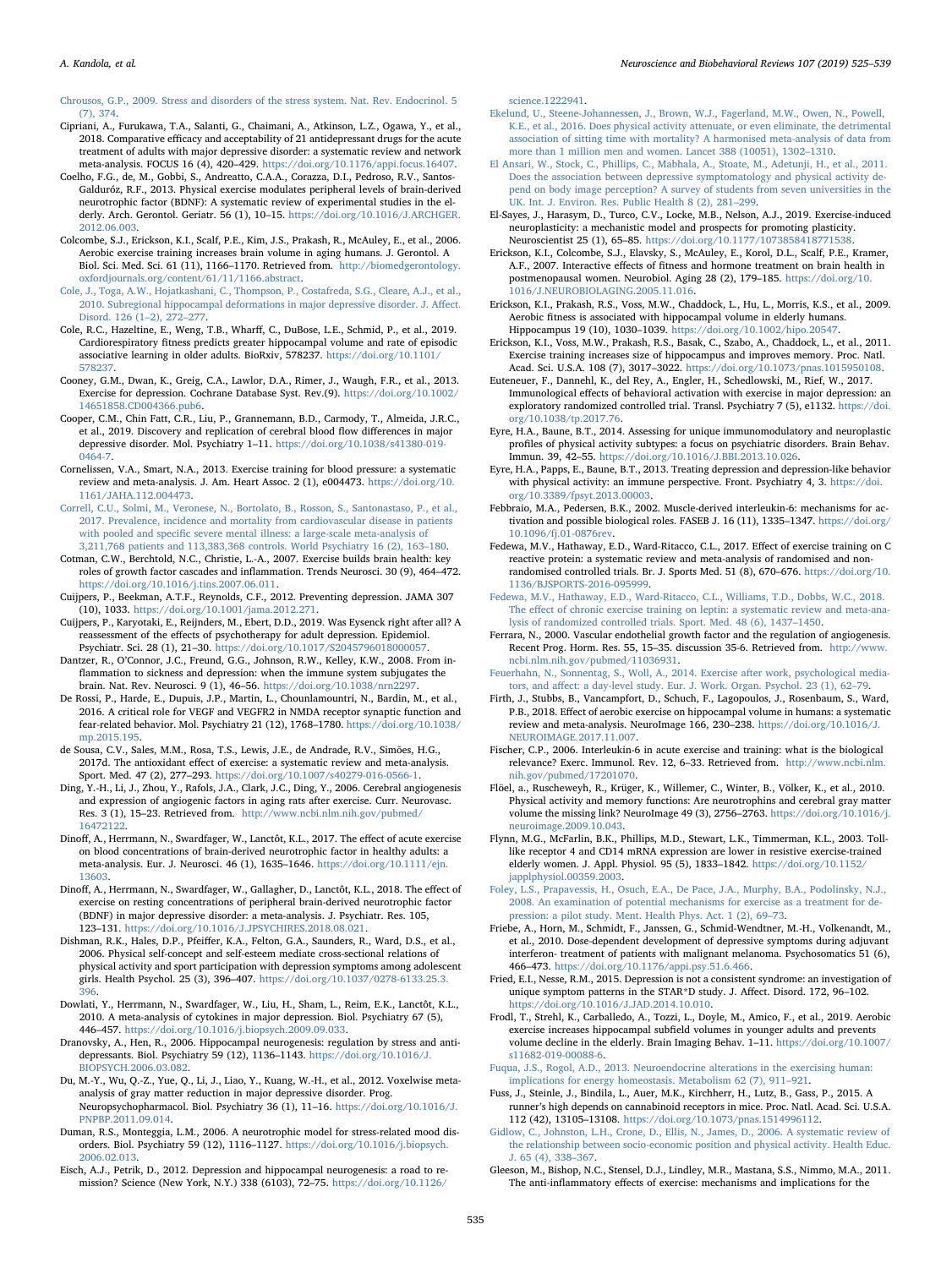prevention and treatment of disease. Nat. Rev. Immunol. 11 (9), 607–615. [https://](https://doi.org/10.1038/nri3041) [doi.org/10.1038/nri3041.](https://doi.org/10.1038/nri3041)

<span id="page-11-48"></span>Gleeson, M., Bishop, N.C., 2013. URI in athletes. Exerc. Sport Sci. Rev. 41 (3), 148–153. <https://doi.org/10.1097/JES.0b013e3182956ead>.

- <span id="page-11-31"></span>Gomez-Cabrera, M.-C., Domenech, E., Viña, J., 2008. Moderate exercise is an antioxidant: upregulation of antioxidant genes by training. Free Radic. Biol. Med. 44 (2), 126–131. [https://doi.org/10.1016/j.freeradbiomed.2007.02.001.](https://doi.org/10.1016/j.freeradbiomed.2007.02.001)
- <span id="page-11-12"></span>Gordon, B.A., Rykhlevskaia, E.I., Brumback, C.R., Lee, Y., Elavsky, S., Konopack, J.F., et al., 2008. Neuroanatomical correlates of aging, cardiopulmonary fitness level, and education. Psychophysiology. [https://doi.org/10.1111/j.1469-8986.2008.00676.x.](https://doi.org/10.1111/j.1469-8986.2008.00676.x)
- <span id="page-11-34"></span>[Gouarné, C., Groussard, C., Gratas-Delamarche, A., Delamarche, P., Duclos, M., 2005.](http://refhub.elsevier.com/S0149-7634(19)30564-0/sbref0500) [Overnight urinary cortisol and cortisone add new insights into adaptation to training.](http://refhub.elsevier.com/S0149-7634(19)30564-0/sbref0500) [Med. Sci. Sports Exerc. 37 \(7\), 1157](http://refhub.elsevier.com/S0149-7634(19)30564-0/sbref0500)–1167.
- <span id="page-11-17"></span>Gujral, S., Aizenstein, H., Reynolds, C.F., Butters, M.A., Erickson, K.I., 2017. Exercise effects on depression: possible neural mechanisms. Gen. Hosp. Psychiatry 49, 2–10. [https://doi.org/10.1016/J.GENHOSPPSYCH.2017.04.012.](https://doi.org/10.1016/J.GENHOSPPSYCH.2017.04.012)
- <span id="page-11-13"></span>Gujral, S., Aizenstein, H., Reynolds, C.F., Butters, M.A., Grove, G., Karp, J.F., Erickson, K.I., 2019. Exercise for depression: a feasibility trial exploring neural mechanisms. Am. J. Geriatr. Psychiatry. <https://doi.org/10.1016/J.JAGP.2019.01.012>.
- <span id="page-11-46"></span>Gujral, S., Manuck, S.B., Ferrell, R.E., Flory, J.D., Erickson, K.I., 2014. The BDNF Val66Met polymorphism does not moderate the effect of self-reported physical activity on depressive symptoms in midlife. Psychiatry Res. 218 (1–2), 93–97. [https://](https://doi.org/10.1016/J.PSYCHRES.2014.03.028) [doi.org/10.1016/J.PSYCHRES.2014.03.028.](https://doi.org/10.1016/J.PSYCHRES.2014.03.028)
- <span id="page-11-45"></span>Haller, N., Lorenz, S., Pfi[rrmann, D., Koch, C., Lieb, K., Dettweiler, U., et al., 2018.](http://refhub.elsevier.com/S0149-7634(19)30564-0/sbref0520) [Individualized web-based exercise for the treatment of depression: randomized](http://refhub.elsevier.com/S0149-7634(19)30564-0/sbref0520) [controlled trial. JMIR Ment. Health 5 \(4\), e10698.](http://refhub.elsevier.com/S0149-7634(19)30564-0/sbref0520)
- <span id="page-11-42"></span>[Hallgren, M., Lundin, A., Tee, F.Y., Burström, B., Forsell, Y., 2017. Somebody to lean on:](http://refhub.elsevier.com/S0149-7634(19)30564-0/sbref0525) [social relationships predict post-treatment depression severity in adults. Psychiatry](http://refhub.elsevier.com/S0149-7634(19)30564-0/sbref0525) [Res. 249, 261](http://refhub.elsevier.com/S0149-7634(19)30564-0/sbref0525)–267.
- <span id="page-11-30"></span>Hamer, M., Molloy, G.J., de Oliveira, C., Demakakos, P., 2009. Leisure time physical activity, risk of depressive symptoms, and inflammatory mediators: the English Longitudinal Study of Ageing. Psychoneuroendocrinology 34 (7), 1050–1055. <https://doi.org/10.1016/J.PSYNEUEN.2009.02.004>.
- <span id="page-11-25"></span>[Hamer, M., Sabia, S., Batty, G.D., Shipley, M.J., Tabák, A.G., Singh-Manoux, A., Kivimaki,](http://refhub.elsevier.com/S0149-7634(19)30564-0/sbref0535) M., 2012. Physical activity and infl[ammatory markers over 10 years: follow-up in](http://refhub.elsevier.com/S0149-7634(19)30564-0/sbref0535) [men and women from the Whitehall II cohort study. Circulation 126 \(8\), 928](http://refhub.elsevier.com/S0149-7634(19)30564-0/sbref0535)–933.
- <span id="page-11-1"></span>Hare, D.L., Toukhsati, S.R., Johansson, P., Jaarsma, T., 2014. Depression and cardiovascular disease: a clinical review. Eur. Heart J. 35 (21), 1365–1372. [https://doi.org/](https://doi.org/10.1093/eurheartj/eht462) [10.1093/eurheartj/eht462.](https://doi.org/10.1093/eurheartj/eht462)
- <span id="page-11-43"></span>[Harvey, S.B., Hotopf, M., Øverland, S., Mykletun, A., 2010. Physical activity and common](http://refhub.elsevier.com/S0149-7634(19)30564-0/sbref0545) [mental disorders. Br. J. Psychiatry. 197 \(5\), 357](http://refhub.elsevier.com/S0149-7634(19)30564-0/sbref0545)–364.
- <span id="page-11-4"></span>[Hasin, D.S., Sarvet, A.L., Meyers, J.L., Saha, T.D., Ruan, W.J., Stohl, M., Grant, B.F., 2018.](http://refhub.elsevier.com/S0149-7634(19)30564-0/sbref0550) [Epidemiology of adult DSM-5 major depressive disorder and its speci](http://refhub.elsevier.com/S0149-7634(19)30564-0/sbref0550)fiers in the [United States. JAMA Psychiatry 75 \(4\), 336](http://refhub.elsevier.com/S0149-7634(19)30564-0/sbref0550)–346.
- <span id="page-11-47"></span>Hayashino, Y., Jackson, J.L., Hirata, T., Fukumori, N., Nakamura, F., Fukuhara, S., et al., 2014. Effects of exercise on C-reactive protein, inflammatory cytokine and adipokine in patients with type 2 diabetes: a meta-analysis of randomized controlled trials. Metabolism 63 (3), 431–440. <https://doi.org/10.1016/J.METABOL.2013.08.018>.

<span id="page-11-39"></span>[Heaney, C.A., Israel, B.A., 2008. Social networks and social support. Health behavior and](http://refhub.elsevier.com/S0149-7634(19)30564-0/sbref0560) [health education: Theory, research, and practice 4, 189](http://refhub.elsevier.com/S0149-7634(19)30564-0/sbref0560)–210.

- <span id="page-11-33"></span>Heijnen, S., Hommel, B., Kibele, A., Colzato, L.S., 2016. Neuromodulation of aerobic exercise-a review. Front. Physiol. 6 (JAN), 1–6. [https://doi.org/10.3389/fpsyg.2015.](https://doi.org/10.3389/fpsyg.2015.01890) [01890.](https://doi.org/10.3389/fpsyg.2015.01890)
- <span id="page-11-15"></span>Hendrikse, J., Kandola, A., Coxon, J., Rogasch, N., Yücel, M., 2017. Combining aerobic exercise and repetitive transcranial magnetic stimulation to improve brain function in health and disease. Neurosci. Biobehav. Rev. 83, 11–20. [https://doi.org/10.1016/j.](https://doi.org/10.1016/j.neubiorev.2017.09.023) [neubiorev.2017.09.023.](https://doi.org/10.1016/j.neubiorev.2017.09.023)
- <span id="page-11-28"></span>[Hennings, A., Schwarz, M.J., Riemer, S., Stapf, T.M., Selberdinger, V.B., Rief, W., 2013.](http://refhub.elsevier.com/S0149-7634(19)30564-0/sbref0575) Exercise aff[ects symptom severity but not biological measures in depression and](http://refhub.elsevier.com/S0149-7634(19)30564-0/sbref0575) somatization–[results on IL-6, neopterin, tryptophan, kynurenine and 5-HIAA.](http://refhub.elsevier.com/S0149-7634(19)30564-0/sbref0575) [Psychiatry Res. 210 \(3\), 925](http://refhub.elsevier.com/S0149-7634(19)30564-0/sbref0575)–933.
- <span id="page-11-44"></span>Higgins, T.J., Middleton, K.R., Winner, L., Janelle, C.M., 2013. Physical activity interventions differentially affect exercise task and barrier self-efficacy: a meta-analysis. Health Psychol. 33 (8), 891–903. <https://doi.org/10.1037/a0033864>.
- <span id="page-11-11"></span>Hill, A.S., Sahay, A., Hen, R., 2015. Increasing adult hippocampal neurogenesis is sufficient to reduce anxiety and depression-like behaviors. Neuropsychopharmacology 40 (10), 2368–2378. [https://doi.org/10.1038/npp.2015.85.](https://doi.org/10.1038/npp.2015.85)
- <span id="page-11-32"></span>[Hötting, K., Schickert, N., Kaiser, J., Röder, B., Schmidt-Kassow, M., 2016. The e](http://refhub.elsevier.com/S0149-7634(19)30564-0/sbref0590)ffects of [acute physical exercise on memory, peripheral BDNF, and cortisol in young adults.](http://refhub.elsevier.com/S0149-7634(19)30564-0/sbref0590) [Neural Plast. 2016](http://refhub.elsevier.com/S0149-7634(19)30564-0/sbref0590).
- <span id="page-11-19"></span>Howren, M.B., Lamkin, D.M., Suls, J., 2009. Associations of depression with C-Reactive protein, IL-1, and IL-6: a meta-analysis. Psychosom. Med. 71 (2), 171–186. [https://](https://doi.org/10.1097/PSY.0b013e3181907c1b) [doi.org/10.1097/PSY.0b013e3181907c1b](https://doi.org/10.1097/PSY.0b013e3181907c1b).
- <span id="page-11-14"></span>Huang, T., Larsen, K.T., Ried-Larsen, M., Møller, N.C., Andersen, L.B., 2014. The effects of physical activity and exercise on brain-derived neurotrophic factor in healthy humans: a review. Scand. J. Med. Sci. Sports 24 (1), 1–10. [https://doi.org/10.1111/](https://doi.org/10.1111/sms.12069) [sms.12069.](https://doi.org/10.1111/sms.12069)
- <span id="page-11-36"></span>[Inchley, J., Kirby, J., Currie, C., 2011. Longitudinal changes in physical self-perceptions](http://refhub.elsevier.com/S0149-7634(19)30564-0/sbref0605) [and associations with physical activity during adolescence. Pediatr. Exerc. Sci. 23 \(2\),](http://refhub.elsevier.com/S0149-7634(19)30564-0/sbref0605) 237–[249](http://refhub.elsevier.com/S0149-7634(19)30564-0/sbref0605).
- <span id="page-11-38"></span>[Jackson, K.L., Janssen, I., Appelhans, B.M., Kazlauskaite, R., Karavolos, K., Dugan, S.A.,](http://refhub.elsevier.com/S0149-7634(19)30564-0/sbref0610) [et al., 2014. Body image satisfaction and depression in midlife women: the Study of](http://refhub.elsevier.com/S0149-7634(19)30564-0/sbref0610) Women'[s Health Across the Nation \(SWAN\). Arch. Womens Ment. Health 17 \(3\),](http://refhub.elsevier.com/S0149-7634(19)30564-0/sbref0610) 177–[187](http://refhub.elsevier.com/S0149-7634(19)30564-0/sbref0610).
- <span id="page-11-41"></span>Jewett, R., Sabiston, C.M., Brunet, J., O'[Loughlin, E.K., Scarapicchia, T., O](http://refhub.elsevier.com/S0149-7634(19)30564-0/sbref0615)'Loughlin, J., [2014. School sport participation during adolescence and mental health in early](http://refhub.elsevier.com/S0149-7634(19)30564-0/sbref0615)

[adulthood. J. Adolesc. Health 55 \(5\), 640](http://refhub.elsevier.com/S0149-7634(19)30564-0/sbref0615)–644.

- <span id="page-11-50"></span>[Joormann, J., Stanton, C.H., 2016. Examining emotion regulation in depression: a review](http://refhub.elsevier.com/S0149-7634(19)30564-0/sbref0620) [and future directions. Behav. Res. Ther. 86, 35](http://refhub.elsevier.com/S0149-7634(19)30564-0/sbref0620)–49.
- <span id="page-11-2"></span>[Jorm, A.F., Patten, S.B., Brugha, T.S., Mojtabai, R., 2017. Has increased provision of](http://refhub.elsevier.com/S0149-7634(19)30564-0/sbref0625) [treatment reduced the prevalence of common mental disorders? Review of the evi](http://refhub.elsevier.com/S0149-7634(19)30564-0/sbref0625)[dence from four countries. World Psychiatry 16 \(1\), 90](http://refhub.elsevier.com/S0149-7634(19)30564-0/sbref0625)–99.
- <span id="page-11-6"></span>Josefsson, T., Lindwall, M., Archer, T., 2014. Physical exercise intervention in depressive disorders: meta-analysis and systematic review. Scand. J. Med. Sci. Sports 24 (2), 259–272. <https://doi.org/10.1111/sms.12050>.
- <span id="page-11-16"></span>Kandola, A., Hendrikse, J., Lucassen, P.J., Yücel, M., 2016. Aerobic exercise as a tool to improve hippocampal plasticity and function in humans: practical implications for mental health treatment. Front. Hum. Neurosci. 10, 373. [https://doi.org/10.3389/](https://doi.org/10.3389/fnhum.2016.00373) [fnhum.2016.00373.](https://doi.org/10.3389/fnhum.2016.00373)
- <span id="page-11-5"></span>Kandola, A., Ashdown-Franks, G., Stubbs, B., Osborn, D.P.J., Hayes, J.F., 2019. The association between cardiorespiratory fitness and the incidence of common mental health disorders: a systematic review and meta-analysis. J. Affect. Disord. 257, 748–757. <https://doi.org/10.1016/J.JAD.2019.07.088>.
- <span id="page-11-3"></span>Kantor, E.D., Rehm, C.D., Haas, J.S., Chan, A.T., Giovannucci, E.L., 2015. Trends in prescription drug use among adults in the United States from 1999-2012. JAMA 314 (17), 1818. <https://doi.org/10.1001/jama.2015.13766>.
- <span id="page-11-27"></span>Kawanishi, N., Mizokami, T., Yano, H., Suzuki, K., 2013. Exercise attenuates M1 macrophages and CD8+ T cells in the adipose tissue of obese mice. Med. Sci. Sports Exerc. 45 (9), 1684–1693. [https://doi.org/10.1249/MSS.0b013e31828](https://doi.org/10.1249/MSS.0b013e31828ff9c6)ff9c6.
- <span id="page-11-26"></span>Kawanishi, N., Yano, H., Yokogawa, Y., Suzuki, K., 2010. Exercise training inhibits inflammation in adipose tissue via both suppression of macrophage infiltration and acceleration of phenotypic switching from M1 to M2 macrophages in high-fat-dietinduced obese mice. Exerc. Immunol. Rev. 16, 105–118. Retrieved from. [http://](http://www.ncbi.nlm.nih.gov/pubmed/20839495) [www.ncbi.nlm.nih.gov/pubmed/20839495.](http://www.ncbi.nlm.nih.gov/pubmed/20839495)
- <span id="page-11-7"></span>Kays, J.L., Hurley, R.A., Taber, K.H., 2012. The dynamic brain: neuroplasticity and mental health. J. Neuropsychiatry Clin. Neurosci. 24 (2), 118–124. [https://doi.org/](https://doi.org/10.1176/appi.neuropsych.12050109) [10.1176/appi.neuropsych.12050109](https://doi.org/10.1176/appi.neuropsych.12050109).
- <span id="page-11-35"></span>Keane, L., Loades, M., 2017. Low self-[esteem and internalizing disorders in young peo](http://refhub.elsevier.com/S0149-7634(19)30564-0/sbref0665)ple–[a systematic review. Child Adolesc. Ment. Health 22 \(1\), 4](http://refhub.elsevier.com/S0149-7634(19)30564-0/sbref0665)–15.
- <span id="page-11-8"></span>Kempton, M.J., Salvador, Z., Munafò, M.R., Geddes, J.R., Simmons, A., Frangou, S., Williams, S.C.R., 2011. Structural neuroimaging studies in major depressive disorder. Arch. Gen. Psychiatry 68 (7), 675. [https://doi.org/10.1001/archgenpsychiatry.](https://doi.org/10.1001/archgenpsychiatry.2011.60) [2011.60.](https://doi.org/10.1001/archgenpsychiatry.2011.60)
- <span id="page-11-18"></span>Kerling, A., Kück, M., Tegtbur, U., Grams, L., Weber-Spickschen, S., Hanke, A., et al., 2017. Exercise increases serum brain-derived neurotrophic factor in patients with major depressive disorder. J. Affect. Disord. 215, 152–155. [https://doi.org/10.1016/](https://doi.org/10.1016/J.JAD.2017.03.034) [J.JAD.2017.03.034.](https://doi.org/10.1016/J.JAD.2017.03.034)
- <span id="page-11-0"></span>Kessler, R.C., 2012. The costs of depression. Psychiatr. Clin. North Am. 35 (1), 1–14. [https://doi.org/10.1016/J.PSC.2011.11.005.](https://doi.org/10.1016/J.PSC.2011.11.005)
- <span id="page-11-21"></span>Khandaker, G.M., Pearson, R.M., Zammit, S., Lewis, G., Jones, P.B., 2014. Association of serum interleukin 6 and C-Reactive protein in childhood with depression and psychosis in young adult life. JAMA Psychiatry 71 (10), 1121. [https://doi.org/10.1001/](https://doi.org/10.1001/jamapsychiatry.2014.1332) [jamapsychiatry.2014.1332.](https://doi.org/10.1001/jamapsychiatry.2014.1332)
- <span id="page-11-22"></span>Khandaker, G.M., Zuber, V., Rees, J.M.B., Carvalho, L., Mason, A.M., Foley, C.N., et al., 2019. Shared mechanisms between coronary heart disease and depression: findings from a large UK general population-based cohort. Mol. Psychiatry 1. [https://doi.org/](https://doi.org/10.1038/s41380-019-0395-3) [10.1038/s41380-019-0395-3](https://doi.org/10.1038/s41380-019-0395-3).
- <span id="page-11-23"></span>Kiecolt-Glaser, J.K., Derry, H.M., Fagundes, C.P., 2015. Inflammation: depression fans the flames and feasts on the heat. Am. J. Psychiatry 172 (11), 1075–1091. [https://doi.](https://doi.org/10.1176/appi.ajp.2015.15020152) [org/10.1176/appi.ajp.2015.15020152.](https://doi.org/10.1176/appi.ajp.2015.15020152)
- <span id="page-11-49"></span>Kleemeyer, M.M., Kühn, S., Prindle, J., Bodammer, N.C., Brechtel, L., Garthe, A., et al., 2015. Changes in fitness are associated with changes in hippocampal microstructure and hippocampal volume among older adults. NeuroImage. [https://doi.org/10.1016/](https://doi.org/10.1016/j.neuroimage.2015.11.026) [j.neuroimage.2015.11.026](https://doi.org/10.1016/j.neuroimage.2015.11.026).
- <span id="page-11-37"></span>[Knapen, J., Van de Vliet, P., Van Coppenolle, H., David, A., Peuskens, J., Pieters, G.,](http://refhub.elsevier.com/S0149-7634(19)30564-0/sbref0705) [Knapen, K., 2005. Comparison of changes in physical self-concept, global self-esteem,](http://refhub.elsevier.com/S0149-7634(19)30564-0/sbref0705) [depression and anxiety following two di](http://refhub.elsevier.com/S0149-7634(19)30564-0/sbref0705)fferent psychomotor therapy programs in [nonpsychotic psychiatric inpatients. Psychother. Psychosom. 74 \(6\), 353](http://refhub.elsevier.com/S0149-7634(19)30564-0/sbref0705)–361.
- <span id="page-11-24"></span>Köhler, O., Benros, M.E., Nordentoft, M., Farkouh, M.E., Iyengar, R.L., Mors, O., Krogh, J., 2014. Effect of anti-inflammatory treatment on depression, depressive symptoms, and adverse effects. JAMA Psychiatry 71 (12), 1381. [https://doi.org/10.1001/](https://doi.org/10.1001/jamapsychiatry.2014.1611) [jamapsychiatry.2014.1611.](https://doi.org/10.1001/jamapsychiatry.2014.1611)
- <span id="page-11-20"></span>Köhler, C.A., Freitas, T.H., Maes, M., de Andrade, N.Q., Liu, C.S., Fernandes, B.S., et al., 2017. Peripheral cytokine and chemokine alterations in depression: a meta-analysis of 82 studies. Acta Psychiatr. Scand. 135 (5), 373–387. [https://doi.org/10.1111/](https://doi.org/10.1111/acps.12698) [acps.12698.](https://doi.org/10.1111/acps.12698)
- <span id="page-11-29"></span>Kohut, M.L., McCann, D.A., Russell, D.W., Konopka, D.N., Cunnick, J.E., Franke, W.D., et al., 2006. Aerobic exercise, but not flexibility/resistance exercise, reduces serum IL-18, CRP, and IL-6 independent of β-blockers, BMI, and psychosocial factors in older adults. Brain Behav. Immun. 20 (3), 201–209. [https://doi.org/10.1016/J.BBI.](https://doi.org/10.1016/J.BBI.2005.12.002) [2005.12.002](https://doi.org/10.1016/J.BBI.2005.12.002).
- <span id="page-11-9"></span>Koolschijn, P.C.M.P., van Haren, N.E.M., Lensvelt-Mulders, G.J.L.M., Hulshoff Pol, H.E., Kahn, R.S., 2009. Brain volume abnormalities in major depressive disorder: a metaanalysis of magnetic resonance imaging studies. Hum. Brain Mapp. 30 (11), 3719–3735. [https://doi.org/10.1002/hbm.20801.](https://doi.org/10.1002/hbm.20801)
- <span id="page-11-40"></span>Kouvonen, A., De Vogli, R., Staff[ord, M., Shipley, M.J., Marmot, M.G., Cox, T., et al.,](http://refhub.elsevier.com/S0149-7634(19)30564-0/sbref0730) [2011. Social support and the likelihood of maintaining and improving levels of](http://refhub.elsevier.com/S0149-7634(19)30564-0/sbref0730) [physical activity: the Whitehall II Study. Eur. J. Public Health 22 \(4\), 514](http://refhub.elsevier.com/S0149-7634(19)30564-0/sbref0730)–518.
- <span id="page-11-51"></span>Kredlow, [M.A., Capozzoli, M.C., Hearon, B.A., Calkins, A.W., Otto, M.W., 2015. The ef](http://refhub.elsevier.com/S0149-7634(19)30564-0/sbref0735)[fects of physical activity on sleep: a meta-analytic review. J. Behav. Med. 38 \(3\),](http://refhub.elsevier.com/S0149-7634(19)30564-0/sbref0735) 427–[449](http://refhub.elsevier.com/S0149-7634(19)30564-0/sbref0735).
- <span id="page-11-10"></span>Krishnan, V., Nestler, E.J., 2008. The molecular neurobiology of depression. Nature 455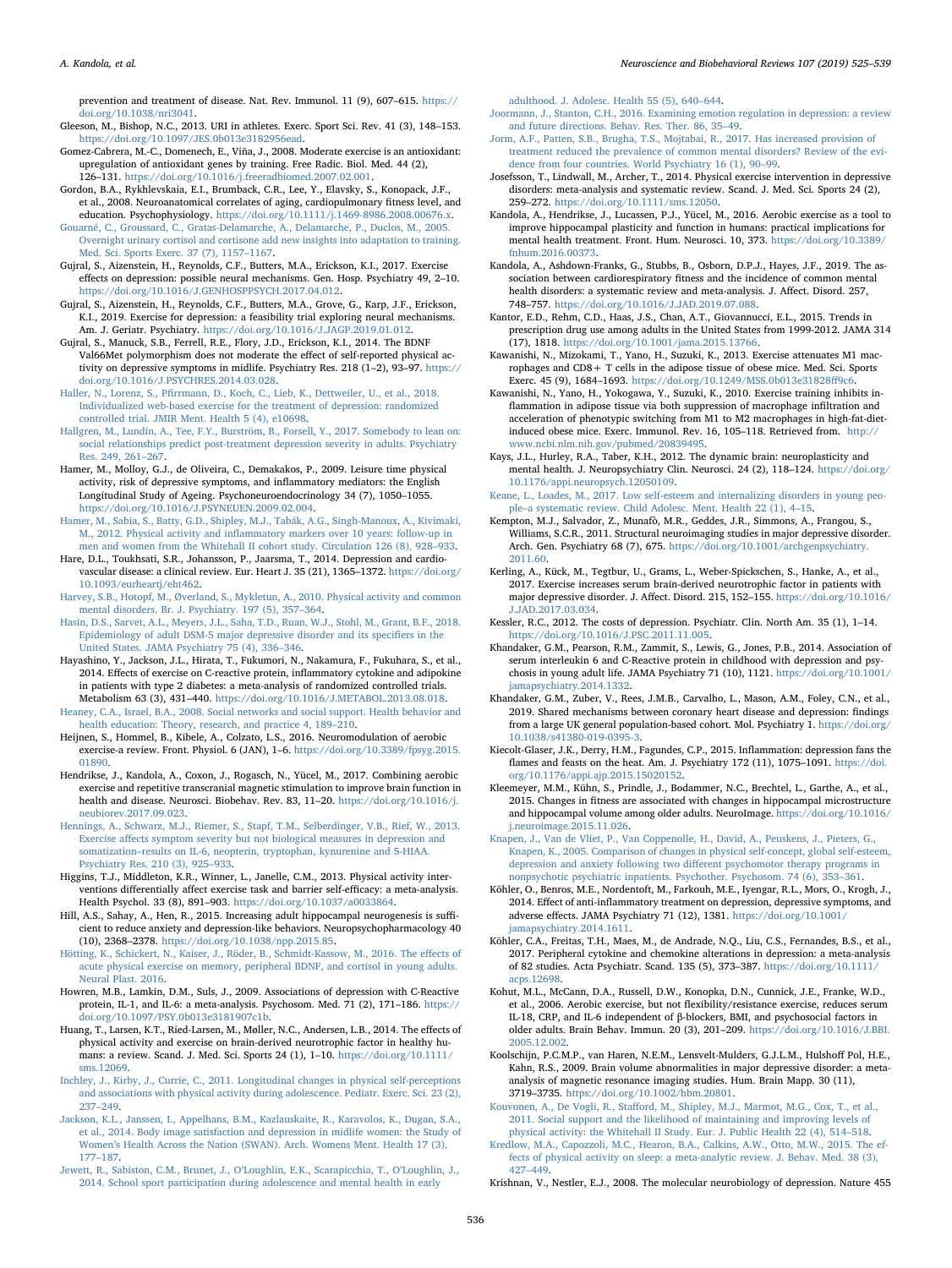(7215), 894–902. <https://doi.org/10.1038/nature07455>.

- <span id="page-12-37"></span>[Krogh, J., Nordentoft, M., Mohammad-Nezhad, M., Westrin, Å., 2010. Growth hormone,](http://refhub.elsevier.com/S0149-7634(19)30564-0/sbref0745) [prolactin and cortisol response to exercise in patients with depression. J. A](http://refhub.elsevier.com/S0149-7634(19)30564-0/sbref0745)ffect. [Disord. 125 \(1](http://refhub.elsevier.com/S0149-7634(19)30564-0/sbref0745)–3), 189–197.
- <span id="page-12-51"></span>Krogh, J., Nordentoft, M., Sterne, J.A.C., Lawlor, D.A., 2011. The effect of exercise in clinically depressed adults. J. Clin. Psychiatry 72 (04), 529–538. [https://doi.org/10.](https://doi.org/10.4088/JCP.08r04913blu) [4088/JCP.08r04913blu](https://doi.org/10.4088/JCP.08r04913blu).
- <span id="page-12-16"></span>Krogh, J., Videbech, P., Thomsen, C., Gluud, C., Nordentoft, M., 2012. DEMO-II trial. Aerobic exercise versus stretching exercise in patients with major depression—a randomised clinical trial. PLoS One 7 (10), e48316. [https://doi.org/10.1371/journal.](https://doi.org/10.1371/journal.pone.0048316) [pone.0048316](https://doi.org/10.1371/journal.pone.0048316).
- <span id="page-12-38"></span>[Krogh, J., Gøtze, J.P., Jørgensen, M.B., Kristensen, L.Ø., Kistorp, C., Nordentoft, M., 2013.](http://refhub.elsevier.com/S0149-7634(19)30564-0/sbref0760) [Copeptin during rest and exercise in major depression. J. A](http://refhub.elsevier.com/S0149-7634(19)30564-0/sbref0760)ffect. Disord. 151 (1), 284–[290](http://refhub.elsevier.com/S0149-7634(19)30564-0/sbref0760).
- <span id="page-12-10"></span>Krogh, J., Rostrup, E., Thomsen, C., Elfving, B., Videbech, P., Nordentoft, M., 2014. The effect of exercise on hippocampal volume and neurotrophines in patients with major depression–a randomized clinical trial. J. Affect. Disord. 165, 24–30. [https://doi.org/](https://doi.org/10.1016/j.jad.2014.04.041) [10.1016/j.jad.2014.04.041](https://doi.org/10.1016/j.jad.2014.04.041).
- <span id="page-12-6"></span>Krystal, J.H., 2007. Neuroplasticity as a target for the pharmacotherapy of psychiatric disorders: new opportunities for synergy with psychotherapy. Biol. Psychiatry 62 (8), 833–834. <https://doi.org/10.1016/j.biopsych.2007.08.017>.
- <span id="page-12-15"></span>Kurebayashi, Y., Otaki, J., 2018. Does physical exercise increase brain-derived neurotrophic factor in major depressive disorder? A meta-analysis. Psychiatr. Danub. 30 (2), 129–135. [https://doi.org/10.24869/psyd.2018.129.](https://doi.org/10.24869/psyd.2018.129)
- <span id="page-12-1"></span>Kvam, S., Kleppe, C.L., Nordhus, I.H., Hovland, A., 2016. Exercise as a treatment for depression: a meta-analysis. J. Affect. Disord. 202, 67–86. [https://doi.org/10.1016/](https://doi.org/10.1016/J.JAD.2016.03.063) [J.JAD.2016.03.063.](https://doi.org/10.1016/J.JAD.2016.03.063)
- <span id="page-12-7"></span>Lai, C.-H., 2013. Gray matter volume in major depressive disorder: a meta-analysis of voxel-based morphometry studies. Psychiatry Res. Neuroimaging 211 (1), 37–46. [https://doi.org/10.1016/J.PSCYCHRESNS.2012.06.006.](https://doi.org/10.1016/J.PSCYCHRESNS.2012.06.006)
- <span id="page-12-24"></span>Lancaster, G.I., Febbraio, M.A., 2014. The immunomodulating role of exercise in metabolic disease. Trends Immunol. 35 (6), 262–269. [https://doi.org/10.1016/J.IT.2014.](https://doi.org/10.1016/J.IT.2014.02.008) [02.008](https://doi.org/10.1016/J.IT.2014.02.008).
- <span id="page-12-28"></span>Lavebratt, C., Herring, M.P., Liu, J.J., Wei, Y.Bin, Bossoli, D., Hallgren, M., Forsell, Y., 2017. Interleukin-6 and depressive symptom severity in response to physical exercise. Psychiatry Res. 252, 270–276. [https://doi.org/10.1016/j.psychres.2017.03.012.](https://doi.org/10.1016/j.psychres.2017.03.012)
- <span id="page-12-41"></span>Legrand, F.D., 2014. Eff[ects of exercise on physical self-concept, global self-esteem, and](http://refhub.elsevier.com/S0149-7634(19)30564-0/sbref0800) [depression in women of low socioeconomic status with elevated depressive symp](http://refhub.elsevier.com/S0149-7634(19)30564-0/sbref0800)[toms. J. Sport Exerc. Psychol. 36 \(4\), 357](http://refhub.elsevier.com/S0149-7634(19)30564-0/sbref0800)–365.
- <span id="page-12-9"></span>Li, M., Huang, M., Li, S., Tao, J., Zheng, G., Chen, L., 2017. The effects of aerobic exercise on the structure and function of DMN-related brain regions: a systematic review. Int. J. Neurosci. 127 (7), 634–649. [https://doi.org/10.1080/00207454.2016.1212855.](https://doi.org/10.1080/00207454.2016.1212855)
- <span id="page-12-19"></span>Lin, X., Zhang, X., Guo, J., Roberts, C.K., McKenzie, S., Wu, W., et al., 2015. Effects of exercise training on cardiorespiratory fitness and biomarkers of cardiometabolic health: a systematic review and meta‐analysis of randomized controlled trials. J. Am. Heart Assoc. 4 (7). <https://doi.org/10.1161/JAHA.115.002014>.
- <span id="page-12-3"></span>Lubans, D., Richards, J., Hillman, C., Faulkner, G., Beauchamp, M., Nilsson, M., et al., 2016. Physical activity for cognitive and mental health in youth: a systematic review of mechanisms. Pediatrics 138 (3), e20161642. [https://doi.org/10.1542/peds.2016-](https://doi.org/10.1542/peds.2016-1642) [1642.](https://doi.org/10.1542/peds.2016-1642)
- <span id="page-12-11"></span>Maass, A., Düzel, S., Goerke, M., Becke, A., Sobieray, U., Neumann, K., et al., 2015. Vascular hippocampal plasticity after aerobic exercise in older adults. Mol. Psychiatry 20 (5), 585–593. <https://doi.org/10.1038/mp.2014.114>.
- <span id="page-12-44"></span>[Maddux, J.E., Meier, L.J., 1995. Self-e](http://refhub.elsevier.com/S0149-7634(19)30564-0/sbref0825)fficacy and depression. Self-Efficacy, Adaptation, [and Adjustment. Springer, Boston, MA, pp. 143](http://refhub.elsevier.com/S0149-7634(19)30564-0/sbref0825)–169.
- <span id="page-12-31"></span>Maes, M., 2011. Depression is an inflammatory disease, but cell-mediated immune activation is the key component of depression. Prog. Neuropsychopharmacol. Biol. Psychiatry 35 (3), 664–675. <https://doi.org/10.1016/j.pnpbp.2010.06.014>.
- <span id="page-12-0"></span>Mammen, G., Faulkner, G., 2013. Physical activity and the prevention of depression: a systematic review of prospective studies. Am. J. Prev. Med. 45 (5), 649–657. [https://](https://doi.org/10.1016/j.amepre.2013.08.001) [doi.org/10.1016/j.amepre.2013.08.001.](https://doi.org/10.1016/j.amepre.2013.08.001)
- <span id="page-12-36"></span>Marosi, K., Bori, Z., Hart, N., Sárga, L., Koltai, E., Radák, Z., Nyakas, C., 2012. Long-term exercise treatment reduces oxidative stress in the hippocampus of aging rats. Neuroscience 226, 21–28. <https://doi.org/10.1016/j.neuroscience.2012.09.001>.
- <span id="page-12-26"></span>McFarlin, B.K., Flynn, M.G., Campbell, W.W., Stewart, L.K., Timmerman, K.L., 2004. TLR4 is lower in resistance-trained older women and related to inflammatory cytokines. Med. Sci. Sports Exerc. 36 (11), 1876–1883. Retrieved from. [http://www.ncbi.](http://www.ncbi.nlm.nih.gov/pubmed/15514501) [nlm.nih.gov/pubmed/15514501](http://www.ncbi.nlm.nih.gov/pubmed/15514501).
- <span id="page-12-47"></span>Medina, J.L., Jacquart, J., Smits, J.A., 2015. Optimizing the exercise prescription for depression: the search for biomarkers of response. Curr. Opin. Psychol. 4, 43–47. [https://doi.org/10.1016/j.copsyc.2015.02.003.](https://doi.org/10.1016/j.copsyc.2015.02.003)
- <span id="page-12-53"></span>Micheli, L., Ceccarelli, M., D'Andrea, G., Tirone, F., 2018. Depression and adult neurogenesis: positive effects of the antidepressant fluoxetine and of physical exercise. Brain Res. Bull. 143, 181–193. [https://doi.org/10.1016/J.BRAINRESBULL.2018.09.](https://doi.org/10.1016/J.BRAINRESBULL.2018.09.002) [002](https://doi.org/10.1016/J.BRAINRESBULL.2018.09.002).
- <span id="page-12-17"></span>Miller, A.H., Maletic, V., Raison, C.L., 2009. Inflammation and its discontents: the role of cytokines in the pathophysiology of major depression. Biol. Psychiatry 65 (9), 732–741. [https://doi.org/10.1016/J.BIOPSYCH.2008.11.029.](https://doi.org/10.1016/J.BIOPSYCH.2008.11.029)
- <span id="page-12-8"></span>Molendijk, M.L., Spinhoven, P., Polak, M., Bus, B.A.A., Penninx, B.W.J.H., Elzinga, B.M., 2014. Serum BDNF concentrations as peripheral manifestations of depression: evidence from a systematic review and meta-analyses on 179 associations (N=9484). Mol. Psychiatry 19 (7), 791–800. [https://doi.org/10.1038/mp.2013.105.](https://doi.org/10.1038/mp.2013.105)
- <span id="page-12-30"></span>Moon, H.Y., Kim, S.H., Yang, Y.R., Song, P., Yu, H.S., Park, H.G., et al., 2012. Macrophage migration inhibitory factor mediates the antidepressant actions of voluntary exercise. Proc. Natl. Acad. Sci. 109 (32), 13094–13099. [https://doi.org/10.1073/pnas.](https://doi.org/10.1073/pnas.1205535109) [1205535109](https://doi.org/10.1073/pnas.1205535109).
- <span id="page-12-4"></span>[Moore, J.B., Mitchell, N.G., Bibeau, W.S., Bartholomew, J.B., 2011. E](http://refhub.elsevier.com/S0149-7634(19)30564-0/sbref0875)ffects of a 12-week [resistance exercise program on physical self-perceptions in college students. Res. Q.](http://refhub.elsevier.com/S0149-7634(19)30564-0/sbref0875) [Exerc. Sport 82 \(2\), 291](http://refhub.elsevier.com/S0149-7634(19)30564-0/sbref0875)–301.
- <span id="page-12-13"></span>Morland, C., Andersson, K.A., Haugen, Ø.P., Hadzic, A., Kleppa, L., Gille, A., et al., 2017. Exercise induces cerebral VEGF and angiogenesis via the lactate receptor HCAR1. Nat. Commun. 8, 15557. <https://doi.org/10.1038/ncomms15557>.
- <span id="page-12-33"></span>Moylan, S., Eyre, H.A., Maes, M., Baune, B.T., Jacka, F.N., Berk, M., 2013. Exercising the worry away: How inflammation, oxidative and nitrogen stress mediates the beneficial effect of physical activity on anxiety disorder symptoms and behaviours. Neurosci. Biobehav. Rev. 37 (4), 573–584. [https://doi.org/10.1016/J.NEUBIOREV.2013.02.](https://doi.org/10.1016/J.NEUBIOREV.2013.02.003) [003](https://doi.org/10.1016/J.NEUBIOREV.2013.02.003).
- <span id="page-12-14"></span>Nakajima, S., Ohsawa, I., Ohta, S., Ohno, M., Mikami, T., 2010. Regular voluntary exercise cures stress-induced impairment of cognitive function and cell proliferation accompanied by increases in cerebral IGF-1 and GST activity in mice. Behav. Brain Res. 211 (2), 178–184. [https://doi.org/10.1016/j.bbr.2010.03.028.](https://doi.org/10.1016/j.bbr.2010.03.028)
- <span id="page-12-39"></span>[Orth, U., Robins, R.W., Roberts, B.W., 2008. Low self-esteem prospectively predicts de](http://refhub.elsevier.com/S0149-7634(19)30564-0/sbref0895)[pression in adolescence and young adulthood. J. Pers. Soc. Psychol. 95 \(3\), 695](http://refhub.elsevier.com/S0149-7634(19)30564-0/sbref0895).
- <span id="page-12-52"></span>[Ostler, K., Thompson, C., Kinmonth, A.L., Peveler, R.C., Stevens, L., Stevens, A., 2001.](http://refhub.elsevier.com/S0149-7634(19)30564-0/sbref0900) Infl[uence of socio-economic deprivation on the prevalence and outcome of depres](http://refhub.elsevier.com/S0149-7634(19)30564-0/sbref0900)[sion in primary care: the Hampshire Depression Project. Br. J. Psychiatry 178 \(1\),](http://refhub.elsevier.com/S0149-7634(19)30564-0/sbref0900) 12–[17](http://refhub.elsevier.com/S0149-7634(19)30564-0/sbref0900).
- <span id="page-12-22"></span>Ostrowski, K., Rohde, T., Asp, S., Schjerling, P., Pedersen, B.K., 1999. Pro- and anti-inflammatory cytokine balance in strenuous exercise in humans. J. Physiol. (Lond.) 515 (1), 287–291. <https://doi.org/10.1111/j.1469-7793.1999.287ad.x>.
- <span id="page-12-25"></span>[Ouchi, N., Parker, J.L., Lugus, J.J., Walsh, K., 2011. Adipokines in in](http://refhub.elsevier.com/S0149-7634(19)30564-0/sbref0910)flammation and [metabolic disease. Nat. Rev. Immunol. 11 \(2\), 85](http://refhub.elsevier.com/S0149-7634(19)30564-0/sbref0910).
- <span id="page-12-43"></span>[Ozbay, F., Johnson, D.C., Dimoulas, E., Morgan III, C.A., Charney, D., Southwick, S.,](http://refhub.elsevier.com/S0149-7634(19)30564-0/sbref0915) [2007. Social support and resilience to stress: from neurobiology to clinical practice.](http://refhub.elsevier.com/S0149-7634(19)30564-0/sbref0915) [Psychiatry \(Edgmont\) 4 \(5\), 35.](http://refhub.elsevier.com/S0149-7634(19)30564-0/sbref0915)
- <span id="page-12-40"></span>Özdemir, R.A., Çelik, Ö., Aşçı[, F.H., 2010. Exercise interventions and their e](http://refhub.elsevier.com/S0149-7634(19)30564-0/sbref0920)ffects on [physical self-perceptions of male university students. Int. J. Psychol. 45 \(3\), 174](http://refhub.elsevier.com/S0149-7634(19)30564-0/sbref0920)–181.
- <span id="page-12-46"></span>Ozomaro, U., Wahlestedt, C., Nemeroff, C.B., 2013. Personalized medicine in psychiatry: problems and promises. BMC Med. 11 (1), 132. [https://doi.org/10.1186/1741-7015-](https://doi.org/10.1186/1741-7015-11-132) [11-132.](https://doi.org/10.1186/1741-7015-11-132)
- <span id="page-12-32"></span>Palta, P., Samuel, L.J., Miller, E.R., Szanton, S.L., 2014. Depression and oxidative stress: results from a meta-analysis of observational studies. Psychosom. Med. 76 (1), 12–19. [https://doi.org/10.1097/PSY.0000000000000009.](https://doi.org/10.1097/PSY.0000000000000009)
- <span id="page-12-34"></span>Pandya, C.D., Howell, K.R., Pillai, A., 2013. Antioxidants as potential therapeutics for neuropsychiatric disorders. Prog. Neuropsychopharmacol. Biol. Psychiatry 46, 214–223. <https://doi.org/10.1016/J.PNPBP.2012.10.017>.
- <span id="page-12-29"></span>[Paolucci, E.M., Loukov, D., Bowdish, D.M., Heisz, J.J., 2018. Exercise reduces depression](http://refhub.elsevier.com/S0149-7634(19)30564-0/sbref0940) and infl[ammation but intensity matters. Biol. Psychol. 133, 79](http://refhub.elsevier.com/S0149-7634(19)30564-0/sbref0940)–84.
- <span id="page-12-2"></span>Papasavvas, T., Bonow, R.O., Alhashemi, M., Micklewright, D., 2016. Depression symptom severity and cardiorespiratory fitness in healthy and depressed adults: a systematic review and meta-analysis. Sport. Med. 46 (2), 219–230. [https://doi.org/](https://doi.org/10.1007/s40279-015-0409-5) [10.1007/s40279-015-0409-5](https://doi.org/10.1007/s40279-015-0409-5).
- <span id="page-12-21"></span>Pedersen, B.K., 2017. Anti-inflammatory effects of exercise: role in diabetes and cardiovascular disease. Eur. J. Clin. Invest. 47 (8), 600–611. [https://doi.org/10.1111/eci.](https://doi.org/10.1111/eci.12781) [12781.](https://doi.org/10.1111/eci.12781)
- <span id="page-12-23"></span>Pedersen, B.K., Fischer, C.P., 2007. Physiological roles of muscle-derived interleukin-6 in response to exercise. Curr. Opin. Clin. Nutr. Metab. Care 10 (3), 265–271. [https://](https://doi.org/10.1097/MCO.0b013e3280ebb5b3) [doi.org/10.1097/MCO.0b013e3280ebb5b3.](https://doi.org/10.1097/MCO.0b013e3280ebb5b3)
- <span id="page-12-12"></span>Pereira, A.C., Huddleston, D.E., Brickman, A.M., Sosunov, A.A., Hen, R., McKhann, G.M., et al., 2007. An in vivo correlate of exercise-induced neurogenesis in the adult dentate gyrus. Proc. Natl. Acad. Sci. U.S.A. 104 (13), 5638–5643. [https://doi.org/10.](https://doi.org/10.1073/pnas.0611721104) [1073/pnas.0611721104.](https://doi.org/10.1073/pnas.0611721104)
- <span id="page-12-45"></span>[Pickett, K., Yardley, L., Kendrick, T., 2012. Physical activity and depression: a multiple](http://refhub.elsevier.com/S0149-7634(19)30564-0/sbref0965) [mediation analysis. Ment. Health Phys. Act. 5 \(2\), 125](http://refhub.elsevier.com/S0149-7634(19)30564-0/sbref0965)–134.
- <span id="page-12-42"></span>[Piko, B.F., Kovacs, E., Fitzpatrick, K.M., 2009. What makes a di](http://refhub.elsevier.com/S0149-7634(19)30564-0/sbref0970)fference? Understanding [the role of protective factors in Hungarian adolescents](http://refhub.elsevier.com/S0149-7634(19)30564-0/sbref0970)' depressive symptomatology. [Eur. Child Adolesc. Psychiatry 18 \(10\), 617](http://refhub.elsevier.com/S0149-7634(19)30564-0/sbref0970)–624.
- <span id="page-12-5"></span>Pittenger, C., Duman, R.S., 2008. Stress, depression and neuroplasticity: a convergence of mechanisms. Neuropsychopharmacology 33 (1), 88–109. [https://doi.org/10.1038/sj.](https://doi.org/10.1038/sj.npp.1301574) [npp.1301574](https://doi.org/10.1038/sj.npp.1301574).
- <span id="page-12-35"></span>Radak, Z., Chung, H.Y., Goto, S., 2008. Systemic adaptation to oxidative challenge induced by regular exercise. Free Radic. Biol. Med. 44 (2), 153–159. [https://doi.org/](https://doi.org/10.1016/j.freeradbiomed.2007.01.029) [10.1016/j.freeradbiomed.2007.01.029.](https://doi.org/10.1016/j.freeradbiomed.2007.01.029)
- <span id="page-12-50"></span>[Rahman, M.S., Helgadóttir, B., Hallgren, M., Forsell, Y., Stubbs, B., Vancampfort, D.,](http://refhub.elsevier.com/S0149-7634(19)30564-0/sbref0985) et al., 2018. Cardiorespiratory fi[tness and response to exercise treatment in depres](http://refhub.elsevier.com/S0149-7634(19)30564-0/sbref0985)[sion. BJPsych Open 4 \(5\), 346](http://refhub.elsevier.com/S0149-7634(19)30564-0/sbref0985)–351.
- <span id="page-12-18"></span>Raison, C.L., Capuron, L., Miller, A.H., 2006. Cytokines sing the blues: inflammation and the pathogenesis of depression. Trends Immunol. 27 (1), 24–31. [https://doi.org/10.](https://doi.org/10.1016/J.IT.2005.11.006) [1016/J.IT.2005.11.006](https://doi.org/10.1016/J.IT.2005.11.006).
- <span id="page-12-20"></span>Rana, [J.S., Arsenault, B.J., Després, J.P., Côté, M., Talmud, P.J., Ninio, E., et al., 2009.](http://refhub.elsevier.com/S0149-7634(19)30564-0/sbref0995) Infl[ammatory biomarkers, physical activity, waist circumference, and risk of future](http://refhub.elsevier.com/S0149-7634(19)30564-0/sbref0995) [coronary heart disease in healthy men and women. Eur. Heart J. 32 \(3\), 336](http://refhub.elsevier.com/S0149-7634(19)30564-0/sbref0995)–344.
- <span id="page-12-27"></span>Rethorst, C.D., Toups, M.S., Greer, T.L., Nakonezny, P.A., Carmody, T.J., Grannemann, B.D., et al., 2013. Pro-inflammatory cytokines as predictors of antidepressant effects of exercise in major depressive disorder. Mol. Psychiatry 18 (10), 1119–1124. <https://doi.org/10.1038/mp.2012.125>.
- <span id="page-12-48"></span>Rethorst, C.D., South, C.C., Rush, A.J., Greer, T.L., Trivedi, M.H., 2017. Prediction of treatment outcomes to exercise in patients with nonremitted major depressive disorder. Depress. Anxiety 34 (12), 1116–1122. [https://doi.org/10.1002/da.22670.](https://doi.org/10.1002/da.22670)
- <span id="page-12-49"></span>Rock, P.L., Roiser, J.P., Riedel, W.J., Blackwell, a D., 2013. Cognitive impairment in depression: a systematic review and meta-analysis. Psychol. Med. 2014, 1–12. <https://doi.org/10.1017/S0033291713002535>.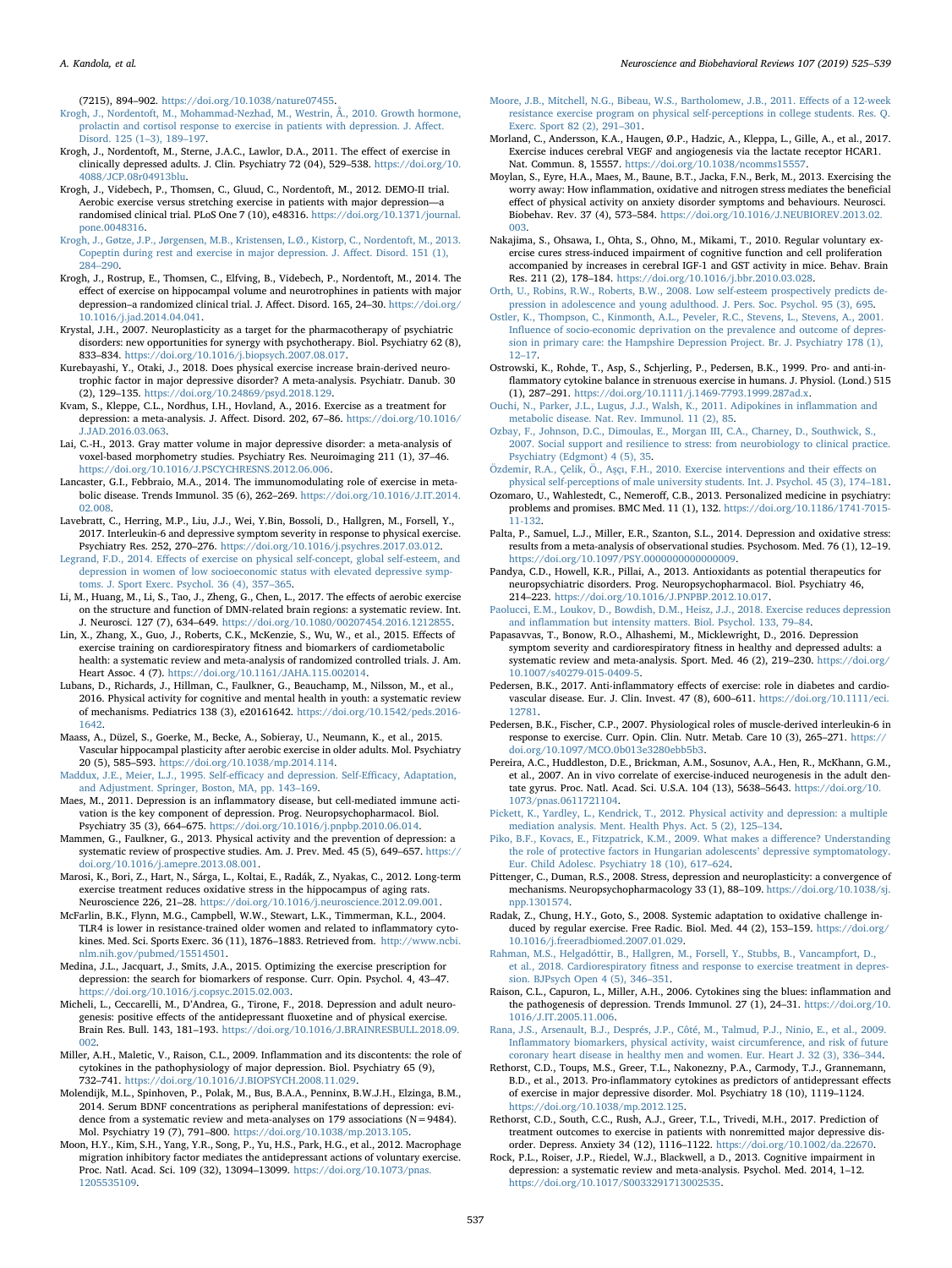<span id="page-13-42"></span>[Rodgers, W.M., Markland, D., Selzler, A.M., Murray, T.C., Wilson, P.M., 2014.](http://refhub.elsevier.com/S0149-7634(19)30564-0/sbref1015) [Distinguishing perceived competence and self-e](http://refhub.elsevier.com/S0149-7634(19)30564-0/sbref1015)fficacy: an example from exercise. [Res. Q. Exerc. Sport 85 \(4\), 527](http://refhub.elsevier.com/S0149-7634(19)30564-0/sbref1015)–539.

- <span id="page-13-15"></span>Rovio, S., Spulber, G., Nieminen, L.J., Niskanen, E., Winblad, B., Tuomilehto, J., et al., 2010. The effect of midlife physical activity on structural brain changes in the elderly. Neurobiol. Aging 31 (11), 1927–1936. [https://doi.org/10.1016/J.](https://doi.org/10.1016/J.NEUROBIOLAGING.2008.10.007) [NEUROBIOLAGING.2008.10.007.](https://doi.org/10.1016/J.NEUROBIOLAGING.2008.10.007)
- <span id="page-13-13"></span>Ruscheweyh, R., Willemer, C., Krüger, K., Duning, T., Warnecke, T., Sommer, J., et al., 2011. Physical activity and memory functions: an interventional study. Neurobiol. Aging 32 (7), 1304–1319. <https://doi.org/10.1016/j.neurobiolaging.2009.08.001>.
- <span id="page-13-1"></span>Rush, A.J., Trivedi, M.H., Wisniewski, S.R., Nierenberg, A.A., Stewart, J.W., Warden, D., et al., 2006. Acute and longer-term outcomes in depressed outpatients requiring one or several treatment steps: a STAR\*D report. Am. J. Psychiatry 163 (11), 1905–1917. [https://doi.org/10.1176/ajp.2006.163.11.1905.](https://doi.org/10.1176/ajp.2006.163.11.1905)
- <span id="page-13-35"></span>Ryan, M.P., 2008. The antidepressant eff[ects of physical activity: mediating self-esteem](http://refhub.elsevier.com/S0149-7634(19)30564-0/sbref1035) and self-effi[cacy mechanisms. Psychol. Health 23 \(3\), 279](http://refhub.elsevier.com/S0149-7634(19)30564-0/sbref1035)–307.
- <span id="page-13-38"></span>[Sabiston, C.M., Jewett, R., Ashdown-Franks, G., Belanger, M., Brunet, J., O](http://refhub.elsevier.com/S0149-7634(19)30564-0/sbref1040)'Loughlin, E., O'[Loughlin, J., 2016. Number of years of team and individual sport participation](http://refhub.elsevier.com/S0149-7634(19)30564-0/sbref1040) [during adolescence and depressive symptoms in early adulthood. J. Sport Exerc.](http://refhub.elsevier.com/S0149-7634(19)30564-0/sbref1040) [Psychol. 38 \(1\), 105](http://refhub.elsevier.com/S0149-7634(19)30564-0/sbref1040)–110.
- <span id="page-13-7"></span>Sacher, J., Neumann, J., Fünfstück, T., Soliman, A., Villringer, A., Schroeter, M.L., 2012. Mapping the depressed brain: a meta-analysis of structural and functional alterations in major depressive disorder. J. Affect. Disord. 140 (2), 142–148. [https://doi.org/10.](https://doi.org/10.1016/J.JAD.2011.08.001) [1016/J.JAD.2011.08.001](https://doi.org/10.1016/J.JAD.2011.08.001).
- <span id="page-13-12"></span>Sahay, A., Hen, R., 2007. Adult hippocampal neurogenesis in depression. Nat. Neurosci. 10 (9), 1110–1115. <https://doi.org/10.1038/nn1969>.
- <span id="page-13-32"></span>[Sani, S.H.Z., Fathirezaie, Z., Brand, S., Pühse, U., Holsboer-Trachsler, E., Gerber, M.,](http://refhub.elsevier.com/S0149-7634(19)30564-0/sbref1055) [Talepasand, S., 2016. Physical activity and self-esteem: testing direct and indirect](http://refhub.elsevier.com/S0149-7634(19)30564-0/sbref1055) [relationships associated with psychological and physical mechanisms.](http://refhub.elsevier.com/S0149-7634(19)30564-0/sbref1055) [Neuropsychiatr. Dis. Treat. 12, 2617.](http://refhub.elsevier.com/S0149-7634(19)30564-0/sbref1055)
- <span id="page-13-20"></span>Sartori, C.R., Vieira, A.S., Ferrari, E.M., Langone, F., Tongiorgi, E., Parada, C.A., 2011. The antidepressive effect of the physical exercise correlates with increased levels of mature BDNF, and proBDNF proteolytic cleavage-related genes, p11 and tPA. Neuroscience 180, 9–18. [https://doi.org/10.1016/j.neuroscience.2011.02.055.](https://doi.org/10.1016/j.neuroscience.2011.02.055)
- <span id="page-13-37"></span>[Scarapicchia, T.M.F., Amireault, S., Faulkner, G., Sabiston, C.M., 2017. Social support and](http://refhub.elsevier.com/S0149-7634(19)30564-0/sbref1065) [physical activity participation among healthy adults: a systematic review of pro](http://refhub.elsevier.com/S0149-7634(19)30564-0/sbref1065)[spective studies. Int. Rev. Sport Exerc. Psychol. 10 \(1\), 50](http://refhub.elsevier.com/S0149-7634(19)30564-0/sbref1065)–83.
- <span id="page-13-8"></span>Schmaal, L., Veltman, D.J., van Erp, T.G.M., Sämann, P.G., Frodl, T., Jahanshad, N., et al., 2015. Subcortical brain alterations in major depressive disorder: findings from the ENIGMA Major Depressive Disorder working group. Mol. Psychiatry (October 2014), 1–7. [https://doi.org/10.1038/mp.2015.69.](https://doi.org/10.1038/mp.2015.69)
- <span id="page-13-2"></span>Schuch, F.B., Vancampfort, D., Firth, J., Rosenbaum, S., Ward, P.B., Silva, E.S., et al., 2018. Physical activity and incident depression: a meta-analysis of prospective cohort studies. Am. J. Psychiatry 175 (7), 631–648. [https://doi.org/10.1176/appi.ajp.2018.](https://doi.org/10.1176/appi.ajp.2018.17111194) [17111194](https://doi.org/10.1176/appi.ajp.2018.17111194).
- <span id="page-13-4"></span>Schuch, F.B., Vancampfort, D., Sui, X., Rosenbaum, S., Firth, J., Richards, J., et al., 2016a. Are lower levels of cardiorespiratory fitness associated with incident depression? A systematic review of prospective cohort studies. Prev. Med. 93, 159–165. [https://doi.](https://doi.org/10.1016/J.YPMED.2016.10.011) [org/10.1016/J.YPMED.2016.10.011](https://doi.org/10.1016/J.YPMED.2016.10.011).
- <span id="page-13-5"></span>Schuch, F.B., Vancampfort, D., Richards, J., Rosenbaum, S., Ward, P.B., Stubbs, B., 2016b. Exercise as a treatment for depression: a meta-analysis adjusting for publication bias. J. Psychiatr. Res. 77, 42–51. <https://doi.org/10.1016/J.JPSYCHIRES.2016.02.023>.
- <span id="page-13-45"></span>Schuch, F.B., Deslandes, A.C., Stubbs, B., Gosmann, N.P., Silva, C.T.B. da, Fleck, M.P. de A., 2016c. Neurobiological effects of exercise on major depressive disorder: a systematic review. Neurosci. Biobehav. Rev. 61, 1–11. [https://doi.org/10.1016/J.](https://doi.org/10.1016/J.NEUBIOREV.2015.11.012) [NEUBIOREV.2015.11.012.](https://doi.org/10.1016/J.NEUBIOREV.2015.11.012)
- <span id="page-13-44"></span>Schuch, F.B., Dunn, A.L., Kanitz, A.C., Delevatti, R.S., Fleck, M.P., 2016d. Moderators of response in exercise treatment for depression: a systematic review. J. Affect. Disord. 195, 40–49. [https://doi.org/10.1016/J.JAD.2016.01.014.](https://doi.org/10.1016/J.JAD.2016.01.014)
- <span id="page-13-48"></span>Schuch, F.B., Morres, I.D., Ekkekakis, P., Rosenbaum, S., Stubbs, B., 2017b. A critical review of exercise as a treatment for clinically depressed adults: time to get pragmatic. Acta Neuropsychiatr. 29 (02), 65–71. <https://doi.org/10.1017/neu.2016.21>.
- <span id="page-13-29"></span>Schuch, F.B., Vasconcelos-Moreno, M.P., Borowsky, C., Zimmermann, A.B., Wollenhaupt-Aguiar, B., Ferrari, P., de Almeida Fleck, M.P., 2014. The effects of exercise on oxidative stress (TBARS) and BDNF in severely depressed inpatients. Eur. Arch. Psychiatry Clin. Neurosci. 264 (7), 605–613. [https://doi.org/10.1007/s00406-014-](https://doi.org/10.1007/s00406-014-0489-5) [0489-5.](https://doi.org/10.1007/s00406-014-0489-5)
- <span id="page-13-47"></span>Schuch, F., Vancampfort, D., Firth, J., Rosenbaum, S., Ward, P., Reichert, T., et al., 2017a. Physical activity and sedentary behavior in people with major depressive disorder: a systematic review and meta-analysis. J. Affect. Disord. 210, 139–150. [https://doi.](https://doi.org/10.1016/J.JAD.2016.10.050) [org/10.1016/J.JAD.2016.10.050.](https://doi.org/10.1016/J.JAD.2016.10.050)
- <span id="page-13-23"></span>Schwarcz, R., Bruno, J.P., Muchowski, P.J., Wu, H.-Q., 2012. Kynurenines in the mammalian brain: when physiology meets pathology. Nat. Rev. Neurosci. 13 (7), 465–477. <https://doi.org/10.1038/nrn3257>.
- <span id="page-13-11"></span>Sen, S., Duman, R., Sanacora, G., 2008. Serum brain-derived neurotrophic factor, depression, and antidepressant medications: meta-analyses and implications. Biol. Psychiatry 64 (6), 527–532. [https://doi.org/10.1016/j.biopsych.2008.05.005.](https://doi.org/10.1016/j.biopsych.2008.05.005)
- <span id="page-13-17"></span>Sexton, C.E., Betts, J.F., Demnitz, N., Dawes, H., Ebmeier, K.P., Johansen-Berg, H., 2015. A systematic review of MRI studies examining the relationship between physical fitness and activity and the white matter of the ageing brain. NeuroImage. [https://](https://doi.org/10.1016/j.neuroimage.2015.09.071) [doi.org/10.1016/j.neuroimage.2015.09.071.](https://doi.org/10.1016/j.neuroimage.2015.09.071)
- <span id="page-13-28"></span>Sigwalt, A.R., Budde, H., Helmich, I., Glaser, V., Ghisoni, K., Lanza, S., et al., 2011. Molecular aspects involved in swimming exercise training reducing anhedonia in a rat model of depression. Neuroscience 192, 661–674. [https://doi.org/10.1016/j.](https://doi.org/10.1016/j.neuroscience.2011.05.075) [neuroscience.2011.05.075.](https://doi.org/10.1016/j.neuroscience.2011.05.075)

<span id="page-13-33"></span>[Slentz, C.A., Aiken, L.B., Houmard, J.A., Bales, C.W., Johnson, J.L., Tanner, C.J., et al.,](http://refhub.elsevier.com/S0149-7634(19)30564-0/sbref1135)

[2005. Inactivity, exercise, and visceral fat. STRRIDE: a randomized, controlled study](http://refhub.elsevier.com/S0149-7634(19)30564-0/sbref1135) [of exercise intensity and amount. J. Appl. Physiol. 99 \(4\), 1613](http://refhub.elsevier.com/S0149-7634(19)30564-0/sbref1135)–1618. [Sonstroem, R.J., Morgan, W.P., 1989. Exercise and self-esteem: rationale and model. Med.](http://refhub.elsevier.com/S0149-7634(19)30564-0/sbref1140)

- <span id="page-13-34"></span><span id="page-13-18"></span>Sci. [Sports Exerc.](http://refhub.elsevier.com/S0149-7634(19)30564-0/sbref1140) Stimpson, N.J., Davison, G., Javadi, A.-H., 2018. Joggin' the noggin: towards a physio-
- logical understanding of exercise-induced cognitive benefits. Neurosci. Biobehav. Rev. 88, 177–186. [https://doi.org/10.1016/J.NEUBIOREV.2018.03.018.](https://doi.org/10.1016/J.NEUBIOREV.2018.03.018)
- <span id="page-13-24"></span>Steensberg, A., Fischer, C.P., Keller, C., Møller, K., Pedersen, B.K., 2003. IL-6 enhances plasma IL-1ra, IL-10, and cortisol in humans. Am. J. Physiol. Endocrinol. Metab. 285 (2), E433–E437. <https://doi.org/10.1152/ajpendo.00074.2003>.
- <span id="page-13-14"></span>Szabo, A.N., McAuley, E., Erickson, K.I., Voss, M., Prakash, R.S., Mailey, E.L., et al., 2011. Cardiorespiratory fitness, hippocampal volume, and frequency of forgetting in older adults. Neuropsychology 25 (5), 545–553. <https://doi.org/10.1037/a0022733>.
- <span id="page-13-40"></span>[Tahmassian, K., Moghadam, N.J., 2011. Relationship between self-e](http://refhub.elsevier.com/S0149-7634(19)30564-0/sbref1160)fficacy and symptoms [of anxiety, depression, worry and social avoidance in a normal sample of students.](http://refhub.elsevier.com/S0149-7634(19)30564-0/sbref1160) [Iran. J. Psychiatry Behav. Sci. 5 \(2\), 91.](http://refhub.elsevier.com/S0149-7634(19)30564-0/sbref1160)
- <span id="page-13-41"></span>Tak, Y.R., Brunwasser, S.M., Lichtwarck-Aschoff, A., Engels, R.C., 2016. The prospective associations between self-efficacy and depressive symptoms from early to middle adolescence: a cross-lagged model. J. Youth Adolesc. 46 (4), 744–756. [https://doi.](https://doi.org/10.1007/s10964-016-0614-z) [org/10.1007/s10964-016-0614-z](https://doi.org/10.1007/s10964-016-0614-z).

<span id="page-13-16"></span>Tamura, M., Nemoto, K., Kawaguchi, A., Kato, M., Arai, T., Kakuma, T., et al., 2015. Longterm mild-intensity exercise regimen preserves prefrontal cortical volume against aging. Int. J. Geriatr. Psychiatry 30 (7), 686–694. [https://doi.org/10.1002/gps.4205.](https://doi.org/10.1002/gps.4205)

- <span id="page-13-39"></span>[Taneichi, H., Asakura, M., Sairenchi, T., Haruyama, Y., Wada, K., Muto, T., 2013. Low](http://refhub.elsevier.com/S0149-7634(19)30564-0/sbref1175) self-effi[cacy is a risk factor for depression among male Japanese workers: a cohort](http://refhub.elsevier.com/S0149-7634(19)30564-0/sbref1175) [study. Ind. Health.](http://refhub.elsevier.com/S0149-7634(19)30564-0/sbref1175)
- <span id="page-13-31"></span>[Tang, J., Yu, Y., Du, Y., Ma, Y., Zhu, H., Liu, Z., 2010. Association between actual weight](http://refhub.elsevier.com/S0149-7634(19)30564-0/sbref1180) [status, perceived weight and depressive, anxious symptoms in Chinese adolescents: a](http://refhub.elsevier.com/S0149-7634(19)30564-0/sbref1180) [cross-sectional study. BMC Public Health 10 \(1\), 594.](http://refhub.elsevier.com/S0149-7634(19)30564-0/sbref1180)
- <span id="page-13-3"></span>Teychenne, M., Ball, K., Salmon, J., 2010. Sedentary behavior and depression among adults: a review. Int. J. Behav. Med. 17 (4), 246–254. [https://doi.org/10.1007/](https://doi.org/10.1007/s12529-010-9075-z) [s12529-010-9075-z](https://doi.org/10.1007/s12529-010-9075-z).
- <span id="page-13-49"></span>Teychenne, M., Abbott, G., Lamb, K.E., Rosenbaum, S., Ball, K., 2017. Is the link between movement and mental health a two-way street? Prospective associations between physical activity, sedentary behaviour and depressive symptoms among women living in socioeconomically disadvantaged neighbourhoods. Prev. Med. 102, 72–78. [https://doi.org/10.1016/j.ypmed.2017.07.005.](https://doi.org/10.1016/j.ypmed.2017.07.005)
- <span id="page-13-50"></span>Thomas, A.G., Dennis, A., Rawlings, N.B., Stagg, C.J., Matthews, L., Morris, M., et al., 2015. Multi-modal characterization of rapid anterior hippocampal volume increase associated with aerobic exercise. NeuroImage. [https://doi.org/10.1016/j.](https://doi.org/10.1016/j.neuroimage.2015.10.090) [neuroimage.2015.10.090.](https://doi.org/10.1016/j.neuroimage.2015.10.090)
- <span id="page-13-26"></span>Thompson, D., Karpe, F., Lafontan, M., Frayn, K., 2012. Physical activity and exercise in the regulation of human adipose tissue physiology. Physiol. Rev. 92 (1), 157–191. <https://doi.org/10.1152/physrev.00012.2011>.
- <span id="page-13-27"></span>Timmerman, K.L., Flynn, M.G., Coen, P.M., Markofski, M.M., Pence, B.D., 2008. Exercise training-induced lowering of inflammatory (CD14+CD16+) monocytes: a role in the anti-inflammatory influence of exercise? J. Leukoc. Biol. 84 (5), 1271–1278. [https://](https://doi.org/10.1189/jlb.0408244) [doi.org/10.1189/jlb.0408244](https://doi.org/10.1189/jlb.0408244).
- <span id="page-13-46"></span>Toups, M.S.P., Greer, T.L., Kurian, B.T., Grannemann, B.D., Carmody, T.J., Huebinger, R., et al., 2011. Effects of serum Brain derived Neurotrophic Factor on exercise augmentation treatment of depression. J. Psychiatr. Res. 45 (10), 1301–1306. [https://](https://doi.org/10.1016/J.JPSYCHIRES.2011.05.002) [doi.org/10.1016/J.JPSYCHIRES.2011.05.002.](https://doi.org/10.1016/J.JPSYCHIRES.2011.05.002)
- <span id="page-13-43"></span>[Trumpeter, N.N., 2015. The Role of Self-E](http://refhub.elsevier.com/S0149-7634(19)30564-0/sbref1215)fficacy in Mediating the Effect of Physical [Activity on Adolescent Depression.](http://refhub.elsevier.com/S0149-7634(19)30564-0/sbref1215)
- <span id="page-13-36"></span>[Väänänen, J.M., Marttunen, M., Helminen, M., Kaltiala-Heino, R., 2014. Low perceived](http://refhub.elsevier.com/S0149-7634(19)30564-0/sbref1220) [social support predicts later depression but not social phobia in middle adolescence.](http://refhub.elsevier.com/S0149-7634(19)30564-0/sbref1220) [Health Psychol. Behav. Med. 2 \(1\), 1023](http://refhub.elsevier.com/S0149-7634(19)30564-0/sbref1220)–1037.
- <span id="page-13-22"></span>Valkanova, V., Ebmeier, K.P., Allan, C.L., 2013. CRP, IL-6 and depression: a systematic review and meta-analysis of longitudinal studies. J. Affect. Disord. 150 (3), 736–744. <https://doi.org/10.1016/j.jad.2013.06.004>.
- <span id="page-13-30"></span>[Van de Vliet, P., Knapen, J., Onghena, P., Fox, K.R., David, A., Morres, I., et al., 2002.](http://refhub.elsevier.com/S0149-7634(19)30564-0/sbref1230) [Relationships between self-perceptions and negative a](http://refhub.elsevier.com/S0149-7634(19)30564-0/sbref1230)ffect in adult Flemish psychiatric in-patients suff[ering from mood disorders. Psychol. Sport Exerc. 3 \(4\),](http://refhub.elsevier.com/S0149-7634(19)30564-0/sbref1230) 309–[322](http://refhub.elsevier.com/S0149-7634(19)30564-0/sbref1230).
- <span id="page-13-25"></span>van der Poll, T., Coyle, S.M., Barbosa, K., Braxton, C.C., Lowry, S.F., 1996v. Epinephrine inhibits tumor necrosis factor-alpha and potentiates interleukin 10 production during human endotoxemia. J. Clin. Invest. 97 (3), 713–719. [https://doi.org/10.1172/](https://doi.org/10.1172/JCI118469) [JCI118469](https://doi.org/10.1172/JCI118469).
- <span id="page-13-21"></span>van Praag, H., 2009v. Exercise and the brain: something to chew on. Trends Neurosci. 32 (5), 283–290. [https://doi.org/10.1016/j.tins.2008.12.007.](https://doi.org/10.1016/j.tins.2008.12.007)
- <span id="page-13-10"></span>van Tol, M.-J., van der Wee, N.J.A., van den Heuvel, O.A., Nielen, M.M.A., Demenescu, L.R., Aleman, A., et al., 2010v. Regional brain volume in depression and anxiety disorders. Arch. Gen. Psychiatry 67 (10), 1002. [https://doi.org/10.1001/](https://doi.org/10.1001/archgenpsychiatry.2010.121) [archgenpsychiatry.2010.121](https://doi.org/10.1001/archgenpsychiatry.2010.121).
- <span id="page-13-19"></span>Vivar, C., Potter, M.C., van Praag, H., 2013. All about running: synaptic plasticity, growth factors and adult hippocampal neurogenesis. Curr. Top. Behav. Neurosci. 15, 189–210. [https://doi.org/10.1007/7854\\_2012\\_220.](https://doi.org/10.1007/7854_2012_220)
- <span id="page-13-6"></span>Voss, M.W., Vivar, C., Kramer, A.F., van Praag, H., 2013. Bridging animal and human models of exercise-induced brain plasticity. Trends Cogn. Sci. (Regul. Ed.) 17 (10), 525–544. [https://doi.org/10.1016/j.tics.2013.08.001.](https://doi.org/10.1016/j.tics.2013.08.001)
- <span id="page-13-0"></span>Walker, E.R., McGee, R.E., Druss, B.G., 2015. Mortality in mental disorders and global disease burden implications. JAMA Psychiatry 72 (4), 334. [https://doi.org/10.1001/](https://doi.org/10.1001/jamapsychiatry.2014.2502) [jamapsychiatry.2014.2502.](https://doi.org/10.1001/jamapsychiatry.2014.2502)
- <span id="page-13-9"></span>Wang, L., Leonards, C.O., Sterzer, P., Ebinger, M., 2014. White matter lesions and depression: a systematic review and meta-analysis. J. Psychiatr. Res. 56, 56–64. [https://](https://doi.org/10.1016/J.JPSYCHIRES.2014.05.005) [doi.org/10.1016/J.JPSYCHIRES.2014.05.005.](https://doi.org/10.1016/J.JPSYCHIRES.2014.05.005)